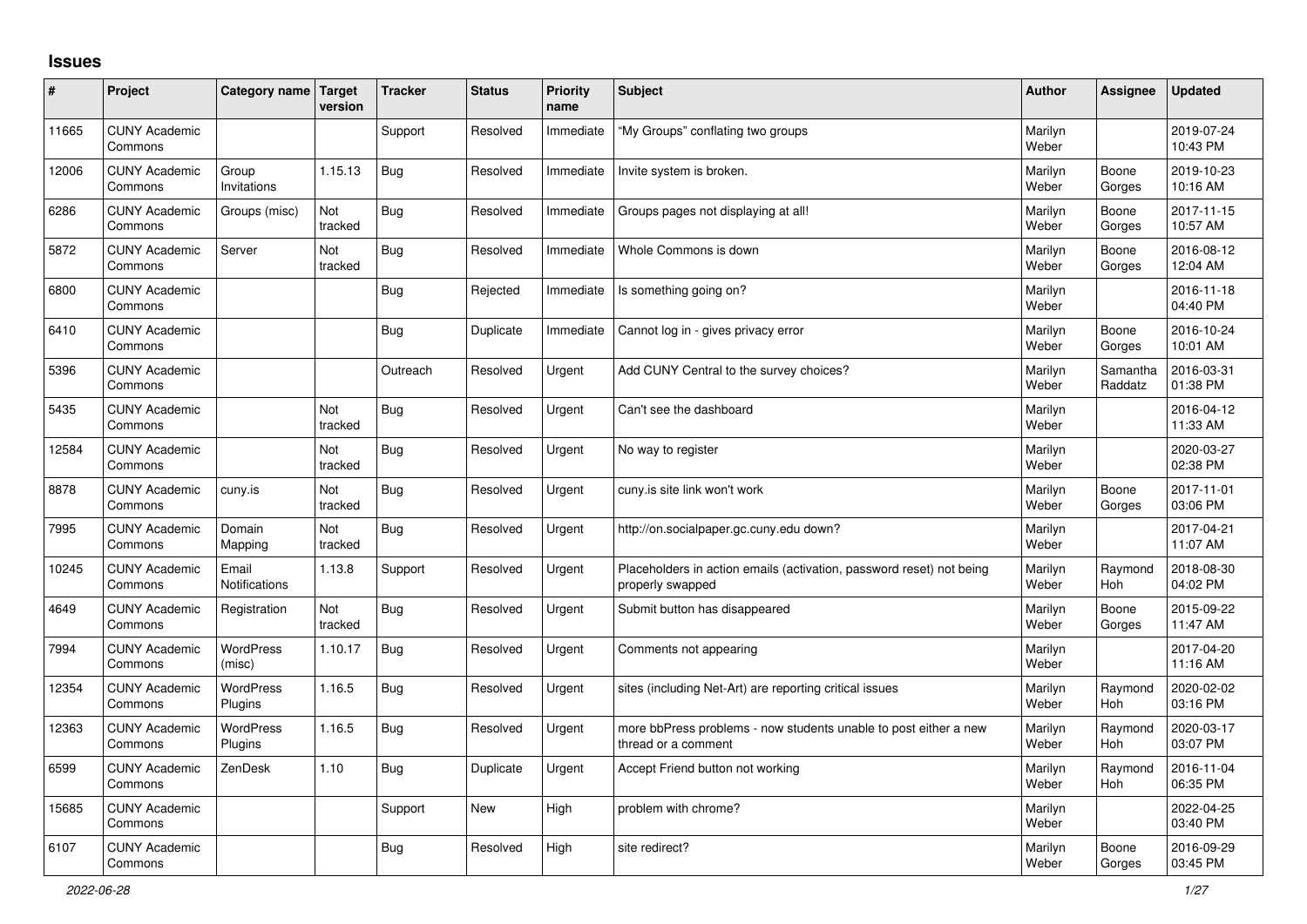| $\sharp$ | Project                         | Category name   Target      | version        | <b>Tracker</b> | <b>Status</b> | <b>Priority</b><br>name | <b>Subject</b>                                                                        | <b>Author</b>    | Assignee        | <b>Updated</b>         |
|----------|---------------------------------|-----------------------------|----------------|----------------|---------------|-------------------------|---------------------------------------------------------------------------------------|------------------|-----------------|------------------------|
| 9276     | <b>CUNY Academic</b><br>Commons |                             |                | <b>Bug</b>     | Resolved      | High                    | problem adding a member to a group - wrong username?                                  | Marilyn<br>Weber |                 | 2018-02-25<br>12:47 PM |
| 9768     | <b>CUNY Academic</b><br>Commons |                             | 1.13.2         | Bug            | Resolved      | High                    | search function on the Directory page                                                 | Marilyn<br>Weber | Boone<br>Gorges | 2018-05-14<br>08:45 PM |
| 12483    | <b>CUNY Academic</b><br>Commons |                             | 1.16.7         | Bug            | Resolved      | High                    | post error                                                                            | Marilyn<br>Weber |                 | 2020-02-28<br>02:44 PM |
| 13633    | <b>CUNY Academic</b><br>Commons |                             | Not<br>tracked | Bug            | Resolved      | High                    | PublicsLab site down                                                                  | Marilyn<br>Weber |                 | 2020-11-30<br>02:01 PM |
| 13656    | <b>CUNY Academic</b><br>Commons |                             |                | <b>Bug</b>     | Resolved      | High                    | site down                                                                             | Marilyn<br>Weber |                 | 2020-12-11<br>12:50 PM |
| 13715    | <b>CUNY Academic</b><br>Commons |                             | Not<br>tracked | Bug            | Resolved      | High                    | https://ulysses.commons.gc.cuny.edu down                                              | Marilyn<br>Weber |                 | 2020-12-22<br>03:02 PM |
| 14008    | <b>CUNY Academic</b><br>Commons |                             |                | Bug            | Resolved      | High                    | invisible user                                                                        | Marilyn<br>Weber |                 | 2021-02-18<br>05:53 PM |
| 14799    | <b>CUNY Academic</b><br>Commons |                             | 1.18.19        | Support        | Resolved      | High                    | install the official Classic Widgets?                                                 | Marilyn<br>Weber |                 | 2021-09-22<br>02:17 PM |
| 2994     | <b>CUNY Academic</b><br>Commons | <b>BuddyPress</b><br>(misc) | 1.5.16         | <b>Bug</b>     | Resolved      | High                    | "My forums" link gives "page not found" error                                         | Marilyn<br>Weber | Boone<br>Gorges | 2014-01-29<br>03:44 PM |
| 4734     | <b>CUNY Academic</b><br>Commons | <b>BuddyPress</b><br>Docs   | 1.8.13         | Bug            | Resolved      | High                    | Problems with "Create New Doc"                                                        | Marilyn<br>Weber | Boone<br>Gorges | 2015-10-09<br>07:53 AM |
| 9828     | <b>CUNY Academic</b><br>Commons | Domain<br>Mapping           | 1.13.3         | Bug            | Resolved      | High                    | redirecting problem                                                                   | Marilyn<br>Weber | Raymond<br>Hoh  | 2018-05-24<br>02:39 PM |
| 4962     | <b>CUNY Academic</b><br>Commons | Events                      | 1.8.18         | <b>Bug</b>     | Resolved      | High                    | Problems with text entry field in the Events Calendar                                 | Marilyn<br>Weber | Raymond<br>Hoh  | 2015-12-01<br>06:57 PM |
| 13878    | <b>CUNY Academic</b><br>Commons | Group cloning               | 1.18.4         | Support        | Resolved      | High                    | When creating Group + Site and choosing 'Clone existing', cannot<br>advance to step 2 | Marilyn<br>Weber | Jeremy<br>Felt  | 2021-02-02<br>11:02 AM |
| 8917     | <b>CUNY Academic</b><br>Commons | <b>Group Files</b>          | 1.12.3         | <b>Bug</b>     | Resolved      | High                    | Files not downloading from Groups properly                                            | Marilyn<br>Weber | Boone<br>Gorges | 2017-11-29<br>10:04 PM |
| 4657     | <b>CUNY Academic</b><br>Commons | Group Forums                | 1.8.18         | Bug            | Resolved      | High                    | Submit button disappears in new post mode in forum                                    | Marilyn<br>Weber | Raymond<br>Hoh  | 2015-12-01<br>11:15 PM |
| 13173    | <b>CUNY Academic</b><br>Commons | Group Library               | 1.17.1         | Support        | Resolved      | High                    | all uploads to the library are silent                                                 | Marilyn<br>Weber |                 | 2020-08-10<br>04:12 PM |
| 13227    | <b>CUNY Academic</b><br>Commons | Group Library               | 1.17.2         | Bug            | Resolved      | High                    | folder not appearing in library                                                       | Marilyn<br>Weber |                 | 2020-08-21<br>04:22 PM |
| 13675    | <b>CUNY Academic</b><br>Commons | Group Library               | 1.18.1         | Bug            | Resolved      | High                    | broken Library                                                                        | Marilyn<br>Weber |                 | 2020-12-09<br>05:02 PM |
| 6039     | <b>CUNY Academic</b><br>Commons | Membership                  | 1.9.28         | Bug            | Resolved      | High                    | User cannot change her email                                                          | Marilyn<br>Weber |                 | 2016-09-19<br>03:03 PM |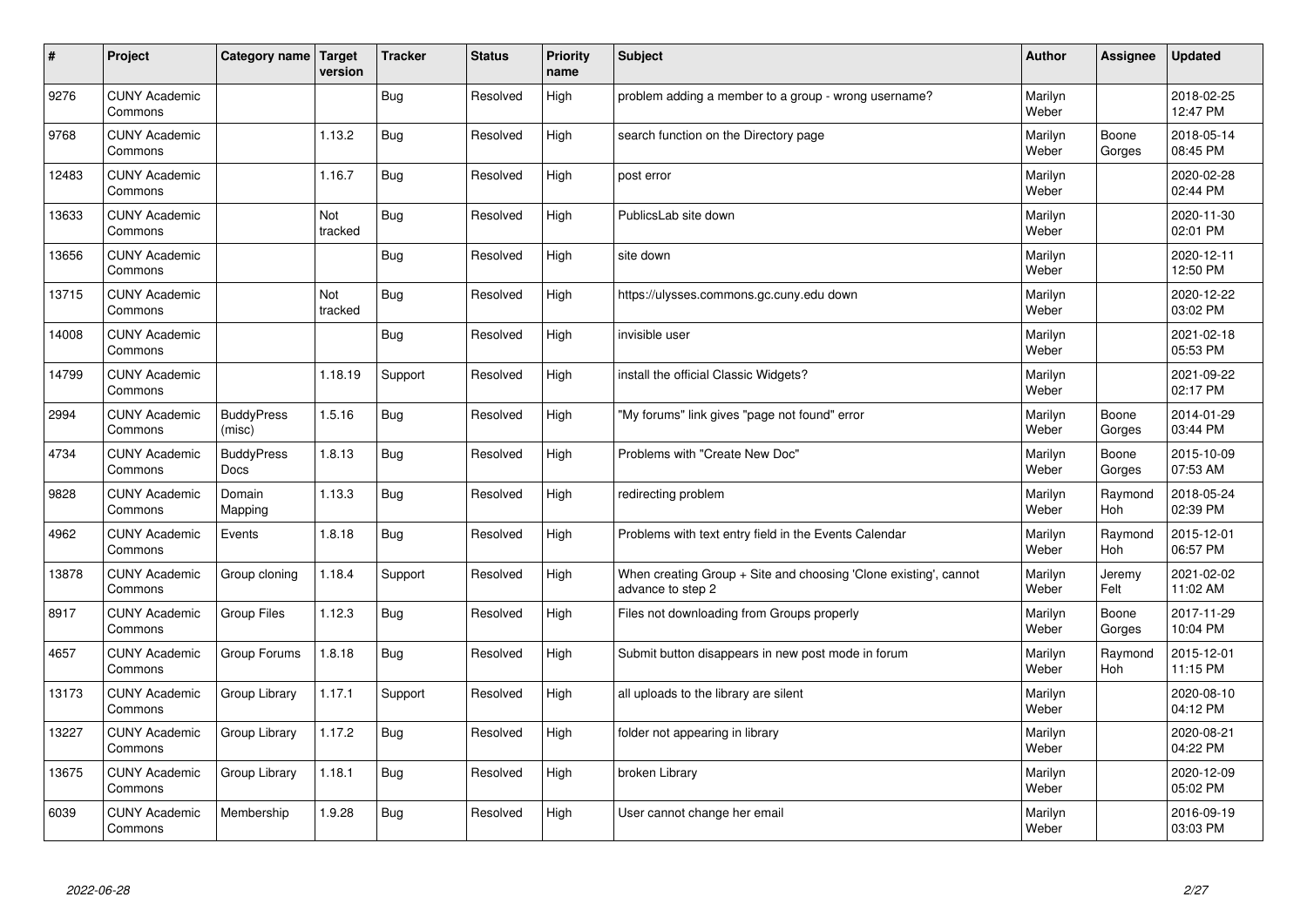| #     | Project                         | Category name   Target            | version        | <b>Tracker</b> | <b>Status</b> | <b>Priority</b><br>name | <b>Subject</b>                                                                          | <b>Author</b>    | <b>Assignee</b>  | <b>Updated</b>         |
|-------|---------------------------------|-----------------------------------|----------------|----------------|---------------|-------------------------|-----------------------------------------------------------------------------------------|------------------|------------------|------------------------|
| 4880  | <b>CUNY Academic</b><br>Commons | Password<br>Reset                 | Not<br>tracked | Support        | Resolved      | High                    | CUNY Central person having password trouble                                             | Marilyn<br>Weber |                  | 2015-11-10<br>12:40 PM |
| 6101  | <b>CUNY Academic</b><br>Commons | Public Portfolio                  |                | Bug            | Resolved      | High                    | Profile update problems                                                                 | Marilyn<br>Weber | Boone<br>Gorges  | 2016-12-01<br>03:50 PM |
| 3593  | <b>CUNY Academic</b><br>Commons | Registration                      | 1.7.2          | <b>Bug</b>     | Resolved      | High                    | registration problems                                                                   | Marilyn<br>Weber | Boone<br>Gorges  | 2014-11-01<br>02:57 PM |
| 14526 | <b>CUNY Academic</b><br>Commons | Registration                      | 1.18.12        | Bug            | Resolved      | High                    | registration interface won't show a space to enter nonCUNY code                         | Marilyn<br>Weber |                  | 2021-06-03<br>04:02 PM |
| 7684  | <b>CUNY Academic</b><br>Commons | Reply By Email                    | 1.10.12        | Bug            | Resolved      | High                    | trying to post too often error                                                          | Marilyn<br>Weber | Raymond<br>Hoh   | 2017-02-28<br>12:43 PM |
| 8934  | <b>CUNY Academic</b><br>Commons | Reply By Email                    | 1.12.4         | Support        | Resolved      | High                    | RBE "could not post" email should have info about attempted From<br>address             | Marilyn<br>Weber | Raymond<br>Hoh   | 2017-12-12<br>11:25 AM |
| 3530  | <b>CUNY Academic</b><br>Commons | Server                            | Not<br>tracked | Bug            | Resolved      | High                    | Commons running very slowly/ "connection lost"                                          | Marilyn<br>Weber | <b>Matt Gold</b> | 2014-10-08<br>09:34 AM |
| 12393 | <b>CUNY Academic</b><br>Commons | WordPress<br>(misc)               |                | Support        | Resolved      | High                    | size limit for files                                                                    | Marilyn<br>Weber |                  | 2020-02-18<br>10:13 AM |
| 7100  | <b>CUNY Academic</b><br>Commons | <b>WordPress</b><br>Plugins       | 1.10.5         | <b>Bug</b>     | Resolved      | High                    | Cincopa plugin problem                                                                  | Marilyn<br>Weber | Boone<br>Gorges  | 2016-12-19<br>10:32 AM |
| 3121  | <b>CUNY Academic</b><br>Commons | <b>WordPress</b><br>Themes        | 1.5.21         | Bug            | Resolved      | High                    | Add Academica theme?                                                                    | Marilyn<br>Weber | Boone<br>Gorges  | 2014-03-24<br>11:04 AM |
| 8125  | <b>CUNY Academic</b><br>Commons | <b>WordPress</b><br><b>Themes</b> | 1.10.19        | <b>Bug</b>     | Resolved      | High                    | careerplan admin page failing to load with "currently unable to handle<br>this request" | Marilyn<br>Weber |                  | 2017-07-13<br>12:54 PM |
| 4918  | <b>CUNY Academic</b><br>Commons | ZenDesk                           | Not<br>tracked | <b>Bug</b>     | Resolved      | High                    | Re-directing Help Requests                                                              | Marilyn<br>Weber | Raymond<br>Hoh   | 2015-11-23<br>11:15 AM |
| 6602  | <b>CUNY Academic</b><br>Commons | ZenDesk                           | 1.10           | Bug            | Resolved      | High                    | Add Friend button not working                                                           | Marilyn<br>Weber | Raymond<br>Hoh   | 2016-11-04<br>12:14 PM |
| 8620  | <b>CUNY Academic</b><br>Commons | ZenDesk                           | 1.11.11        | <b>Bug</b>     | Resolved      | High                    | 'Send us a message" not working                                                         | Marilyn<br>Weber | Raymond<br>Hoh   | 2017-08-29<br>04:13 PM |
| 15022 | <b>CUNY Academic</b><br>Commons |                                   |                | Support        | Rejected      | High                    | ArabStages                                                                              | Marilyn<br>Weber |                  | 2021-12-06<br>10:16 AM |
| 3417  | <b>CUNY Academic</b><br>Commons | <b>BuddyPress</b><br>(misc)       | Not<br>tracked | Bug            | Rejected      | High                    | copying two commons groups                                                              | Marilyn<br>Weber | Marilyn<br>Weber | 2014-11-05<br>09:56 AM |
| 5713  | <b>CUNY Academic</b><br>Commons | WordPress<br>(misc)               | Not<br>tracked | Bug            | Abandoned     | High                    | Site freezing                                                                           | Marilyn<br>Weber | Boone<br>Gorges  | 2017-11-15<br>10:58 AM |
| 8607  | <b>CUNY Academic</b><br>Commons |                                   | Not<br>tracked | Support        | <b>New</b>    | Normal                  | Paypal?                                                                                 | Marilyn<br>Weber | <b>Matt Gold</b> | 2018-05-15<br>01:37 PM |
| 12352 | <b>CUNY Academic</b><br>Commons |                                   | Not<br>tracked | Support        | <b>New</b>    | Normal                  | 'posts list" page builder block option                                                  | Marilyn<br>Weber |                  | 2020-02-03<br>01:29 PM |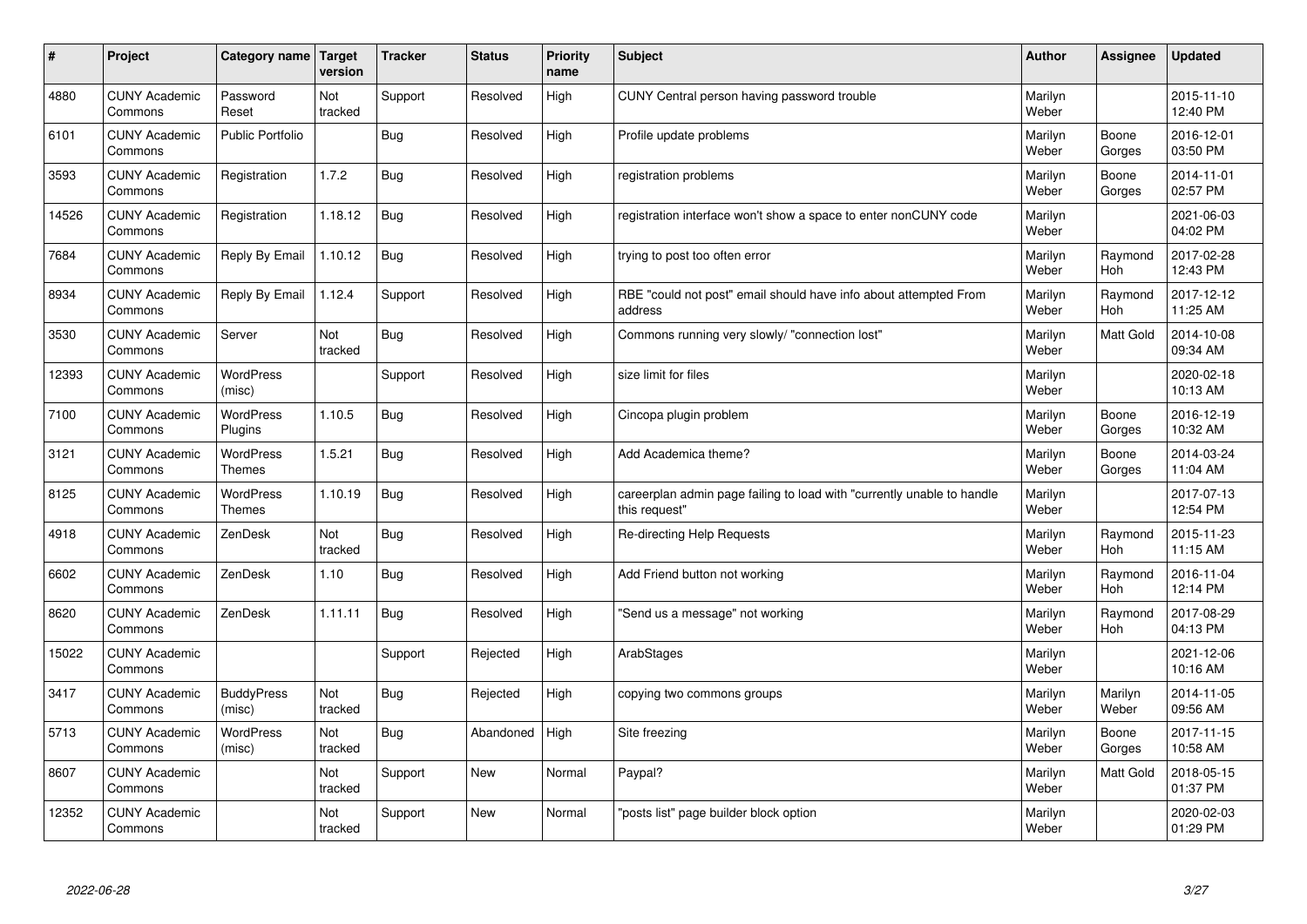| #     | Project                         | Category name              | Target<br>version | <b>Tracker</b> | <b>Status</b>        | <b>Priority</b><br>name | <b>Subject</b>                                                  | <b>Author</b>    | Assignee            | <b>Updated</b>         |
|-------|---------------------------------|----------------------------|-------------------|----------------|----------------------|-------------------------|-----------------------------------------------------------------|------------------|---------------------|------------------------|
| 13286 | <b>CUNY Academic</b><br>Commons |                            | Not<br>tracked    | Support        | <b>New</b>           | Normal                  | problem connecting with WordPress app                           | Marilyn<br>Weber | Raymond<br>Hoh      | 2020-09-08<br>11:16 AM |
| 15045 | <b>CUNY Academic</b><br>Commons |                            |                   | Support        | New                  | Normal                  | no result for KCeL in the search box on the commons             | Marilyn<br>Weber |                     | 2021-12-10<br>11:29 AM |
| 15565 | <b>CUNY Academic</b><br>Commons |                            |                   | Support        | <b>New</b>           | Normal                  | Events - send updates to an email listserv                      | Marilyn<br>Weber |                     | 2022-03-10<br>01:06 PM |
| 15816 | <b>CUNY Academic</b><br>Commons |                            | Not<br>tracked    | Support        | <b>New</b>           | Normal                  | slow loading at SPS                                             | Marilyn<br>Weber |                     | 2022-04-05<br>01:26 PM |
| 5992  | <b>CUNY Academic</b><br>Commons | Email<br>Notifications     | Future<br>release | Feature        | <b>New</b>           | Normal                  | Changing the From line of autogenerated blog emails             | Marilyn<br>Weber |                     | 2018-09-27<br>05:19 PM |
| 12382 | <b>CUNY Academic</b><br>Commons | Membership                 | Not<br>tracked    | Support        | <b>New</b>           | Normal                  | Email request change                                            | Marilyn<br>Weber | Marilyn<br>Weber    | 2020-02-06<br>12:56 PM |
| 5199  | <b>CUNY Academic</b><br>Commons | Social Paper               | Future<br>release | Feature        | New                  | Normal                  | add tables to the SP editor                                     | Marilyn<br>Weber |                     | 2016-10-24<br>11:27 AM |
| 5205  | <b>CUNY Academic</b><br>Commons | Social Paper               | Future<br>release | Feature        | <b>New</b>           | Normal                  | Social Paper folders                                            | Marilyn<br>Weber |                     | 2016-02-11<br>10:24 PM |
| 5282  | <b>CUNY Academic</b><br>Commons | Social Paper               | Future<br>release | Bug            | New                  | Normal                  | Replying via email directs to paper but not individual comment. | Marilyn<br>Weber | Raymond<br>Hoh      | 2016-03-02<br>01:48 PM |
| 5397  | <b>CUNY Academic</b><br>Commons | Social Paper               | Future<br>release | Feature        | <b>New</b>           | Normal                  | frustrating to have to enable/disable in SP                     | Marilyn<br>Weber | Samantha<br>Raddatz | 2016-04-20<br>03:39 PM |
| 14911 | <b>CUNY Academic</b><br>Commons | WordPress<br><b>Themes</b> | Not<br>tracked    | Support        | New                  | Normal                  | Twentytwentyone theme                                           | Marilyn<br>Weber |                     | 2021-10-28<br>10:37 AM |
| 11519 | <b>CUNY Academic</b><br>Commons |                            | Not<br>tracked    | Support        | Assigned             | Normal                  | comment option not appearing                                    | Marilyn<br>Weber |                     | 2019-09-24<br>10:28 AM |
| 9835  | <b>CUNY Academic</b><br>Commons | Group Forums               | Future<br>release | <b>Bug</b>     | Assigned             | Normal                  | add a "like" function?                                          | Marilyn<br>Weber | Erik<br>Trainer     | 2018-06-05<br>01:49 PM |
| 11848 | <b>CUNY Academic</b><br>Commons |                            | Not<br>tracked    | Support        | Hold                 | Normal                  | a Dean of Faculty wants to share a large file                   | Marilyn<br>Weber |                     | 2019-09-24<br>08:44 AM |
| 9207  | <b>CUNY Academic</b><br>Commons |                            | Future<br>release | Support        | Reporter<br>Feedback | Normal                  | display dashboards made in Tableau?                             | Marilyn<br>Weber | Boone<br>Gorges     | 2018-04-10<br>10:42 AM |
| 10657 | <b>CUNY Academic</b><br>Commons |                            | Not<br>tracked    | Support        | Reporter<br>Feedback | Normal                  | child theme problems                                            | Marilyn<br>Weber |                     | 2018-11-08<br>01:19 PM |
| 11149 | <b>CUNY Academic</b><br>Commons |                            | Not<br>tracked    | Support        | Reporter<br>Feedback | Normal                  | comments getting blocked                                        | Marilyn<br>Weber | Raymond<br>Hoh      | 2019-03-26<br>11:40 AM |
| 11509 | <b>CUNY Academic</b><br>Commons |                            | Not<br>tracked    | Support        | Reporter<br>Feedback | Normal                  | deleted Page causing a Menu problem?                            | Marilyn<br>Weber |                     | 2019-06-04<br>09:54 AM |
| 11771 | <b>CUNY Academic</b><br>Commons |                            | Not<br>tracked    | Support        | Reporter<br>Feedback | Normal                  | post displays in sections                                       | Marilyn<br>Weber |                     | 2019-08-20<br>10:34 AM |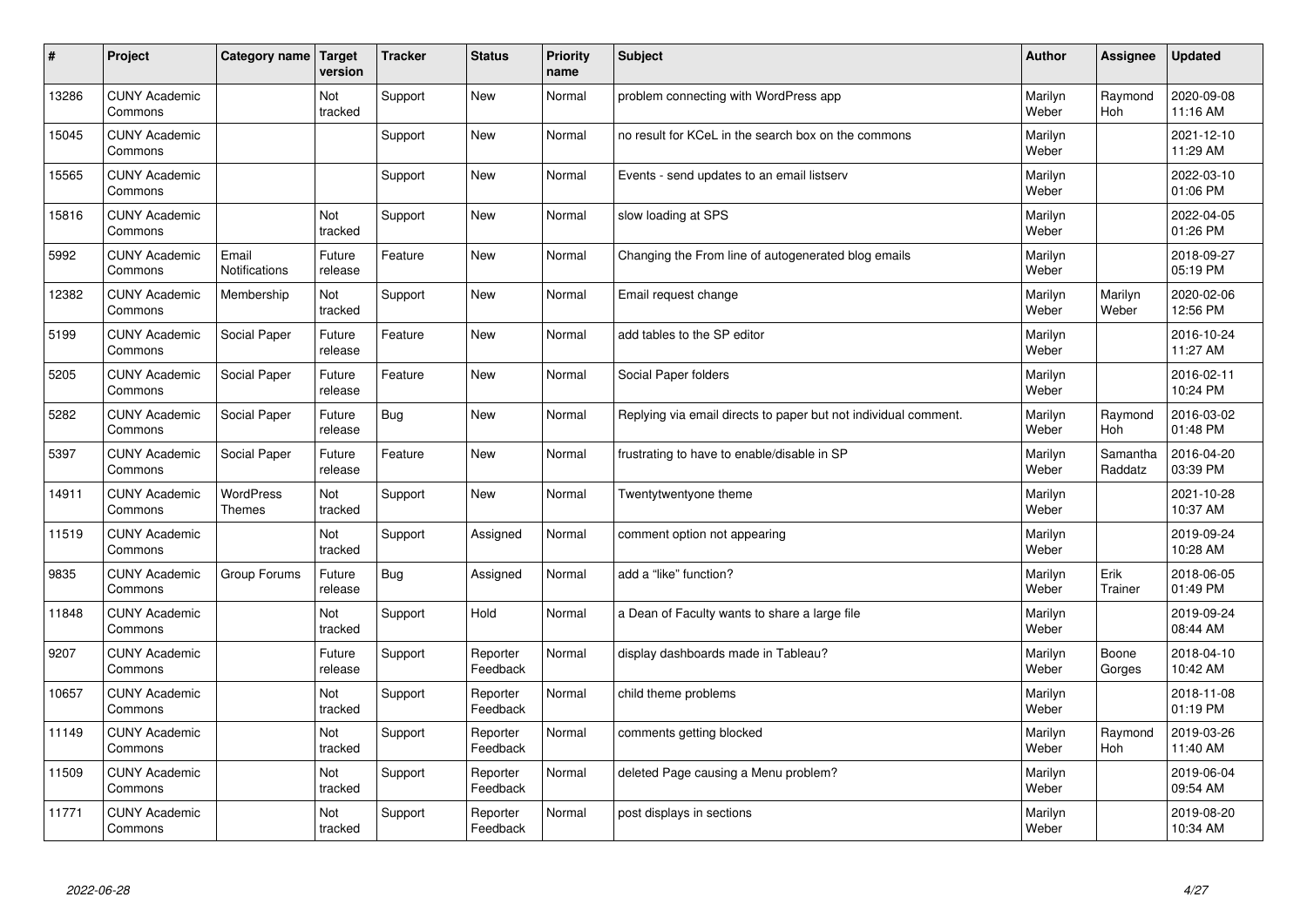| #     | Project                         | Category name                | Target<br>version | <b>Tracker</b> | <b>Status</b>        | <b>Priority</b><br>name | <b>Subject</b>                                                 | <b>Author</b>    | Assignee       | <b>Updated</b>         |
|-------|---------------------------------|------------------------------|-------------------|----------------|----------------------|-------------------------|----------------------------------------------------------------|------------------|----------------|------------------------|
| 11787 | <b>CUNY Academic</b><br>Commons |                              | Not<br>tracked    | Support        | Reporter<br>Feedback | Normal                  | automated comments notifications on ZenDesk                    | Marilyn<br>Weber |                | 2019-08-26<br>06:18 PM |
| 13034 | <b>CUNY Academic</b><br>Commons |                              | Not<br>tracked    | Support        | Reporter<br>Feedback | Normal                  | a site is asking people to join the Commons to get a download  | Marilyn<br>Weber |                | 2020-07-12<br>07:23 AM |
| 13255 | <b>CUNY Academic</b><br>Commons |                              | Not<br>tracked    | Support        | Reporter<br>Feedback | Normal                  | Accessibility problems                                         | Marilyn<br>Weber |                | 2020-09-01<br>05:48 PM |
| 14398 | <b>CUNY Academic</b><br>Commons |                              | Not<br>tracked    | Support        | Reporter<br>Feedback | Normal                  | Events plug-in notification problem                            | Marilyn<br>Weber |                | 2021-05-11<br>11:21 AM |
| 14784 | <b>CUNY Academic</b><br>Commons |                              |                   | Support        | Reporter<br>Feedback | Normal                  | User report of logo problem when using Customizer theme        | Marilyn<br>Weber |                | 2021-09-17<br>10:25 AM |
| 14900 | <b>CUNY Academic</b><br>Commons |                              | Not<br>tracked    | Support        | Reporter<br>Feedback | Normal                  | previous theme?                                                | Marilyn<br>Weber |                | 2021-10-25<br>10:31 AM |
| 15169 | <b>CUNY Academic</b><br>Commons |                              | 2.0.2             | Support        | Reporter<br>Feedback | Normal                  | new Prelude website zipfiles for custom theme and other files. | Marilyn<br>Weber |                | 2022-06-14<br>11:36 AM |
| 15260 | <b>CUNY Academic</b><br>Commons |                              |                   | Support        | Reporter<br>Feedback | Normal                  | Diacritical markings   European Stages                         | Marilyn<br>Weber |                | 2022-02-04<br>08:16 AM |
| 15370 | <b>CUNY Academic</b><br>Commons |                              |                   | Support        | Reporter<br>Feedback | Normal                  | All-in-One Event Calendar?                                     | Marilyn<br>Weber |                | 2022-02-17<br>11:03 AM |
| 15655 | <b>CUNY Academic</b><br>Commons |                              | 2.0.2             | Support        | Reporter<br>Feedback | Normal                  | Event Aggregator plugin?                                       | Marilyn<br>Weber |                | 2022-06-14<br>11:36 AM |
| 16099 | <b>CUNY Academic</b><br>Commons |                              |                   | Support        | Reporter<br>Feedback | Normal                  | request for Newsletter Glue                                    | Marilyn<br>Weber |                | 2022-05-13<br>12:14 PM |
| 16110 | <b>CUNY Academic</b><br>Commons |                              |                   | Support        | Reporter<br>Feedback | Normal                  | remove Creative Commons license from pages?                    | Marilyn<br>Weber | Raymond<br>Hoh | 2022-05-17<br>06:11 PM |
| 12350 | <b>CUNY Academic</b><br>Commons | <b>Blogs</b><br>(BuddyPress) | Not<br>tracked    | Support        | Reporter<br>Feedback | Normal                  | URL creation problem                                           | Marilyn<br>Weber |                | 2020-02-03<br>11:27 AM |
| 13328 | <b>CUNY Academic</b><br>Commons | Group Forums                 | Not<br>tracked    | Bug            | Reporter<br>Feedback | Normal                  | cross-posting in two related groups                            | Marilyn<br>Weber | Raymond<br>Hoh | 2020-09-15<br>10:39 PM |
| 10273 | <b>CUNY Academic</b><br>Commons | Registration                 | Not<br>tracked    | Support        | Reporter<br>Feedback | Normal                  | users combining CF and campus address                          | Marilyn<br>Weber |                | 2019-09-18<br>10:58 AM |
| 13975 | <b>CUNY Academic</b><br>Commons | Social Paper                 | Not<br>tracked    | Support        | Reporter<br>Feedback | Normal                  | can't approve comments on Social Paper paper                   | Marilyn<br>Weber |                | 2021-02-12<br>09:33 AM |
| 15978 | <b>CUNY Academic</b><br>Commons | WordPress -<br>Media         | 2.0.2             | Support        | Reporter<br>Feedback | Normal                  | tex files?                                                     | Marilyn<br>Weber | Raymond<br>Hoh | 2022-06-14<br>11:36 AM |
| 14074 | <b>CUNY Academic</b><br>Commons | <b>WordPress</b><br>(misc)   | Not<br>tracked    | Support        | Reporter<br>Feedback | Normal                  | page password protection problem                               | Marilyn<br>Weber |                | 2021-03-02<br>11:03 AM |
| 12741 | <b>CUNY Academic</b><br>Commons | <b>WordPress</b><br>Plugins  | Not<br>tracked    | Support        | Reporter<br>Feedback | Normal                  | Tableau Public Viz Block                                       | Marilyn<br>Weber | Raymond<br>Hoh | 2020-05-12<br>11:00 AM |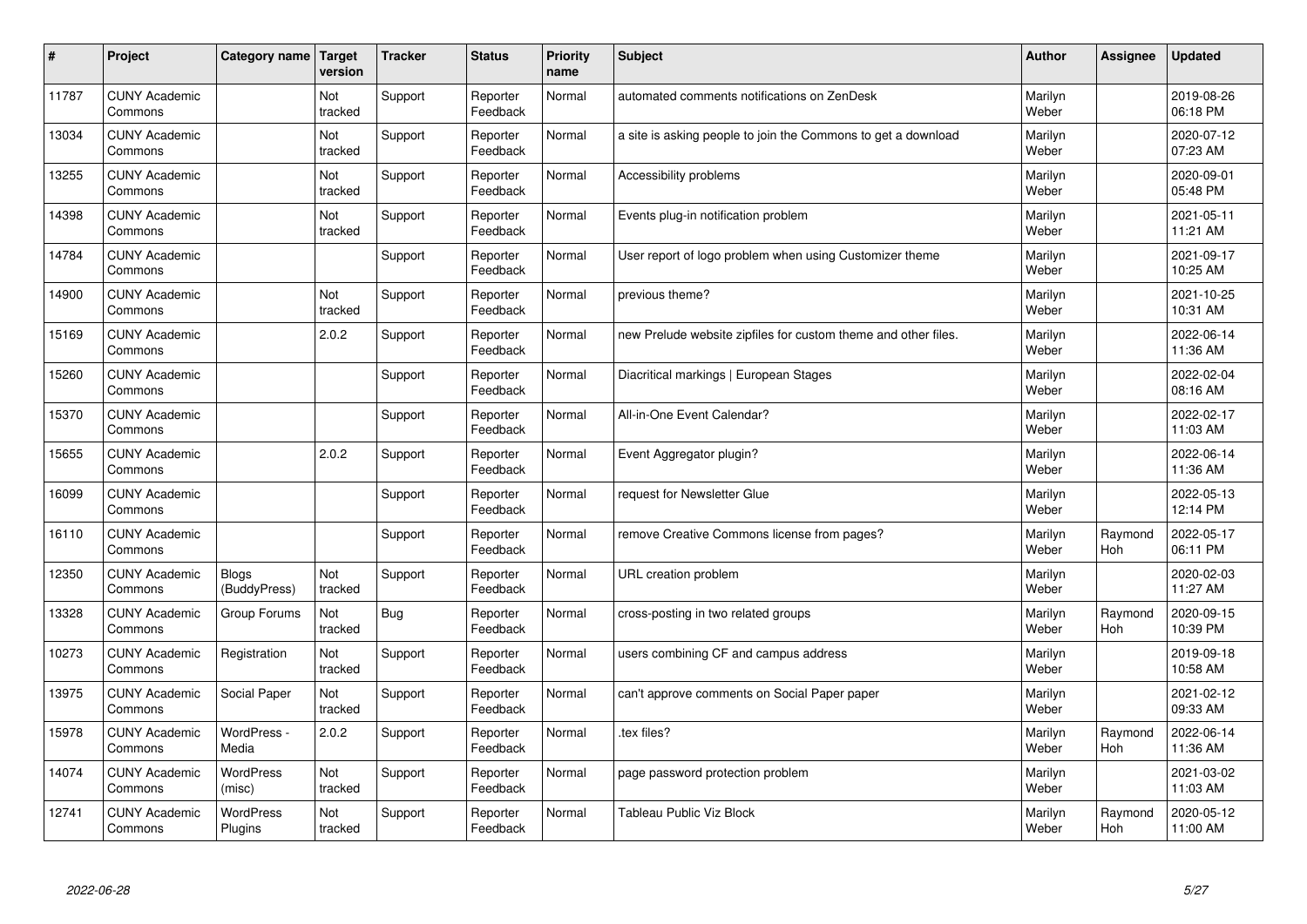| $\sharp$ | Project                         | Category name   Target            | version        | <b>Tracker</b>     | <b>Status</b>        | <b>Priority</b><br>name | <b>Subject</b>                                                                             | <b>Author</b>    | Assignee         | <b>Updated</b>         |
|----------|---------------------------------|-----------------------------------|----------------|--------------------|----------------------|-------------------------|--------------------------------------------------------------------------------------------|------------------|------------------|------------------------|
| 12360    | <b>CUNY Academic</b><br>Commons | <b>WordPress</b><br><b>Themes</b> | Not<br>tracked | Bug                | Reporter<br>Feedback | Normal                  | site just says "DANTE We are currently in maintenance mode, please<br>check back shortly." | Marilyn<br>Weber |                  | 2020-02-04<br>12:13 PM |
| 4012     | <b>CUNY Academic</b><br>Commons |                                   | 1.7.20         | Bug                | Resolved             | Normal                  | Two users reporting same Forbidden 403 error message.                                      | Marilyn<br>Weber |                  | 2015-05-01<br>08:13 PM |
| 5059     | <b>CUNY Academic</b><br>Commons |                                   | Not<br>tracked | Bug                | Resolved             | Normal                  | Instagram embed?                                                                           | Marilyn<br>Weber |                  | 2016-01-26<br>12:05 AM |
| 5319     | <b>CUNY Academic</b><br>Commons |                                   | Not<br>tracked | Bug                | Resolved             | Normal                  | <b>Broken URL</b>                                                                          | Marilyn<br>Weber | Marilyn<br>Weber | 2017-11-15<br>05:46 PM |
| 5436     | <b>CUNY Academic</b><br>Commons |                                   | Not<br>tracked | Bug                | Resolved             | Normal                  | Trying to change email settings for                                                        | Marilyn<br>Weber | Boone<br>Gorges  | 2016-04-21<br>10:12 PM |
| 5834     | <b>CUNY Academic</b><br>Commons |                                   |                | Bug                | Resolved             | Normal                  | My access to cdev                                                                          | Marilyn<br>Weber | Boone<br>Gorges  | 2016-07-25<br>03:12 PM |
| 5844     | <b>CUNY Academic</b><br>Commons |                                   | Not<br>tracked | Support            | Resolved             | Normal                  | edit Host Files on Windows 10 problems                                                     | Marilyn<br>Weber |                  | 2016-07-27<br>09:08 AM |
| 6812     | <b>CUNY Academic</b><br>Commons |                                   | Not<br>tracked | Support            | Resolved             | Normal                  | User cannot change email                                                                   | Marilyn<br>Weber | Matt Gold        | 2016-12-01<br>06:24 PM |
| 6866     | <b>CUNY Academic</b><br>Commons |                                   | Not<br>tracked | Support            | Resolved             | Normal                  | User would like to have her account deleted                                                | Marilyn<br>Weber | <b>Matt Gold</b> | 2017-11-15<br>05:49 PM |
| 7310     | <b>CUNY Academic</b><br>Commons |                                   | 1.10.7         | Bug                | Resolved             | Normal                  | Friendship request mystery.                                                                | Marilyn<br>Weber | Boone<br>Gorges  | 2017-01-05<br>03:12 PM |
| 7767     | <b>CUNY Academic</b><br>Commons |                                   | Not<br>tracked | <b>Bug</b>         | Resolved             | Normal                  | Site loading problems                                                                      | Marilyn<br>Weber |                  | 2017-03-21<br>09:57 PM |
| 7785     | <b>CUNY Academic</b><br>Commons |                                   | Not<br>tracked | Support            | Resolved             | Normal                  | ftp access or files?                                                                       | Marilyn<br>Weber | Boone<br>Gorges  | 2017-03-13<br>02:34 PM |
| 7803     | <b>CUNY Academic</b><br>Commons |                                   |                | Bug                | Resolved             | Normal                  | user email change                                                                          | Marilyn<br>Weber |                  | 2017-03-16<br>11:58 AM |
| 7972     | <b>CUNY Academic</b><br>Commons |                                   | Not<br>tracked | Support            | Resolved             | Normal                  | expand the memory limit for videos?                                                        | Marilyn<br>Weber |                  | 2017-04-20<br>10:07 AM |
| 8259     | <b>CUNY Academic</b><br>Commons |                                   | Not<br>tracked | Bug                | Resolved             | Normal                  | missing dashboard                                                                          | Marilyn<br>Weber |                  | 2017-11-15<br>01:28 PM |
| 8289     | <b>CUNY Academic</b><br>Commons |                                   | Not<br>tracked | Support            | Resolved             | Normal                  | removing my access to sites                                                                | Marilyn<br>Weber | Luke<br>Waltzer  | 2017-06-19<br>12:40 PM |
| 8379     | <b>CUNY Academic</b><br>Commons |                                   | Not<br>tracked | Support            | Resolved             | Normal                  | request for site build help                                                                | Marilyn<br>Weber |                  | 2017-07-01<br>10:48 AM |
| 8459     | <b>CUNY Academic</b><br>Commons |                                   | Not<br>tracked | Documentatio<br>n. | Resolved             | Normal                  | comprehensive list of plugins?                                                             | Marilyn<br>Weber |                  | 2017-10-11<br>11:24 AM |
| 8464     | <b>CUNY Academic</b><br>Commons |                                   | Not<br>tracked | Support            | Resolved             | Normal                  | WP UI                                                                                      | Marilyn<br>Weber |                  | 2017-10-11<br>11:23 AM |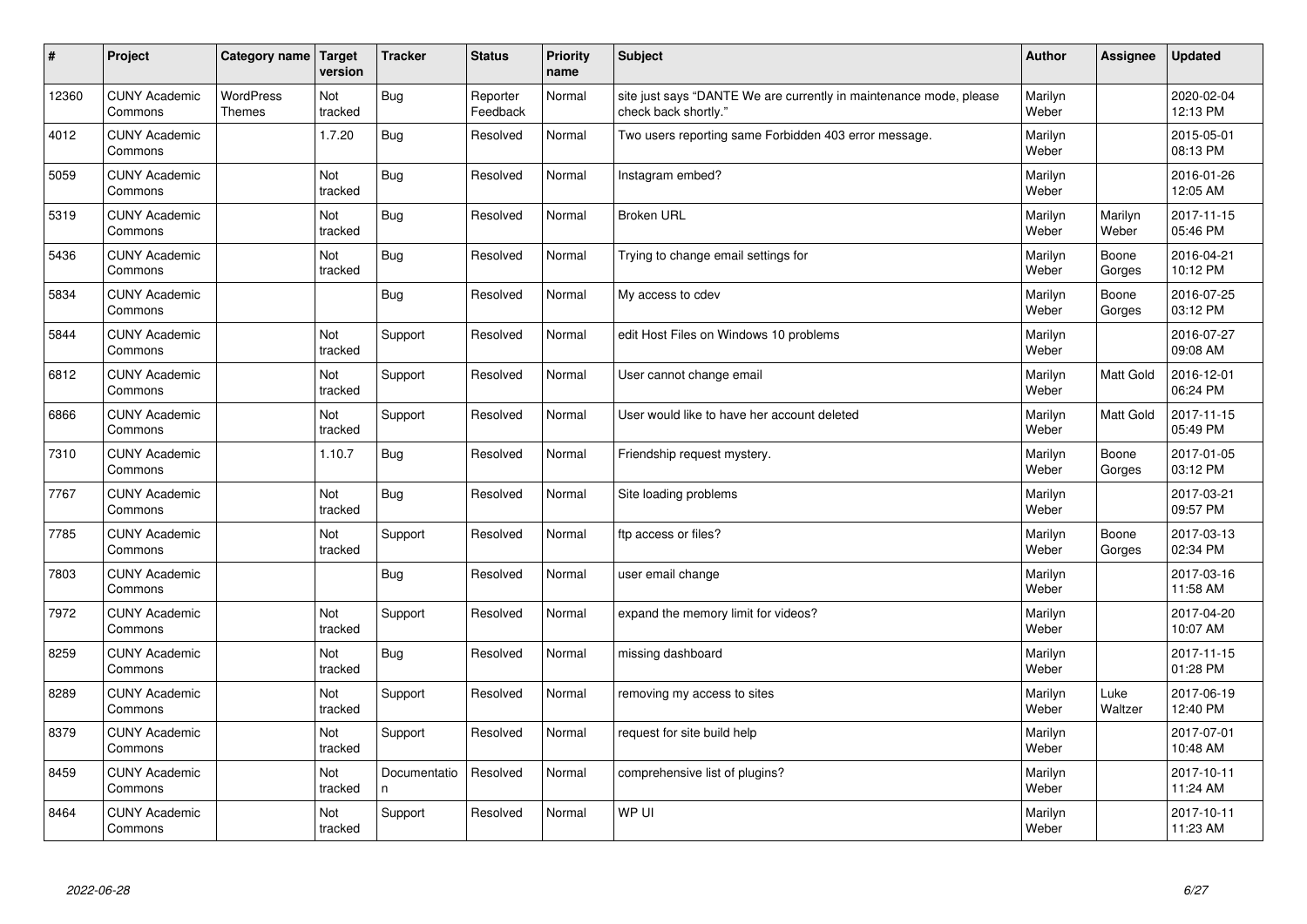| $\vert$ # | Project                         | Category name | Target<br>version | <b>Tracker</b> | <b>Status</b> | <b>Priority</b><br>name | <b>Subject</b>                                     | <b>Author</b>    | Assignee  | <b>Updated</b>         |
|-----------|---------------------------------|---------------|-------------------|----------------|---------------|-------------------------|----------------------------------------------------|------------------|-----------|------------------------|
| 8471      | <b>CUNY Academic</b><br>Commons |               | Not<br>tracked    | Support        | Resolved      | Normal                  | admin at https://commons.gc.cuny.edu/              | Marilyn<br>Weber |           | 2017-09-06<br>01:50 PM |
| 8529      | <b>CUNY Academic</b><br>Commons |               | Not<br>tracked    | Support        | Resolved      | Normal                  | Iframe regiest?                                    | Marilyn<br>Weber |           | 2017-08-16<br>04:40 PM |
| 8553      | <b>CUNY Academic</b><br>Commons |               | Not<br>tracked    | Support        | Resolved      | Normal                  | storage limits?                                    | Marilyn<br>Weber |           | 2017-08-18<br>04:36 PM |
| 8726      | <b>CUNY Academic</b><br>Commons |               |                   | Support        | Resolved      | Normal                  | Redirect problem                                   | Marilyn<br>Weber |           | 2017-09-21<br>12:14 PM |
| 8729      | <b>CUNY Academic</b><br>Commons |               | Not<br>tracked    | Support        | Resolved      | Normal                  | email change                                       | Marilyn<br>Weber |           | 2017-09-25<br>02:14 PM |
| 8768      | <b>CUNY Academic</b><br>Commons |               | Not<br>tracked    | Support        | Resolved      | Normal                  | unsafe redirect?                                   | Marilyn<br>Weber |           | 2017-10-06<br>12:14 PM |
| 8848      | <b>CUNY Academic</b><br>Commons |               | Not<br>tracked    | Support        | Resolved      | Normal                  | email change request                               | Marilyn<br>Weber |           | 2017-10-24<br>11:19 AM |
| 8855      | <b>CUNY Academic</b><br>Commons |               | Not<br>tracked    | Support        | Resolved      | Normal                  | another email change request                       | Marilyn<br>Weber |           | 2017-10-25<br>10:55 AM |
| 8873      | <b>CUNY Academic</b><br>Commons |               | Not<br>tracked    | Support        | Resolved      | Normal                  | maximum file upload size?                          | Marilyn<br>Weber |           | 2017-10-30<br>11:23 AM |
| 8882      | <b>CUNY Academic</b><br>Commons |               | Not<br>tracked    | Support        | Resolved      | Normal                  | question about search engines                      | Marilyn<br>Weber |           | 2017-11-01<br>03:26 PM |
| 8937      | <b>CUNY Academic</b><br>Commons |               | Not<br>tracked    | Bug            | Resolved      | Normal                  | videos gone                                        | Marilyn<br>Weber |           | 2017-12-01<br>11:27 AM |
| 9062      | <b>CUNY Academic</b><br>Commons |               | Not<br>tracked    | Bug            | Resolved      | Normal                  | re-add me as admin of https://commons.gc.cuny.edu/ | Marilyn<br>Weber |           | 2018-01-08<br>12:03 PM |
| 9131      | <b>CUNY Academic</b><br>Commons |               |                   | Support        | Resolved      | Normal                  | webrecorder.io via Firefox                         | Marilyn<br>Weber |           | 2018-01-29<br>11:11 AM |
| 9223      | <b>CUNY Academic</b><br>Commons |               | Not<br>tracked    | Support        | Resolved      | Normal                  | moving wordpress sites                             | Marilyn<br>Weber |           | 2018-02-18<br>08:44 PM |
| 9355      | <b>CUNY Academic</b><br>Commons |               | Not<br>tracked    | Support        | Resolved      | Normal                  | 14gb of video?                                     | Marilyn<br>Weber |           | 2018-03-13<br>11:56 AM |
| 9470      | <b>CUNY Academic</b><br>Commons |               |                   | <b>Bug</b>     | Resolved      | Normal                  | Users not appearing via "Add New"                  | Marilyn<br>Weber |           | 2018-03-22<br>07:44 PM |
| 9535      | <b>CUNY Academic</b><br>Commons |               | Not<br>tracked    | Support        | Resolved      | Normal                  | admin for https://video.commons.gc.cuny.edu/?      | Marilyn<br>Weber | Matt Gold | 2018-04-13<br>05:06 PM |
| 9604      | <b>CUNY Academic</b><br>Commons |               | Not<br>tracked    | Support        | Resolved      | Normal                  | (Marilyn) can only log into cdev as teststudent    | Marilyn<br>Weber |           | 2018-04-21<br>10:20 AM |
| 9725      | <b>CUNY Academic</b><br>Commons |               | Not<br>tracked    | Support        | Resolved      | Normal                  | problems with deleting a site                      | Marilyn<br>Weber |           | 2018-05-07<br>10:24 PM |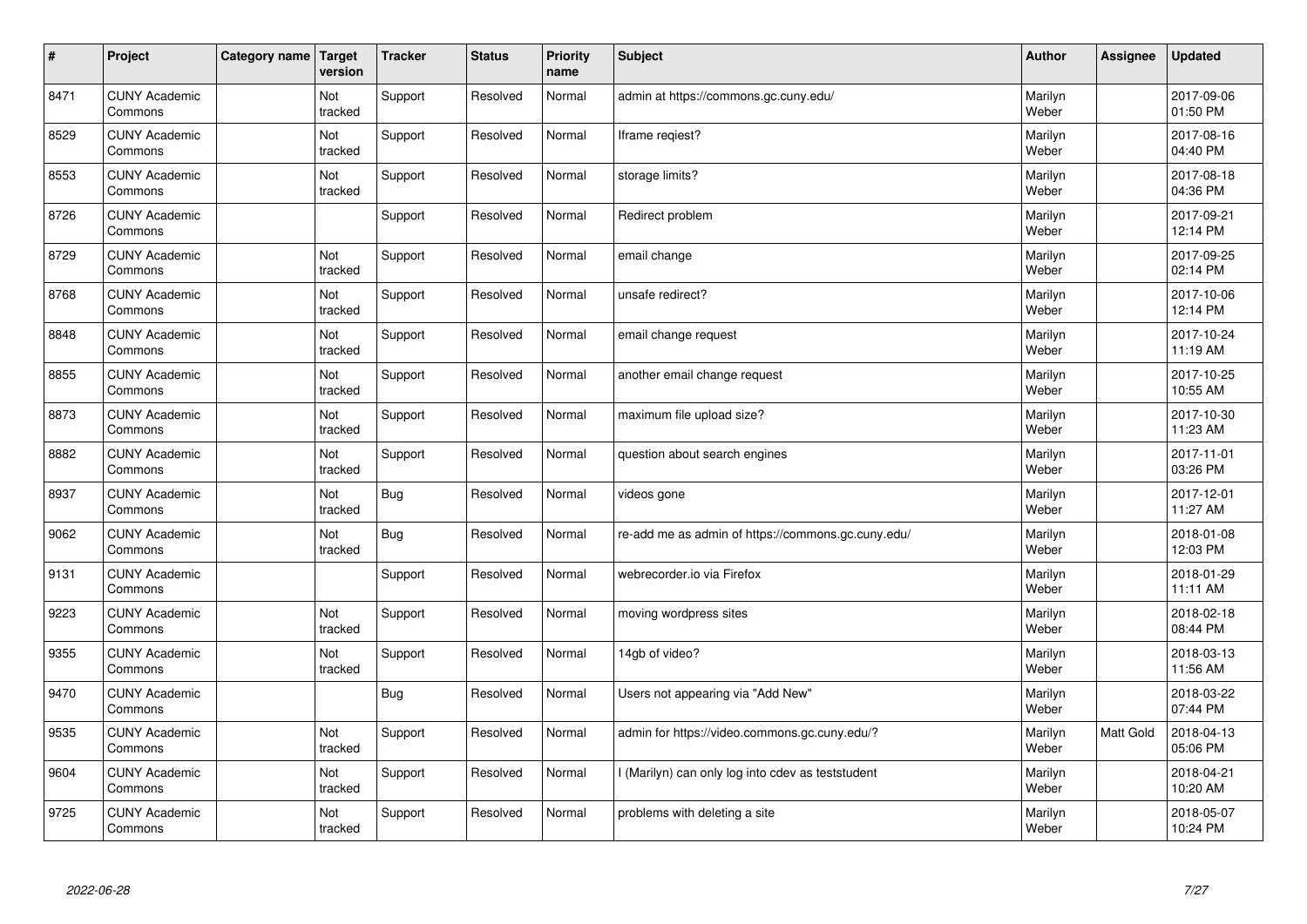| $\vert$ # | Project                         | Category name   Target | version        | <b>Tracker</b> | <b>Status</b> | <b>Priority</b><br>name | <b>Subject</b>                                     | <b>Author</b>    | Assignee        | <b>Updated</b>         |
|-----------|---------------------------------|------------------------|----------------|----------------|---------------|-------------------------|----------------------------------------------------|------------------|-----------------|------------------------|
| 9780      | <b>CUNY Academic</b><br>Commons |                        | Not<br>tracked | Support        | Resolved      | Normal                  | remove the phone number on this profile?           | Marilyn<br>Weber |                 | 2018-05-15<br>10:35 AM |
| 9889      | <b>CUNY Academic</b><br>Commons |                        | Not<br>tracked | Support        | Resolved      | Normal                  | remove comments from activity feed?                | Marilyn<br>Weber |                 | 2018-12-10<br>03:53 PM |
| 9919      | <b>CUNY Academic</b><br>Commons |                        | Not<br>tracked | <b>Bug</b>     | Resolved      | Normal                  | admin of https://sphcurriculum.commons.gc.cuny.edu | Marilyn<br>Weber |                 | 2018-06-12<br>09:37 PM |
| 9949      | <b>CUNY Academic</b><br>Commons |                        | 1.13.4         | Support        | Resolved      | Normal                  | raise storage space limit?                         | Marilyn<br>Weber | Boone<br>Gorges | 2018-06-26<br>12:00 PM |
| 9992      | <b>CUNY Academic</b><br>Commons |                        | 1.13.6         | <b>Bug</b>     | Resolved      | Normal                  | ACERT website down again                           | Marilyn<br>Weber |                 | 2018-07-10<br>12:15 PM |
| 10035     | <b>CUNY Academic</b><br>Commons |                        | Not<br>tracked | <b>Bug</b>     | Resolved      | Normal                  | Reconnecting user to site                          | Marilyn<br>Weber |                 | 2018-07-23<br>11:55 AM |
| 10101     | <b>CUNY Academic</b><br>Commons |                        | 1.13.7         | <b>Bug</b>     | Resolved      | Normal                  | URL changes within Manage section of groups        | Marilyn<br>Weber |                 | 2018-08-03<br>01:54 PM |
| 10227     | <b>CUNY Academic</b><br>Commons |                        |                | Support        | Resolved      | Normal                  | user incorrectly entered her email address         | Marilyn<br>Weber | Matt Gold       | 2018-08-26<br>08:55 PM |
| 10239     | <b>CUNY Academic</b><br>Commons |                        | Not<br>tracked | Support        | Resolved      | Normal                  | musicroombooking.commons.gc.cuny.edu               | Marilyn<br>Weber |                 | 2018-08-29<br>03:06 PM |
| 10256     | <b>CUNY Academic</b><br>Commons |                        |                | Support        | Resolved      | Normal                  | email change requested                             | Marilyn<br>Weber | Matt Gold       | 2018-08-29<br>02:52 PM |
| 10266     | <b>CUNY Academic</b><br>Commons |                        |                | Support        | Resolved      | Normal                  | GC email change requested                          | Marilyn<br>Weber | Matt Gold       | 2018-08-30<br>03:07 PM |
| 10298     | <b>CUNY Academic</b><br>Commons |                        | Not<br>tracked | Support        | Resolved      | Normal                  | RSS feed to itunes problem                         | Marilyn<br>Weber |                 | 2018-12-10<br>03:57 PM |
| 10407     | <b>CUNY Academic</b><br>Commons |                        | Not<br>tracked | Support        | Resolved      | Normal                  | toolbar problem                                    | Marilyn<br>Weber | Boone<br>Gorges | 2018-10-23<br>10:52 AM |
| 10440     | <b>CUNY Academic</b><br>Commons |                        | Not<br>tracked | Support        | Resolved      | Normal                  | Acert post problem                                 | Marilyn<br>Weber |                 | 2018-12-10<br>03:57 PM |
| 10537     | <b>CUNY Academic</b><br>Commons |                        | Not<br>tracked | Bug            | Resolved      | Normal                  | jpegs not showing                                  | Marilyn<br>Weber |                 | 2018-10-23<br>10:51 AM |
| 10820     | <b>CUNY Academic</b><br>Commons |                        | Not<br>tracked | Support        | Resolved      | Normal                  | retrieve deleted pages/posts                       | Marilyn<br>Weber |                 | 2018-12-13<br>06:33 PM |
| 10932     | <b>CUNY Academic</b><br>Commons |                        |                | Support        | Resolved      | Normal                  | add me as admin to meenaalexander.com              | Marilyn<br>Weber | Matt Gold       | 2019-01-09<br>02:12 PM |
| 10986     | <b>CUNY Academic</b><br>Commons |                        | Not<br>tracked | Support        | Resolved      | Normal                  | PDF embedder provoking error                       | Marilyn<br>Weber |                 | 2019-03-29<br>04:28 PM |
| 11002     | <b>CUNY Academic</b><br>Commons |                        | Not<br>tracked | Support        | Resolved      | Normal                  | open link in a new tab not working                 | Marilyn<br>Weber |                 | 2019-06-03<br>07:57 PM |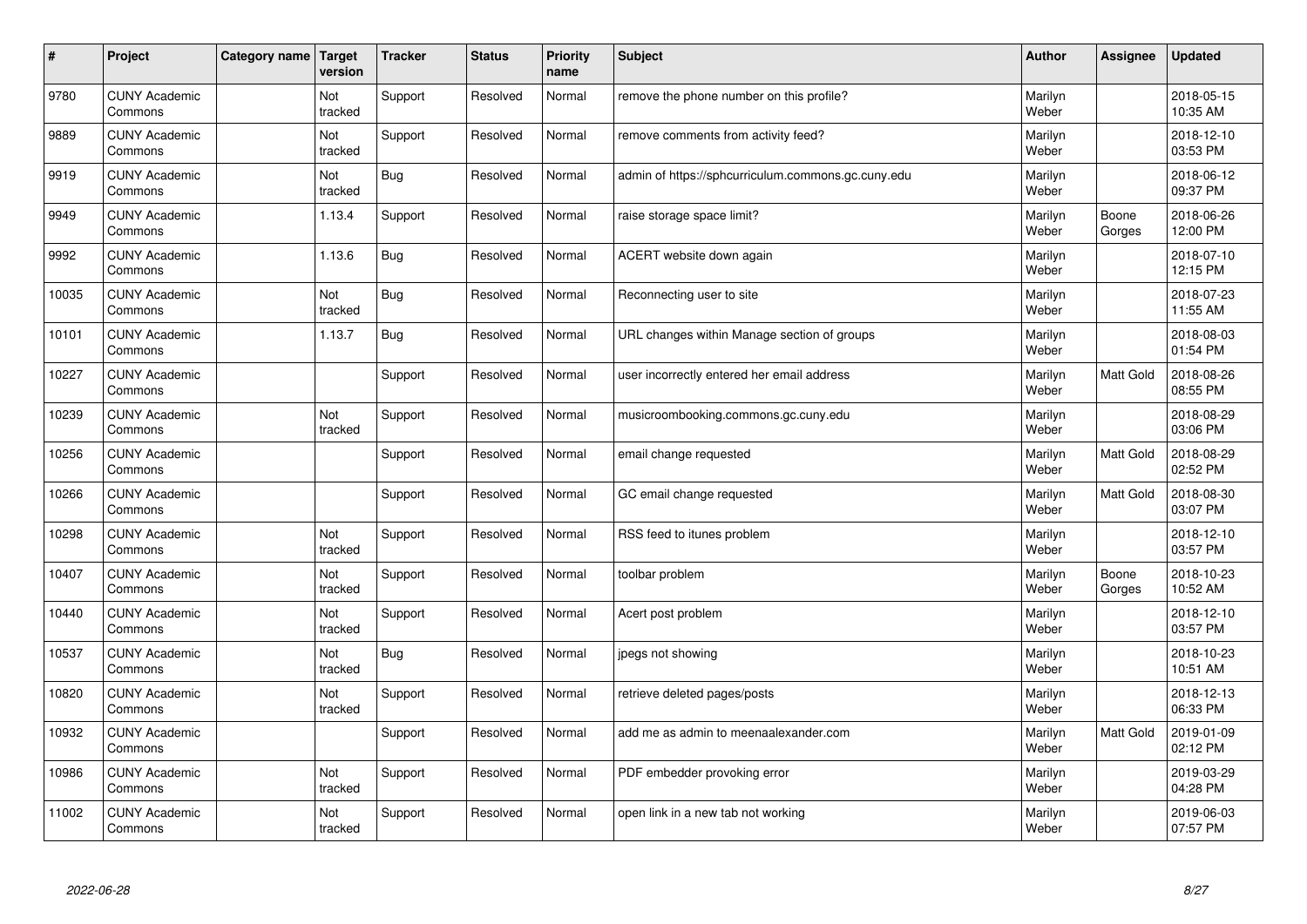| $\sharp$ | Project                         | Category name | Target<br>version | <b>Tracker</b> | <b>Status</b> | <b>Priority</b><br>name | <b>Subject</b>                                                                                         | <b>Author</b>    | Assignee   | <b>Updated</b>         |
|----------|---------------------------------|---------------|-------------------|----------------|---------------|-------------------------|--------------------------------------------------------------------------------------------------------|------------------|------------|------------------------|
| 11003    | <b>CUNY Academic</b><br>Commons |               | Not<br>tracked    | Support        | Resolved      | Normal                  | user email change                                                                                      | Marilyn<br>Weber |            | 2019-01-24<br>02:50 PM |
| 11017    | <b>CUNY Academic</b><br>Commons |               | Not<br>tracked    | Support        | Resolved      | Normal                  | site didn't save?                                                                                      | Marilyn<br>Weber |            | 2019-01-25<br>03:47 PM |
| 11031    | <b>CUNY Academic</b><br>Commons |               | Not<br>tracked    | Support        | Resolved      | Normal                  | new group with seemingly old topics                                                                    | Marilyn<br>Weber |            | 2019-02-11<br>12:17 PM |
| 11198    | <b>CUNY Academic</b><br>Commons |               | Not<br>tracked    | Support        | Resolved      | Normal                  | former CUNY employee                                                                                   | Marilyn<br>Weber |            | 2019-03-07<br>02:21 PM |
| 11225    | <b>CUNY Academic</b><br>Commons |               | Not<br>tracked    | Support        | Resolved      | Normal                  | bulk upload?                                                                                           | Marilyn<br>Weber |            | 2019-09-18<br>10:31 AM |
| 11233    | <b>CUNY Academic</b><br>Commons |               | 1.14.9            | Support        | Resolved      | Normal                  | Hotjar?                                                                                                | Marilyn<br>Weber |            | 2019-03-26<br>12:10 PM |
| 11483    | <b>CUNY Academic</b><br>Commons |               | 1.15.2            | <b>Bug</b>     | Resolved      | Normal                  | "Add New user" not working                                                                             | Marilyn<br>Weber |            | 2019-05-21<br>02:26 PM |
| 11609    | <b>CUNY Academic</b><br>Commons |               | 1.15.5            | Support        | Resolved      | Normal                  | Mixed Content flag                                                                                     | Marilyn<br>Weber |            | 2019-06-27<br>06:54 PM |
| 11647    | <b>CUNY Academic</b><br>Commons |               | 1.15.6            | Support        | Resolved      | Normal                  | <b>Tribulant Newsletters update</b>                                                                    | Marilyn<br>Weber |            | 2019-07-18<br>02:27 PM |
| 11650    | <b>CUNY Academic</b><br>Commons |               | Not<br>tracked    | Support        | Resolved      | Normal                  | https://commons.gc.cuny.edu/groups/introduction-to-literary-studies-engl<br>ish-252-at-hunter-college/ | Marilyn<br>Weber |            | 2019-07-18<br>02:28 PM |
| 11896    | <b>CUNY Academic</b><br>Commons |               | Not<br>tracked    | Support        | Resolved      | Normal                  | https://thenurseswritingproject.commons.gc.cuny.edu                                                    | Marilyn<br>Weber |            | 2019-09-24<br>08:09 AM |
| 11912    | <b>CUNY Academic</b><br>Commons |               |                   | Support        | Resolved      | Normal                  | influence search results?                                                                              | Marilyn<br>Weber |            | 2020-02-11<br>10:51 AM |
| 11915    | <b>CUNY Academic</b><br>Commons |               | Not<br>tracked    | Support        | Resolved      | Normal                  | User not in list                                                                                       | Marilyn<br>Weber |            | 2019-10-28<br>10:13 AM |
| 11977    | <b>CUNY Academic</b><br>Commons |               | Not<br>tracked    | Support        | Resolved      | Normal                  | please remove me from many sites                                                                       | Marilyn<br>Weber |            | 2019-11-21<br>01:05 PM |
| 12038    | <b>CUNY Academic</b><br>Commons |               | 1.15.13           | Bug            | Resolved      | Normal                  | admin visibility problem at careerplan.commons.gc.cuny.edu                                             | Marilyn<br>Weber |            | 2019-11-12<br>10:20 AM |
| 12176    | <b>CUNY Academic</b><br>Commons |               | Not<br>tracked    | Support        | Resolved      | Normal                  | Mp4s?                                                                                                  | Marilyn<br>Weber |            | 2019-12-05<br>11:04 AM |
| 12334    | <b>CUNY Academic</b><br>Commons |               |                   | Support        | Resolved      | Normal                  | request for a Redmine account                                                                          | Marilyn<br>Weber | Matt Gold  | 2020-01-30<br>12:01 PM |
| 12427    | <b>CUNY Academic</b><br>Commons |               | Not<br>tracked    | Support        | Resolved      | Normal                  | organizing PDF on a site?                                                                              | Marilyn<br>Weber | scott voth | 2020-03-10<br>11:11 AM |
| 12777    | <b>CUNY Academic</b><br>Commons |               | 1.16.14           | Support        | Resolved      | Normal                  | request to include custom javascript into a Commons-hosted site                                        | Marilyn<br>Weber |            | 2020-06-16<br>04:03 PM |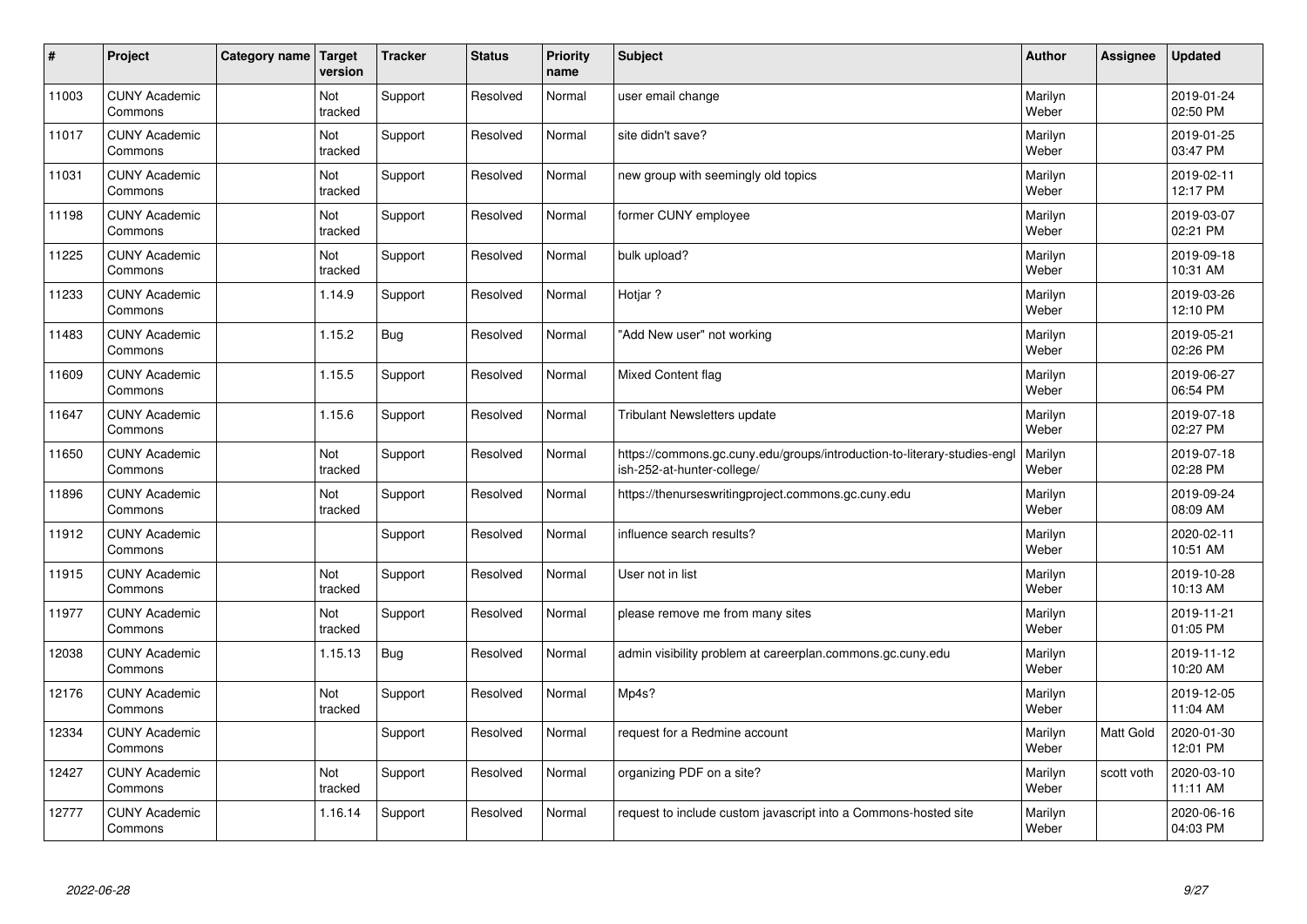| $\sharp$ | Project                         | Category name   Target | version        | <b>Tracker</b> | <b>Status</b> | <b>Priority</b><br>name | <b>Subject</b>                               | <b>Author</b>    | Assignee        | <b>Updated</b>         |
|----------|---------------------------------|------------------------|----------------|----------------|---------------|-------------------------|----------------------------------------------|------------------|-----------------|------------------------|
| 12861    | <b>CUNY Academic</b><br>Commons |                        |                | Support        | Resolved      | Normal                  | trouble with YouTube                         | Marilyn<br>Weber | Raymond<br>Hoh  | 2020-06-09<br>11:16 AM |
| 12905    | <b>CUNY Academic</b><br>Commons |                        | 1.16.14        | Support        | Resolved      | Normal                  | trouble embedding a flipbook from Flipsnack  | Marilyn<br>Weber | Boone<br>Gorges | 2020-06-23<br>10:53 AM |
| 12960    | <b>CUNY Academic</b><br>Commons |                        | 1.16.14        | Support        | Resolved      | Normal                  | mutiple plugin in requests                   | Marilyn<br>Weber | Boone<br>Gorges | 2020-06-23<br>10:53 AM |
| 12999    | <b>CUNY Academic</b><br>Commons |                        | 1.18.1         | Support        | Resolved      | Normal                  | request for Dentist theme                    | Marilyn<br>Weber | Boone<br>Gorges | 2020-12-22<br>03:31 PM |
| 13013    | <b>CUNY Academic</b><br>Commons |                        | Not<br>tracked | Bug            | Resolved      | Normal                  | an invite to Group Admins from Brian Foote?! | Marilyn<br>Weber |                 | 2020-07-07<br>02:36 PM |
| 13065    | <b>CUNY Academic</b><br>Commons |                        | Not<br>tracked | Support        | Resolved      | Normal                  | can't invite new user to group               | Marilyn<br>Weber |                 | 2020-07-22<br>04:24 PM |
| 13091    | <b>CUNY Academic</b><br>Commons |                        | 1.17.0         | Support        | Resolved      | Normal                  | problem with latex (math equations)          | Marilyn<br>Weber |                 | 2020-07-28<br>11:09 AM |
| 13295    | <b>CUNY Academic</b><br>Commons |                        | Not<br>tracked | Support        | Resolved      | Normal                  | can't find new user                          | Marilyn<br>Weber |                 | 2020-09-08<br>10:18 AM |
| 13378    | <b>CUNY Academic</b><br>Commons |                        | 1.17.5         | Bug            | Resolved      | Normal                  | problem on one of my sites                   | Marilyn<br>Weber |                 | 2020-09-24<br>05:27 PM |
| 13441    | <b>CUNY Academic</b><br>Commons |                        | 1.17.5         | Support        | Resolved      | Normal                  | ongoing user problems with daily digests     | Marilyn<br>Weber |                 | 2020-10-13<br>10:02 AM |
| 13541    | <b>CUNY Academic</b><br>Commons |                        | Not<br>tracked | Support        | Resolved      | Normal                  | add a page template to OER site.             | Marilyn<br>Weber |                 | 2020-11-11<br>11:12 AM |
| 13641    | <b>CUNY Academic</b><br>Commons |                        | 1.18.2         | Support        | Resolved      | Normal                  | follow up to migration request               | Marilyn<br>Weber | Boone<br>Gorges | 2021-01-12<br>10:59 AM |
| 13699    | <b>CUNY Academic</b><br>Commons |                        | Not<br>tracked | Support        | Resolved      | Normal                  | Martin Segal Center site down                | Marilyn<br>Weber | Raymond<br>Hoh  | 2020-12-22<br>03:03 PM |
| 13710    | <b>CUNY Academic</b><br>Commons |                        | Not<br>tracked | Support        | Resolved      | Normal                  | small change to Hosting Partner Handbook     | Marilyn<br>Weber |                 | 2020-12-16<br>04:29 PM |
| 13738    | <b>CUNY Academic</b><br>Commons |                        | 1.18.1         | Support        | Resolved      | Normal                  | theme requests from a non-CUY person         | Marilyn<br>Weber |                 | 2020-12-23<br>11:34 AM |
| 13783    | <b>CUNY Academic</b><br>Commons |                        | 1.18.2         | Support        | Resolved      | Normal                  | new CUNY OneSearch url                       | Marilyn<br>Weber |                 | 2021-01-14<br>04:53 PM |
| 13826    | <b>CUNY Academic</b><br>Commons |                        |                | Support        | Resolved      | Normal                  | January 14th                                 | Marilyn<br>Weber |                 | 2021-01-26<br>04:26 PM |
| 13929    | <b>CUNY Academic</b><br>Commons |                        | 1.18.4         | Support        | Resolved      | Normal                  | update error message                         | Marilyn<br>Weber | Boone<br>Gorges | 2021-02-09<br>11:05 AM |
| 13958    | <b>CUNY Academic</b><br>Commons |                        | 1.18.4         | Support        | Resolved      | Normal                  | calendar widget problem                      | Marilyn<br>Weber |                 | 2021-02-09<br>11:05 AM |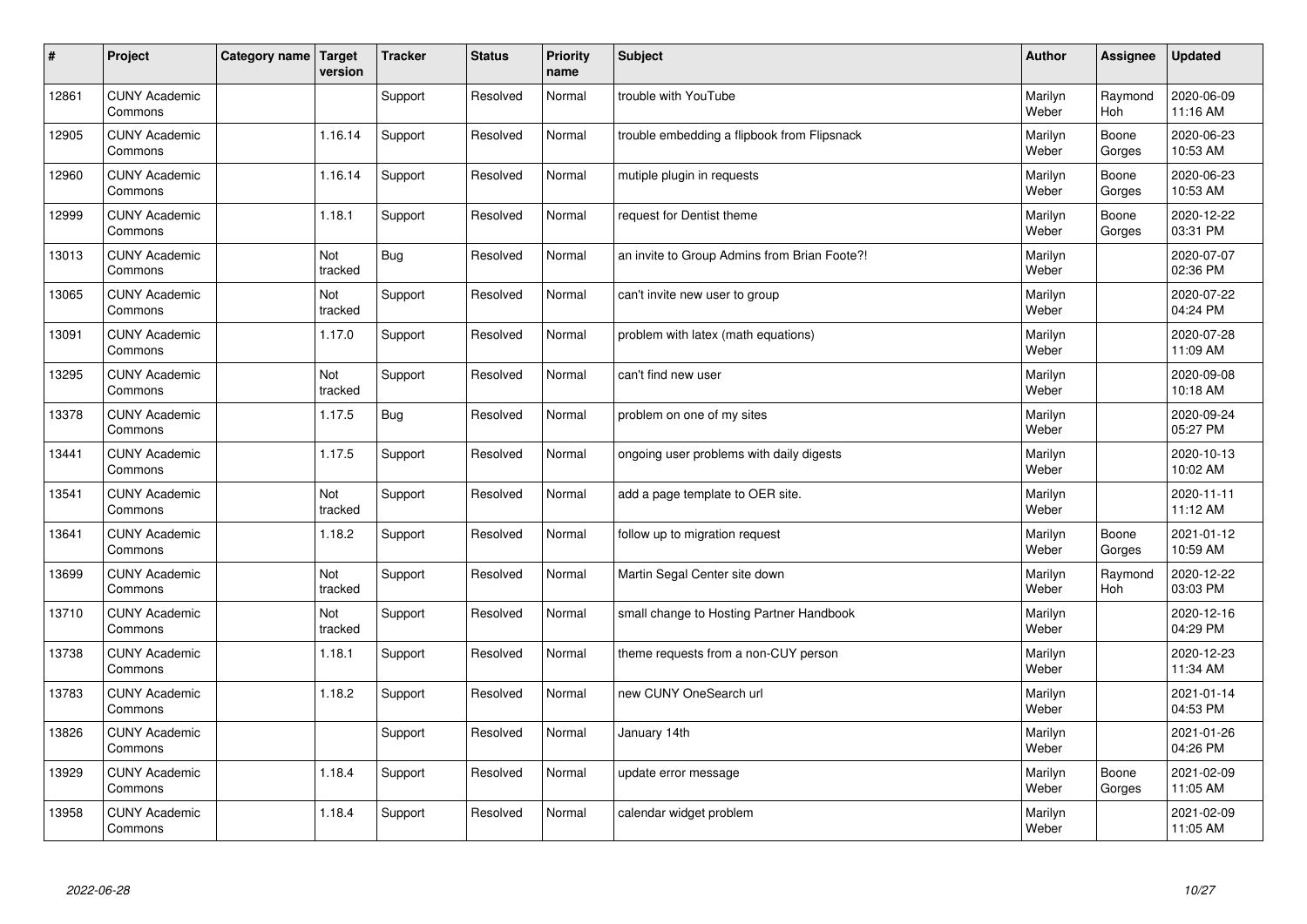| #     | Project                         | Category name   Target | version        | <b>Tracker</b> | <b>Status</b> | <b>Priority</b><br>name | <b>Subject</b>                         | <b>Author</b>    | Assignee        | <b>Updated</b>         |
|-------|---------------------------------|------------------------|----------------|----------------|---------------|-------------------------|----------------------------------------|------------------|-----------------|------------------------|
| 14242 | <b>CUNY Academic</b><br>Commons |                        |                | Support        | Resolved      | Normal                  | LAILAC site missing content            | Marilyn<br>Weber |                 | 2021-03-27<br>08:40 AM |
| 14246 | <b>CUNY Academic</b><br>Commons |                        | 1.18.8         | Support        | Resolved      | Normal                  | 'Weekly jQuery Migrate Status Update"  | Marilyn<br>Weber |                 | 2021-04-13<br>11:08 AM |
| 14378 | <b>CUNY Academic</b><br>Commons |                        | Not<br>tracked | Support        | Resolved      | Normal                  | PPTX files unfetchable                 | Marilyn<br>Weber |                 | 2021-05-11<br>11:25 AM |
| 14404 | <b>CUNY Academic</b><br>Commons |                        | Not<br>tracked | Support        | Resolved      | Normal                  | blocked IP of user?                    | Marilyn<br>Weber |                 | 2021-05-10<br>01:00 PM |
| 14410 | <b>CUNY Academic</b><br>Commons |                        | 1.18.10        | Bug            | Resolved      | Normal                  | events calendar problem?               | Marilyn<br>Weber |                 | 2021-05-10<br>04:45 PM |
| 14594 | <b>CUNY Academic</b><br>Commons |                        | Not<br>tracked | Support        | Resolved      | Normal                  | Administration email verification?     | Marilyn<br>Weber |                 | 2021-07-12<br>11:40 AM |
| 14718 | <b>CUNY Academic</b><br>Commons |                        | Not<br>tracked | Support        | Resolved      | Normal                  | User wants to recover deleted account  | Marilyn<br>Weber |                 | 2021-08-30<br>02:46 PM |
| 14812 | <b>CUNY Academic</b><br>Commons |                        | Not<br>tracked | Support        | Resolved      | Normal                  | Custom Sidebars and Wordpress 5.6      | Marilyn<br>Weber |                 | 2021-09-30<br>10:43 AM |
| 14813 | <b>CUNY Academic</b><br>Commons |                        | Not<br>tracked | Support        | Resolved      | Normal                  | raise the file size limit              | Marilyn<br>Weber |                 | 2021-09-30<br>12:02 PM |
| 14891 | <b>CUNY Academic</b><br>Commons |                        | Not<br>tracked | Support        | Resolved      | Normal                  | changing site template after creation? | Marilyn<br>Weber |                 | 2022-04-27<br>04:58 PM |
| 14973 | <b>CUNY Academic</b><br>Commons |                        |                | Support        | Resolved      | Normal                  | <b>Mail Poet</b>                       | Marilyn<br>Weber |                 | 2021-12-06<br>10:20 AM |
| 15120 | <b>CUNY Academic</b><br>Commons |                        |                | Support        | Resolved      | Normal                  | embed Zoom recordings in a post?       | Marilyn<br>Weber |                 | 2021-12-29<br>08:15 AM |
| 15266 | <b>CUNY Academic</b><br>Commons |                        |                | Support        | Resolved      | Normal                  | Just an appreciation                   | Marilyn<br>Weber |                 | 2022-02-07<br>10:42 AM |
| 16198 | <b>CUNY Academic</b><br>Commons |                        | 2.0.1          | <b>Bug</b>     | Resolved      | Normal                  | Change role to                         | Marilyn<br>Weber | Boone<br>Gorges | 2022-06-14<br>11:35 AM |
| 6175  | <b>CUNY Academic</b><br>Commons | Account<br>settings    |                | Support        | Resolved      | Normal                  | Email address (user cannot access old) | Marilyn<br>Weber | Matt Gold       | 2016-11-29<br>06:31 PM |
| 6899  | <b>CUNY Academic</b><br>Commons | Account<br>settings    | Not<br>tracked | Support        | Resolved      | Normal                  | New user has misspelled her own name   | Marilyn<br>Weber | Boone<br>Gorges | 2016-12-01<br>05:10 PM |
| 9477  | <b>CUNY Academic</b><br>Commons | Account<br>settings    |                | Support        | Resolved      | Normal                  | email change request                   | Marilyn<br>Weber | Matt Gold       | 2018-03-24<br>08:53 AM |
| 9659  | <b>CUNY Academic</b><br>Commons | Account<br>settings    |                | Support        | Resolved      | Normal                  | user email change                      | Marilyn<br>Weber | Matt Gold       | 2018-04-24<br>12:08 PM |
| 9823  | <b>CUNY Academic</b><br>Commons | Account<br>settings    | Not<br>tracked | Support        | Resolved      | Normal                  | email change                           | Marilyn<br>Weber | Matt Gold       | 2018-05-23<br>01:58 PM |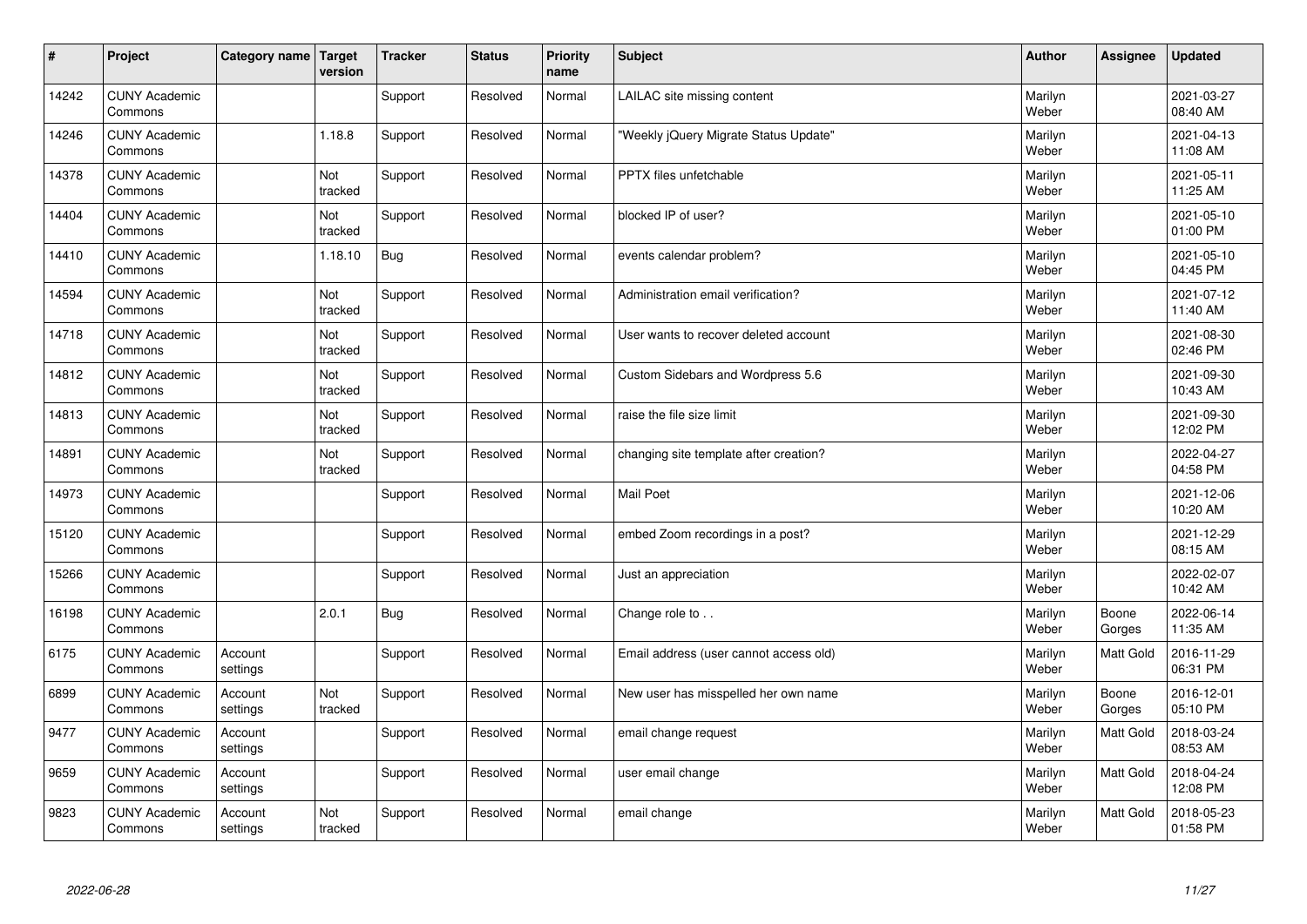| $\sharp$ | Project                         | Category name   Target       | version        | <b>Tracker</b> | <b>Status</b> | <b>Priority</b><br>name | <b>Subject</b>                                                                          | <b>Author</b>    | Assignee         | <b>Updated</b>         |
|----------|---------------------------------|------------------------------|----------------|----------------|---------------|-------------------------|-----------------------------------------------------------------------------------------|------------------|------------------|------------------------|
| 9928     | <b>CUNY Academic</b><br>Commons | Account<br>settings          |                | Support        | Resolved      | Normal                  | email change request from former student                                                | Marilyn<br>Weber | <b>Matt Gold</b> | 2018-06-14<br>10:20 AM |
| 11294    | <b>CUNY Academic</b><br>Commons | Account<br>settings          | Not<br>tracked | Support        | Resolved      | Normal                  | student emgail change                                                                   | Marilyn<br>Weber | <b>Matt Gold</b> | 2019-04-07<br>09:11 PM |
| 11029    | <b>CUNY Academic</b><br>Commons | Authentication               | 1.14.9         | Support        | Resolved      | Normal                  | Sujatha Fernandes cannot edit her site                                                  | Marilyn<br>Weber | Raymond<br>Hoh   | 2019-03-26<br>12:10 PM |
| 4834     | <b>CUNY Academic</b><br>Commons | Blogs<br>(BuddyPress)        |                | Bug            | Resolved      | Normal                  | Admin invite problem                                                                    | Marilyn<br>Weber | Boone<br>Gorges  | 2015-11-13<br>12:25 PM |
| 5799     | <b>CUNY Academic</b><br>Commons | <b>Blogs</b><br>(BuddyPress) | Not<br>tracked | Feature        | Resolved      | Normal                  | removing one's own access to sites?                                                     | Marilyn<br>Weber | Boone<br>Gorges  | 2016-07-26<br>01:55 PM |
| 6857     | <b>CUNY Academic</b><br>Commons | <b>Blogs</b><br>(BuddyPress) | Not<br>tracked | Support        | Resolved      | Normal                  | Committee on Religion website                                                           | Marilyn<br>Weber | Boone<br>Gorges  | 2017-08-17<br>10:24 AM |
| 12156    | <b>CUNY Academic</b><br>Commons | <b>Blogs</b><br>(BuddyPress) | Not<br>tracked | Support        | Resolved      | Normal                  | My Sites list (Commons Profile or Sites directory) doesn't match toolbar<br>dropdown    | Marilyn<br>Weber |                  | 2019-12-11<br>10:20 AM |
| 12190    | <b>CUNY Academic</b><br>Commons | <b>Blogs</b><br>(BuddyPress) | Not<br>tracked | Support        | Resolved      | Normal                  | Site avatar in directory is not what user expects                                       | Marilyn<br>Weber |                  | 2019-12-12<br>08:51 PM |
| 15211    | <b>CUNY Academic</b><br>Commons | <b>Blogs</b><br>(BuddyPress) | 1.19.2         | Support        | Resolved      | Normal                  | No good error reporting for already-used domain name when creating a<br>site in Firefox | Marilyn<br>Weber | Boone<br>Gorges  | 2022-01-25<br>11:33 AM |
| 11448    | <b>CUNY Academic</b><br>Commons | <b>BuddyPress</b><br>(misc)  | 1.15.1         | Support        | Resolved      | Normal                  | sole administrator listed on sites is not an admin at all?                              | Marilyn<br>Weber | Raymond<br>Hoh   | 2019-05-14<br>11:15 AM |
| 12165    | <b>CUNY Academic</b><br>Commons | <b>BuddyPress</b><br>(misc)  | Not<br>tracked | Support        | Resolved      | Normal                  | two reports of Profile problems                                                         | Marilyn<br>Weber | Boone<br>Gorges  | 2019-12-04<br>05:06 PM |
| 11091    | <b>CUNY Academic</b><br>Commons | <b>BuddyPress</b><br>Docs    | 1.14.7         | Support        | Resolved      | Normal                  | word limit for comments on a group doc?                                                 | Marilyn<br>Weber |                  | 2019-02-26<br>02:04 PM |
| 10606    | <b>CUNY Academic</b><br>Commons | cdev.gc.cuny.ed<br>u.        | Not<br>tracked | Support        | Resolved      | Normal                  | problems with testing environment                                                       | Marilyn<br>Weber |                  | 2018-11-02<br>10:27 AM |
| 3029     | <b>CUNY Academic</b><br>Commons | cuny.is                      | Not<br>tracked | Support        | Resolved      | Normal                  | shortlink request                                                                       | Marilyn<br>Weber | Boone<br>Gorges  | 2014-02-12<br>10:03 AM |
| 4496     | <b>CUNY Academic</b><br>Commons | cuny.is                      | 1.8.9          | <b>Bug</b>     | Resolved      | Normal                  | Quick links broken?                                                                     | Marilyn<br>Weber | Boone<br>Gorges  | 2015-08-28<br>10:39 AM |
| 6118     | <b>CUNY Academic</b><br>Commons | cuny.is                      |                | Feature        | Resolved      | Normal                  | Cuny.Is request from Javier Otero Peña                                                  | Marilyn<br>Weber | Sarah<br>Morgano | 2016-10-04<br>07:02 PM |
| 9886     | <b>CUNY Academic</b><br>Commons | cuny.is                      | Not<br>tracked | Support        | Resolved      | Normal                  | cuny.is SSL                                                                             | Marilyn<br>Weber |                  | 2018-10-26<br>02:07 PM |
| 12515    | <b>CUNY Academic</b><br>Commons | cuny.is                      | 1.16.7         | Support        | Resolved      | Normal                  | AJAX actions on cuny is admin page are failing                                          | Marilyn<br>Weber |                  | 2020-03-10<br>11:57 AM |
| 3138     | <b>CUNY Academic</b><br>Commons | Documentation                | Not<br>tracked | <b>Bug</b>     | Resolved      | Normal                  | Codex documentation                                                                     | Marilyn<br>Weber | scott voth       | 2016-03-04<br>08:49 AM |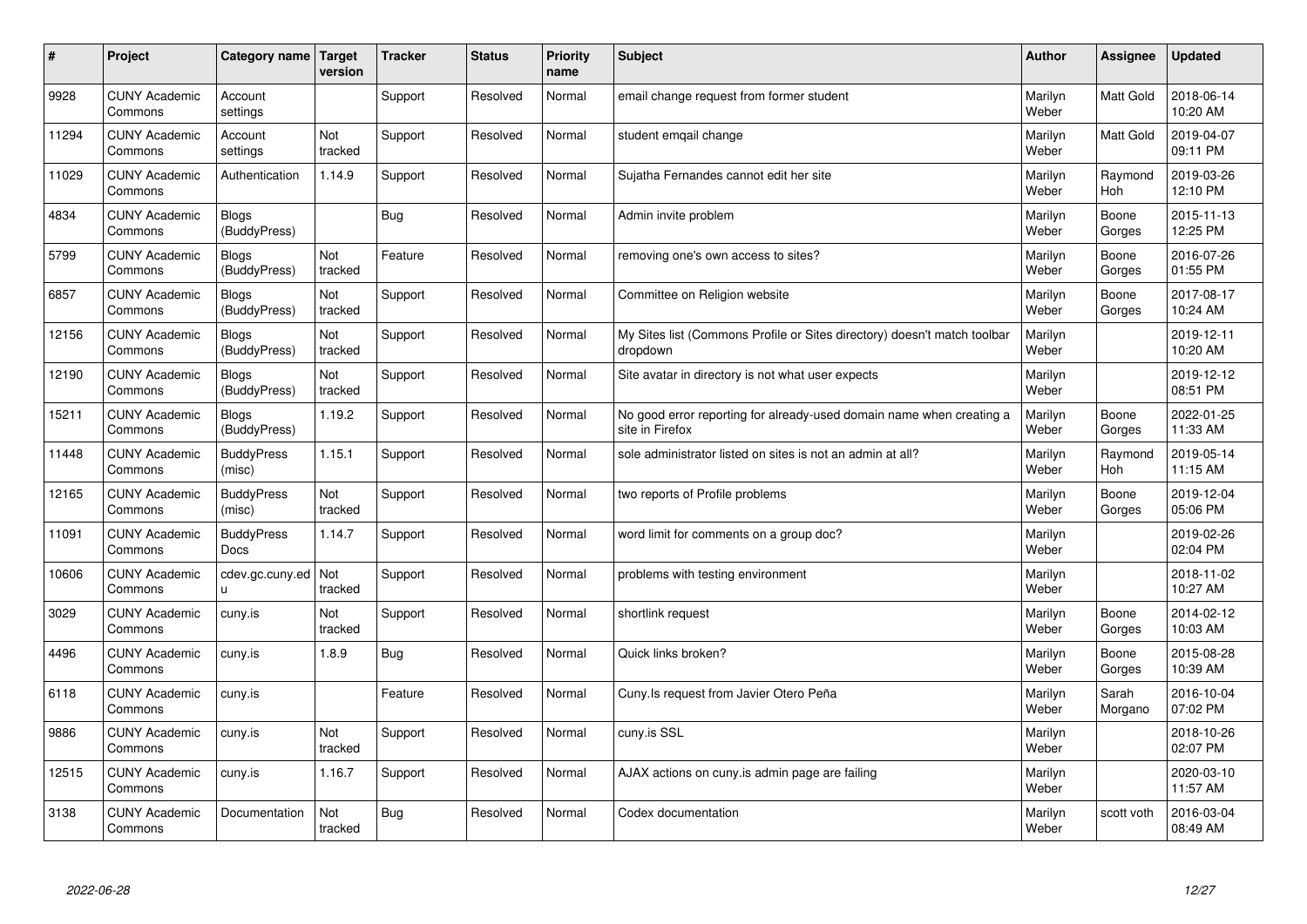| $\pmb{\sharp}$ | Project                         | Category name          | <b>Target</b><br>version | <b>Tracker</b> | <b>Status</b> | <b>Priority</b><br>name | Subject                                             | <b>Author</b>    | Assignee           | <b>Updated</b>         |
|----------------|---------------------------------|------------------------|--------------------------|----------------|---------------|-------------------------|-----------------------------------------------------|------------------|--------------------|------------------------|
| 10176          | <b>CUNY Academic</b><br>Commons | Documentation          | Not<br>tracked           | <b>Bug</b>     | Resolved      | Normal                  | domain mapping requests                             | Marilyn<br>Weber | scott voth         | 2018-08-29<br>05:30 PM |
| 13085          | <b>CUNY Academic</b><br>Commons | Domain<br>Mapping      | Not<br>tracked           | Support        | Resolved      | Normal                  | domain mapping request                              | Marilyn<br>Weber | Matt Gold          | 2020-07-28<br>03:33 PM |
| 13768          | <b>CUNY Academic</b><br>Commons | Domain<br>Mapping      | Not<br>tracked           | Bug            | Resolved      | Normal                  | patricksweeney.commons.gc.cuny.edu down             | Marilyn<br>Weber | Raymond<br>Hoh     | 2021-01-12<br>10:47 AM |
| 14344          | <b>CUNY Academic</b><br>Commons | Domain<br>Mapping      | Not<br>tracked           | Support        | Resolved      | Normal                  | arabstages.org site down                            | Marilyn<br>Weber | Raymond<br>Hoh     | 2021-04-19<br>01:42 PM |
| 5991           | <b>CUNY Academic</b><br>Commons | Email<br>Notifications | Future<br>release        | Support        | Resolved      | Normal                  | change format of autogenerated blog emails          | Marilyn<br>Weber | Paige<br>Dupont    | 2018-01-12<br>02:55 PM |
| 6818           | <b>CUNY Academic</b><br>Commons | Email<br>Notifications | 1.10.3                   | Support        | Resolved      | Normal                  | No more email notifications?                        | Marilyn<br>Weber |                    | 2016-11-22<br>02:51 PM |
| 9154           | <b>CUNY Academic</b><br>Commons | Events                 | 1.12.8                   | Bug            | Resolved      | Normal                  | problem with group calendar                         | Marilyn<br>Weber | Raymond<br>Hoh     | 2018-02-13<br>10:49 AM |
| 14889          | <b>CUNY Academic</b><br>Commons | Events                 | 1.19.0                   | Support        | Resolved      | Normal                  | events in group - can they be edited by all admins? | Marilyn<br>Weber | Raymond<br>Hoh     | 2021-12-13<br>03:31 PM |
| 3037           | <b>CUNY Academic</b><br>Commons | <b>Ground Control</b>  | Not<br>tracked           | Publicity      | Resolved      | Normal                  | <b>Ground Control</b>                               | Marilyn<br>Weber | scott voth         | 2016-01-26<br>05:23 PM |
| 3038           | <b>CUNY Academic</b><br>Commons | <b>Ground Control</b>  | Not<br>tracked           | Publicity      | Resolved      | Normal                  | <b>Ground Control</b>                               | Marilyn<br>Weber | Matt Gold          | 2016-01-26<br>05:10 PM |
| 3039           | <b>CUNY Academic</b><br>Commons | <b>Ground Control</b>  | Not<br>tracked           | Publicity      | Resolved      | Normal                  | <b>Ground Control</b>                               | Marilyn<br>Weber | Sarah<br>Morgano   | 2016-01-26<br>05:19 PM |
| 3040           | <b>CUNY Academic</b><br>Commons | Ground Control         | Not<br>tracked           | Publicity      | Resolved      | Normal                  | <b>Ground Control</b>                               | Marilyn<br>Weber | Micki<br>Kaufman   | 2016-01-26<br>05:16 PM |
| 3041           | <b>CUNY Academic</b><br>Commons | <b>Ground Control</b>  | Not<br>tracked           | Publicity      | Resolved      | Normal                  | <b>Ground Control</b>                               | Marilyn<br>Weber | <b>Chris Stein</b> | 2016-01-26<br>04:52 PM |
| 8638           | <b>CUNY Academic</b><br>Commons | Group Blogs            | 1.11.11                  | <b>Bug</b>     | Resolved      | Normal                  | members not syncing from group to site              | Marilyn<br>Weber |                    | 2017-09-01<br>03:50 PM |
| 8661           | <b>CUNY Academic</b><br>Commons | Group Blogs            | Not<br>tracked           | Bug            | Resolved      | Normal                  | new group, old site, can't link?                    | Marilyn<br>Weber |                    | 2017-11-15<br>01:26 PM |
| 11088          | <b>CUNY Academic</b><br>Commons | Group Blogs            | Not<br>tracked           | <b>Bug</b>     | Resolved      | Normal                  | no notification for comments                        | Marilyn<br>Weber |                    | 2019-02-15<br>03:30 PM |
| 5684           | <b>CUNY Academic</b><br>Commons | Group Files            | Not<br>tracked           | <b>Bug</b>     | Resolved      | Normal                  | Making Group files appear as Blog entries           | Marilyn<br>Weber | Boone<br>Gorges    | 2017-11-20<br>03:28 PM |
| 6626           | <b>CUNY Academic</b><br>Commons | <b>Group Files</b>     | 1.10.1                   | Bug            | Resolved      | Normal                  | Files from non-member showing up in private group   | Marilyn<br>Weber | Boone<br>Gorges    | 2016-11-07<br>03:54 PM |
| 9224           | <b>CUNY Academic</b><br>Commons | <b>Group Files</b>     | 1.13                     | Feature        | Resolved      | Normal                  | attachments to forum posts clutter up Files area    | Marilyn<br>Weber | Boone<br>Gorges    | 2018-03-22<br>03:34 PM |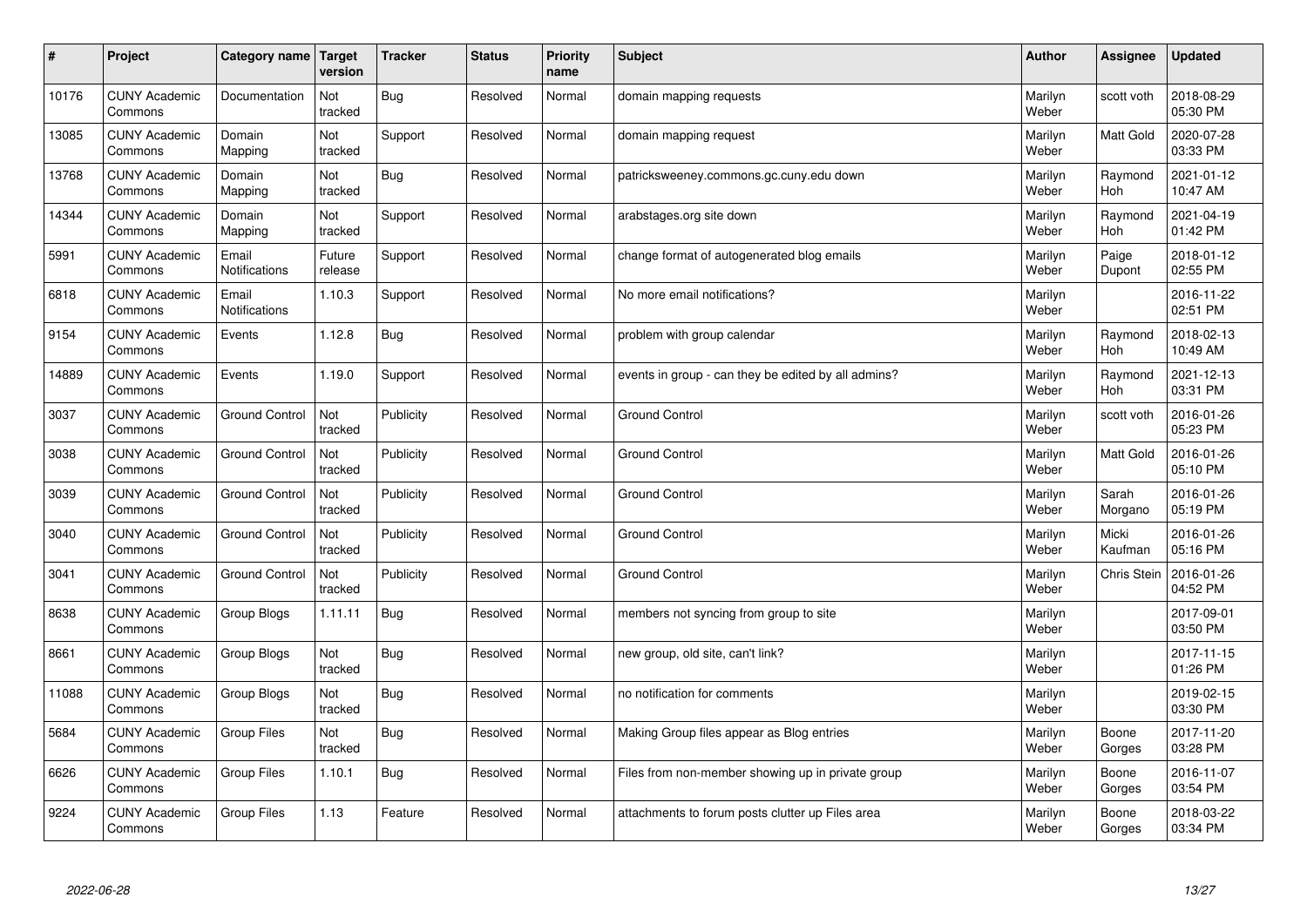| $\sharp$ | Project                         | Category name   Target | version        | <b>Tracker</b> | <b>Status</b> | <b>Priority</b><br>name | <b>Subject</b>                                                              | <b>Author</b>    | Assignee        | <b>Updated</b>         |
|----------|---------------------------------|------------------------|----------------|----------------|---------------|-------------------------|-----------------------------------------------------------------------------|------------------|-----------------|------------------------|
| 11567    | <b>CUNY Academic</b><br>Commons | <b>Group Files</b>     | 1.15.4         | Bug            | Resolved      | Normal                  | Group files pagination doesn't work properly in folders                     | Marilyn<br>Weber | Boone<br>Gorges | 2019-06-25<br>04:22 PM |
| 6893     | <b>CUNY Academic</b><br>Commons | Group Forums           |                | Bug            | Resolved      | Normal                  | Forum for CUNY Academic Commons Team is gone                                | Marilyn<br>Weber | Boone<br>Gorges | 2016-12-01<br>08:08 AM |
| 9282     | <b>CUNY Academic</b><br>Commons | Group Forums           | 1.12.9         | <b>Bug</b>     | Resolved      | Normal                  | 'Forum ID is missing" error?                                                | Marilyn<br>Weber |                 | 2018-02-27<br>10:32 AM |
| 10361    | <b>CUNY Academic</b><br>Commons | Group Forums           | 1.13.10        | <b>Bug</b>     | Resolved      | Normal                  | forum post pending oddity                                                   | Marilyn<br>Weber |                 | 2018-09-25<br>10:45 AM |
| 12487    | <b>CUNY Academic</b><br>Commons | Group Forums           | 1.16.7         | Bug            | Resolved      | Normal                  | group posting problems?                                                     | Marilyn<br>Weber | Raymond<br>Hoh  | 2020-03-10<br>11:40 AM |
| 13341    | <b>CUNY Academic</b><br>Commons | Group Forums           | 1.17.4         | Bug            | Resolved      | Normal                  | Forum reply problems                                                        | Marilyn<br>Weber | Raymond<br>Hoh  | 2020-09-22<br>12:08 PM |
| 13827    | <b>CUNY Academic</b><br>Commons | Group Forums           | 1.18.3         | <b>Bug</b>     | Resolved      | Normal                  | more forum post problems                                                    | Marilyn<br>Weber | Raymond<br>Hoh  | 2021-01-22<br>08:19 PM |
| 6091     | <b>CUNY Academic</b><br>Commons | Group<br>Invitations   | Not<br>tracked | Bug            | Resolved      | Normal                  | User cannot re-join a group                                                 | Marilyn<br>Weber | Boone<br>Gorges | 2016-09-28<br>01:47 PM |
| 13138    | <b>CUNY Academic</b><br>Commons | Group Library          | Not<br>tracked | Support        | Resolved      | Normal                  | moving Library contents for Steve Brier                                     | Marilyn<br>Weber |                 | 2020-08-03<br>04:00 PM |
| 13159    | <b>CUNY Academic</b><br>Commons | Group Library          | Not<br>tracked | Support        | Resolved      | Normal                  | changing folder names?                                                      | Marilyn<br>Weber | Boone<br>Gorges | 2020-08-27<br>08:59 AM |
| 14304    | <b>CUNY Academic</b><br>Commons | Group Library          | 1.18.8         | <b>Bug</b>     | Resolved      | Normal                  | Library items change folders when adding subsequent items in new<br>folders | Marilyn<br>Weber | Boone<br>Gorges | 2021-04-13<br>11:21 AM |
| 3197     | <b>CUNY Academic</b><br>Commons | Groups (misc)          | 1.6.4          | <b>Bug</b>     | Resolved      | Normal                  | trying to set up a hidden group blog with no RSS feed                       | Marilyn<br>Weber | Boone<br>Gorges | 2014-05-21<br>09:39 PM |
| 3620     | <b>CUNY Academic</b><br>Commons | Groups (misc)          | Not<br>tracked | <b>Bug</b>     | Resolved      | Normal                  | admins of The Group for Group Admins                                        | Marilyn<br>Weber |                 | 2014-11-03<br>08:38 AM |
| 7678     | <b>CUNY Academic</b><br>Commons | Groups (misc)          | Not<br>tracked | Support        | Resolved      | Normal                  | add admin to student group                                                  | Marilyn<br>Weber | Boone<br>Gorges | 2017-02-15<br>11:58 AM |
| 8200     | <b>CUNY Academic</b><br>Commons | Groups (misc)          | Not<br>tracked | <b>Bug</b>     | Resolved      | Normal                  | Announcements has disappeared                                               | Marilyn<br>Weber | Boone<br>Gorges | 2017-05-26<br>04:04 PM |
| 8978     | <b>CUNY Academic</b><br>Commons | Groups (misc)          | Not<br>tracked | Support        | Resolved      | Normal                  | removing old groups                                                         | Marilyn<br>Weber |                 | 2018-12-10<br>03:52 PM |
| 10772    | <b>CUNY Academic</b><br>Commons | Groups (misc)          | 1.14.2         | Bug            | Resolved      | Normal                  | can't create groups                                                         | Marilyn<br>Weber |                 | 2018-12-04<br>10:42 AM |
| 11006    | <b>CUNY Academic</b><br>Commons | Groups (misc)          | 1.14.6         | Support        | Resolved      | Normal                  | removing members from a group isn't working                                 | Marilyn<br>Weber |                 | 2019-01-24<br>03:18 PM |
| 9130     | <b>CUNY Academic</b><br>Commons | Homepage<br>Slides     | Not<br>tracked | Bug            | Resolved      | Normal                  | too many redirects                                                          | Marilyn<br>Weber |                 | 2018-01-29<br>10:27 AM |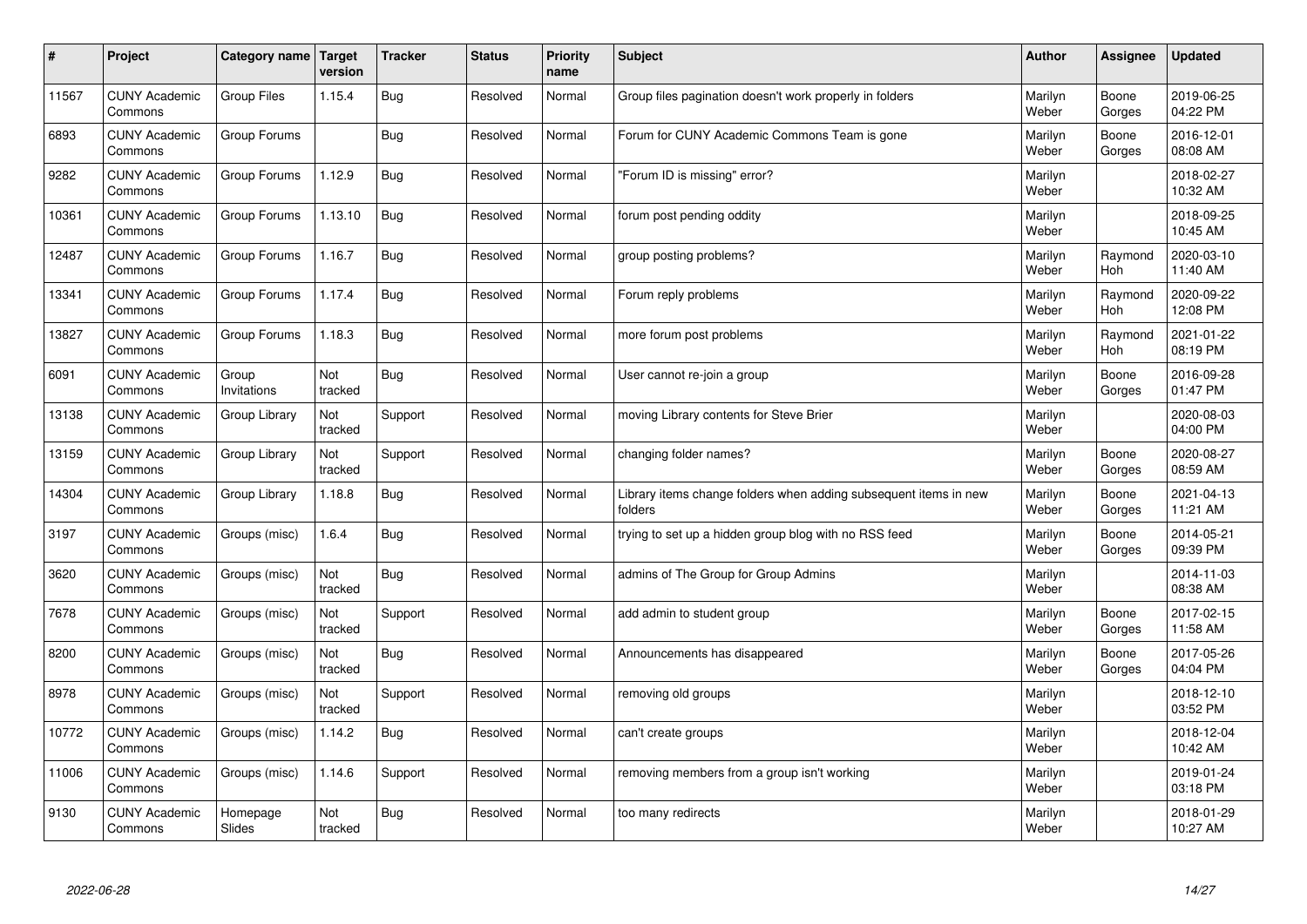| $\pmb{\sharp}$ | Project                         | Category name | <b>Target</b><br>version | <b>Tracker</b> | <b>Status</b> | <b>Priority</b><br>name | <b>Subject</b>                                                       | <b>Author</b>    | Assignee         | <b>Updated</b>         |
|----------------|---------------------------------|---------------|--------------------------|----------------|---------------|-------------------------|----------------------------------------------------------------------|------------------|------------------|------------------------|
| 9163           | <b>CUNY Academic</b><br>Commons | Layout        | 1.12.8                   | Support        | Resolved      | Normal                  | Mobile responsiveness issues                                         | Marilyn<br>Weber | Raymond<br>Hoh   | 2018-02-13<br>10:49 AM |
| 11964          | <b>CUNY Academic</b><br>Commons | Layout        | 1.15.12                  | <b>Bug</b>     | Resolved      | Normal                  | https://commons.gc.cuny.edu/create/ not displaying correctly in Edge | Marilyn<br>Weber | Raymond<br>Hoh   | 2019-10-22<br>11:54 AM |
| 15252          | <b>CUNY Academic</b><br>Commons | Layout        | Not<br>tracked           | <b>Bug</b>     | Resolved      | Normal                  | visual glitch with the Segal Center webpage                          | Marilyn<br>Weber | Raymond<br>Hoh   | 2022-02-03<br>04:56 PM |
| 3466           | <b>CUNY Academic</b><br>Commons | Membership    | 1.6.16                   | Feature        | Resolved      | Normal                  | restricting undergrad registration                                   | Marilyn<br>Weber | Boone<br>Gorges  | 2014-09-18<br>12:02 AM |
| 5772           | <b>CUNY Academic</b><br>Commons | Membership    | Not<br>tracked           | Support        | Resolved      | Normal                  | User email change and forgotten password                             | Marilyn<br>Weber | <b>Matt Gold</b> | 2017-11-15<br>06:18 PM |
| 5968           | <b>CUNY Academic</b><br>Commons | Membership    | Not<br>tracked           | Bug            | Resolved      | Normal                  | Deleting account without knowing password                            | Marilyn<br>Weber | Matt Gold        | 2017-11-15<br>06:19 PM |
| 7223           | <b>CUNY Academic</b><br>Commons | Membership    | Not<br>tracked           | <b>Bug</b>     | Resolved      | Normal                  | User with two profiles would like to merge them                      | Marilyn<br>Weber | Boone<br>Gorges  | 2017-01-10<br>02:07 PM |
| 7337           | <b>CUNY Academic</b><br>Commons | Membership    | Not<br>tracked           | Bug            | Resolved      | Normal                  | User with new email                                                  | Marilyn<br>Weber |                  | 2017-01-06<br>11:05 AM |
| 7349           | <b>CUNY Academic</b><br>Commons | Membership    | Not<br>tracked           | <b>Bug</b>     | Resolved      | Normal                  | <b>LACUNY</b> Institute website                                      | Marilyn<br>Weber | Boone<br>Gorges  | 2017-01-11<br>04:26 PM |
| 7486           | <b>CUNY Academic</b><br>Commons | Membership    | Not<br>tracked           | Support        | Resolved      | Normal                  | changed email address                                                | Marilyn<br>Weber |                  | 2017-01-24<br>10:00 PM |
| 7619           | <b>CUNY Academic</b><br>Commons | Membership    | Not<br>tracked           | Support        | Resolved      | Normal                  | outside users for a site that isn't a class?                         | Marilyn<br>Weber | Matt Gold        | 2017-11-15<br>06:18 PM |
| 7771           | <b>CUNY Academic</b><br>Commons | Membership    | Not<br>tracked           | Support        | Resolved      | Normal                  | User would like to be uncoupled from sites                           | Marilyn<br>Weber | Boone<br>Gorges  | 2017-03-09<br>12:38 PM |
| 7775           | <b>CUNY Academic</b><br>Commons | Membership    | Not<br>tracked           | Support        | Resolved      | Normal                  | Email change                                                         | Marilyn<br>Weber |                  | 2017-03-08<br>10:09 PM |
| 7922           | <b>CUNY Academic</b><br>Commons | Membership    | Not<br>tracked           | Support        | Resolved      | Normal                  | add me as an admin to the MALs alumni site?                          | Marilyn<br>Weber |                  | 2017-04-06<br>05:19 PM |
| 8120           | <b>CUNY Academic</b><br>Commons | Membership    | Not<br>tracked           | Support        | Resolved      | Normal                  | add me as an admin to https://nyslavery.commons.gc.cuny.edu          | Marilyn<br>Weber |                  | 2017-05-10<br>02:19 PM |
| 8222           | <b>CUNY Academic</b><br>Commons | Membership    | Not<br>tracked           | Support        | Resolved      | Normal                  | Admin for iletc.commons.gc.cuny.edu                                  | Marilyn<br>Weber | Boone<br>Gorges  | 2017-06-08<br>10:06 AM |
| 8401           | <b>CUNY Academic</b><br>Commons | Membership    | Not<br>tracked           | Support        | Resolved      | Normal                  | add me as an admin                                                   | Marilyn<br>Weber | Boone<br>Gorges  | 2017-07-11<br>11:40 AM |
| 8429           | <b>CUNY Academic</b><br>Commons | Membership    | Not<br>tracked           | Support        | Resolved      | Normal                  | Please make me an admin of https://arc.commons.gc.cuny.edu           | Marilyn<br>Weber | Boone<br>Gorges  | 2017-07-24<br>03:33 PM |
| 8481           | <b>CUNY Academic</b><br>Commons | Membership    | Not<br>tracked           | Support        | Resolved      | Normal                  | admin of http://swipanalytic.org/organizers/                         | Marilyn<br>Weber |                  | 2019-02-19<br>01:58 PM |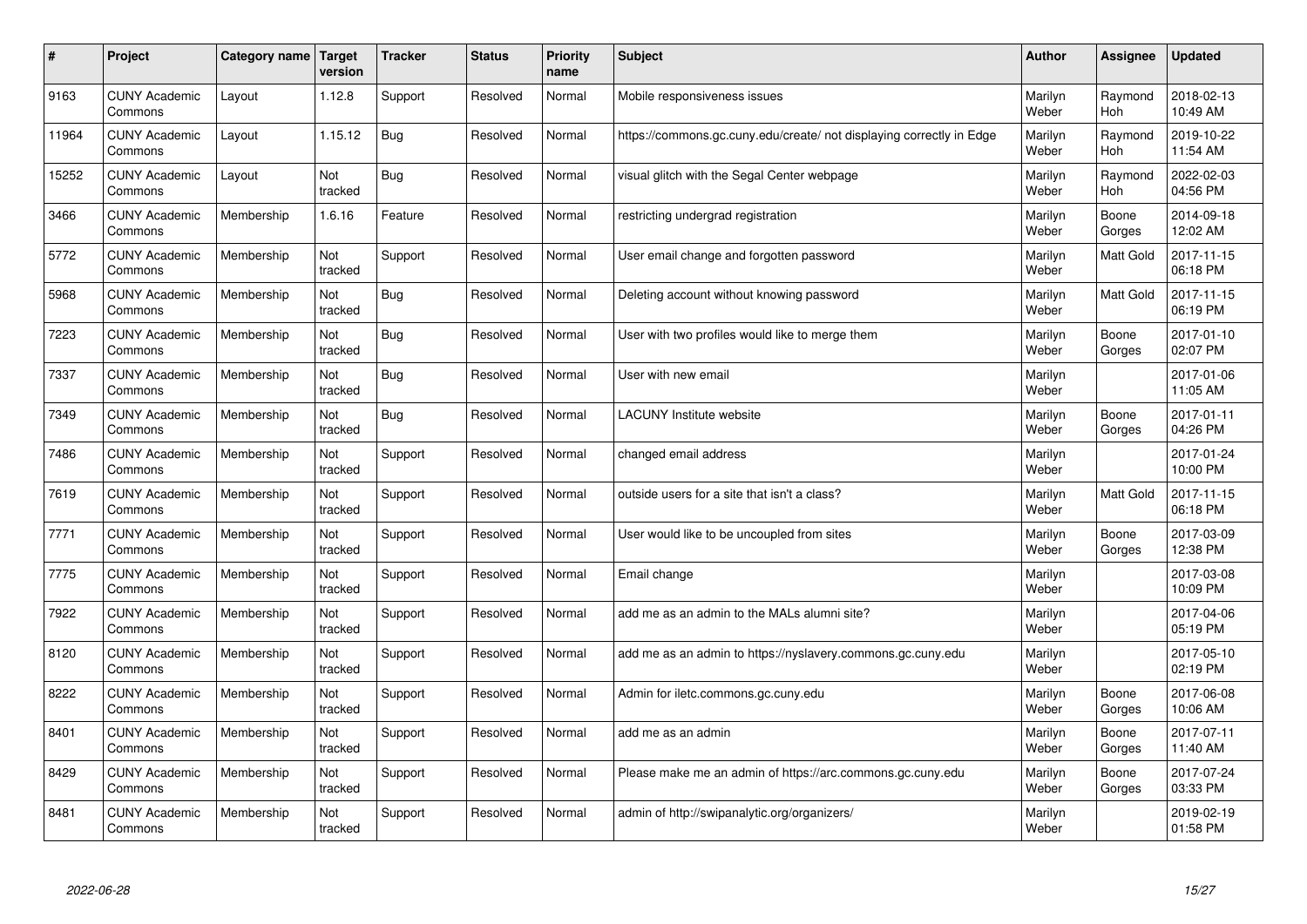| $\pmb{\#}$ | Project                         | Category name | <b>Target</b><br>version | <b>Tracker</b> | <b>Status</b> | <b>Priority</b><br>name | <b>Subject</b>                                          | <b>Author</b>    | Assignee  | <b>Updated</b>         |
|------------|---------------------------------|---------------|--------------------------|----------------|---------------|-------------------------|---------------------------------------------------------|------------------|-----------|------------------------|
| 8531       | <b>CUNY Academic</b><br>Commons | Membership    | Not<br>tracked           | Support        | Resolved      | Normal                  | admin of https://admissions.commons.gc.cuny.edu         | Marilyn<br>Weber |           | 2017-08-15<br>04:20 PM |
| 8566       | <b>CUNY Academic</b><br>Commons | Membership    | Not<br>tracked           | Support        | Resolved      | Normal                  | user email change                                       | Marilyn<br>Weber |           | 2017-11-15<br>01:27 PM |
| 8577       | <b>CUNY Academic</b><br>Commons | Membership    | Not<br>tracked           | Support        | Resolved      | Normal                  | another user email change                               | Marilyn<br>Weber |           | 2017-08-25<br>10:23 AM |
| 8630       | <b>CUNY Academic</b><br>Commons | Membership    | Not<br>tracked           | Support        | Resolved      | Normal                  | Change in email/campus                                  | Marilyn<br>Weber |           | 2017-08-30<br>03:48 PM |
| 9004       | <b>CUNY Academic</b><br>Commons | Membership    | Not<br>tracked           | Support        | Resolved      | Normal                  | email change request                                    | Marilyn<br>Weber |           | 2017-12-14<br>12:27 PM |
| 9779       | <b>CUNY Academic</b><br>Commons | Membership    | Not<br>tracked           | Support        | Resolved      | Normal                  | user not sure if she is registered.                     | Marilyn<br>Weber |           | 2018-12-10<br>03:53 PM |
| 9927       | <b>CUNY Academic</b><br>Commons | Membership    | Not<br>tracked           | Support        | Resolved      | Normal                  | wrong email used                                        | Marilyn<br>Weber | Matt Gold | 2018-06-14<br>10:21 AM |
| 10006      | <b>CUNY Academic</b><br>Commons | Membership    | Not<br>tracked           | Support        | Resolved      | Normal                  | another email change request                            | Marilyn<br>Weber |           | 2018-07-13<br>12:36 PM |
| 10066      | <b>CUNY Academic</b><br>Commons | Membership    | Not<br>tracked           | Support        | Resolved      | Normal                  | add me as an admin to https://pkms.commons.gc.cuny.edu/ | Marilyn<br>Weber |           | 2018-07-26<br>11:54 AM |
| 10257      | <b>CUNY Academic</b><br>Commons | Membership    | Not<br>tracked           | Support        | Resolved      | Normal                  | change the email from @login.cuny.edu to campu email    | Marilyn<br>Weber |           | 2018-12-10<br>03:55 PM |
| 10387      | <b>CUNY Academic</b><br>Commons | Membership    | Not<br>tracked           | Support        | Resolved      | Normal                  | remove user page                                        | Marilyn<br>Weber |           | 2018-09-28<br>02:26 PM |
| 10910      | <b>CUNY Academic</b><br>Commons | Membership    | Not<br>tracked           | Support        | Resolved      | Normal                  | request to be an admin to a prof's site                 | Marilyn<br>Weber |           | 2019-01-04<br>10:45 AM |
| 10941      | <b>CUNY Academic</b><br>Commons | Membership    | Not<br>tracked           | Support        | Resolved      | Normal                  | update user email                                       | Marilyn<br>Weber |           | 2019-02-13<br>02:24 PM |
| 11127      | <b>CUNY Academic</b><br>Commons | Membership    | Not<br>tracked           | Support        | Resolved      | Normal                  | user with new campus affiliation                        | Marilyn<br>Weber |           | 2019-02-19<br>02:09 PM |
| 11147      | <b>CUNY Academic</b><br>Commons | Membership    | Not<br>tracked           | Support        | Resolved      | Normal                  | employee email change                                   | Marilyn<br>Weber |           | 2019-03-12<br>03:58 PM |
| 11210      | <b>CUNY Academic</b><br>Commons | Membership    | Not<br>tracked           | Support        | Resolved      | Normal                  | Please change the email                                 | Marilyn<br>Weber |           | 2019-03-11<br>04:16 PM |
| 11217      | <b>CUNY Academic</b><br>Commons | Membership    | Not<br>tracked           | Support        | Resolved      | Normal                  | Another email update                                    | Marilyn<br>Weber |           | 2019-03-12<br>03:37 PM |
| 11516      | <b>CUNY Academic</b><br>Commons | Membership    | Not<br>tracked           | Support        | Resolved      | Normal                  | request for email change                                | Marilyn<br>Weber |           | 2019-06-04<br>01:48 PM |
| 11922      | <b>CUNY Academic</b><br>Commons | Membership    | Not<br>tracked           | Support        | Resolved      | Normal                  | https://commons.gc.cuny.edu/members/cunyhealthequity/   | Marilyn<br>Weber |           | 2019-10-02<br>04:05 PM |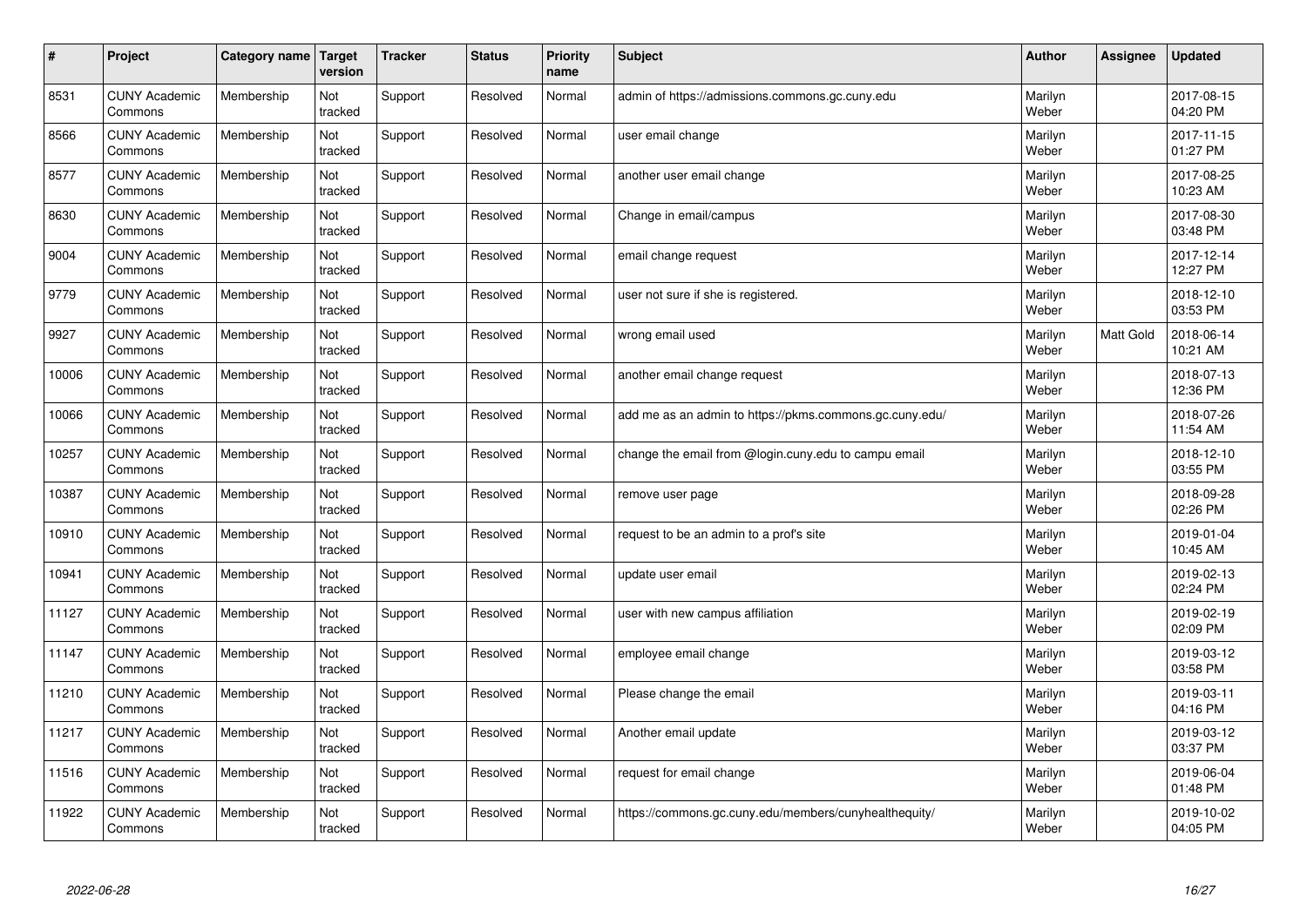| $\pmb{\#}$ | Project                         | Category name           | Target<br>version | <b>Tracker</b> | <b>Status</b> | <b>Priority</b><br>name | <b>Subject</b>                                                    | <b>Author</b>    | <b>Assignee</b>       | <b>Updated</b>         |
|------------|---------------------------------|-------------------------|-------------------|----------------|---------------|-------------------------|-------------------------------------------------------------------|------------------|-----------------------|------------------------|
| 11961      | <b>CUNY Academic</b><br>Commons | Membership              | Not<br>tracked    | Support        | Resolved      | Normal                  | switch email for student user                                     | Marilyn<br>Weber |                       | 2019-10-09<br>01:56 PM |
| 11865      | <b>CUNY Academic</b><br>Commons | Onboarding              | 1.15.10           | <b>Bug</b>     | Resolved      | Normal                  | Site name not appearing in "Membership" lists of Invitation modal | Marilyn<br>Weber | Boone<br>Gorges       | 2019-09-24<br>11:09 AM |
| 13521      | <b>CUNY Academic</b><br>Commons | Onboarding              | 1.17.7            | Support        | Resolved      | Normal                  | sent invitations page                                             | Marilyn<br>Weber | Raymond<br>Hoh        | 2020-11-10<br>10:31 AM |
| 14129      | <b>CUNY Academic</b><br>Commons | Onboarding              | 1.18.6            | Support        | Resolved      | Normal                  | can only see some invites sent                                    | Marilyn<br>Weber | Raymond<br><b>Hoh</b> | 2021-04-09<br>09:00 AM |
| 15241      | <b>CUNY Academic</b><br>Commons | Onboarding              | 1.19.3            | Design/UX      | Resolved      | Normal                  | white on gray                                                     | Marilyn<br>Weber | Boone<br>Gorges       | 2022-02-08<br>02:38 PM |
| 6815       | <b>CUNY Academic</b><br>Commons | Password<br>Reset       | Not<br>tracked    | Support        | Resolved      | Normal                  | password reset requested                                          | Marilyn<br>Weber | <b>Matt Gold</b>      | 2016-11-22<br>10:30 AM |
| 7685       | <b>CUNY Academic</b><br>Commons | Password<br>Reset       | Not<br>tracked    | Support        | Resolved      | Normal                  | temporary password                                                | Marilyn<br>Weber | Boone<br>Gorges       | 2017-02-15<br>07:36 PM |
| 4831       | <b>CUNY Academic</b><br>Commons | <b>Public Portfolio</b> | 1.9.4             | <b>Bug</b>     | Resolved      | Normal                  | User cannot update profile                                        | Marilyn<br>Weber | Boone<br>Gorges       | 2016-01-11<br>10:46 PM |
| 5176       | <b>CUNY Academic</b><br>Commons | <b>Public Portfolio</b> | 1.9.6             | Bug            | Resolved      | Normal                  | Widgets in Profile not saving                                     | Marilyn<br>Weber | Boone<br>Gorges       | 2016-02-01<br>11:07 AM |
| 5629       | <b>CUNY Academic</b><br>Commons | <b>Public Portfolio</b> | 1.10.4            | Support        | Resolved      | Normal                  | Title field in profile can't be edited                            | Marilyn<br>Weber |                       | 2016-12-13<br>11:19 AM |
| 5667       | <b>CUNY Academic</b><br>Commons | Public Portfolio        | 1.9.18            | <b>Bug</b>     | Resolved      | Normal                  | publication section on my public portfolio won't update           | Marilyn<br>Weber | Boone<br>Gorges       | 2016-06-12<br>10:19 AM |
| 11907      | <b>CUNY Academic</b><br>Commons | <b>Public Portfolio</b> | 1.15.13           | Support        | Resolved      | Normal                  | more publications problems (in profile)                           | Marilyn<br>Weber |                       | 2019-11-04<br>11:16 AM |
| 12543      | <b>CUNY Academic</b><br>Commons | <b>Public Portfolio</b> | Not<br>tracked    | Support        | Resolved      | Normal                  | User cannot find profile edit button                              | Marilyn<br>Weber | scott voth            | 2020-03-22<br>02:49 PM |
| 6851       | <b>CUNY Academic</b><br>Commons | Redmine                 | Not<br>tracked    | Support        | Resolved      | Normal                  | How do I help users join Redmine?                                 | Marilyn<br>Weber | Matt Gold             | 2016-11-28<br>10:16 AM |
| 8906       | <b>CUNY Academic</b><br>Commons | Redmine                 | Not<br>tracked    | Support        | Resolved      | Normal                  | Redmine access?                                                   | Marilyn<br>Weber | Matt Gold             | 2017-11-13<br>06:02 PM |
| 12346      | <b>CUNY Academic</b><br>Commons | Redmine                 |                   | Support        | Resolved      | Normal                  | another Redmine request                                           | Marilyn<br>Weber | <b>Matt Gold</b>      | 2020-01-30<br>08:20 PM |
| 15269      | <b>CUNY Academic</b><br>Commons | Redmine                 | Not<br>tracked    | Support        | Resolved      | Normal                  | Segal Theater sites                                               | Marilyn<br>Weber |                       | 2022-02-07<br>04:11 PM |
| 4577       | <b>CUNY Academic</b><br>Commons | Registration            | Not<br>tracked    | <b>Bug</b>     | Resolved      | Normal                  | New users are not getting their email verification                | Marilyn<br>Weber | Boone<br>Gorges       | 2016-01-26<br>03:30 PM |
| 5019       | <b>CUNY Academic</b><br>Commons | Registration            | Not<br>tracked    | Support        | Resolved      | Normal                  | Forgotten password for user with new email address                | Marilyn<br>Weber | Marilyn<br>Weber      | 2015-12-11<br>04:18 PM |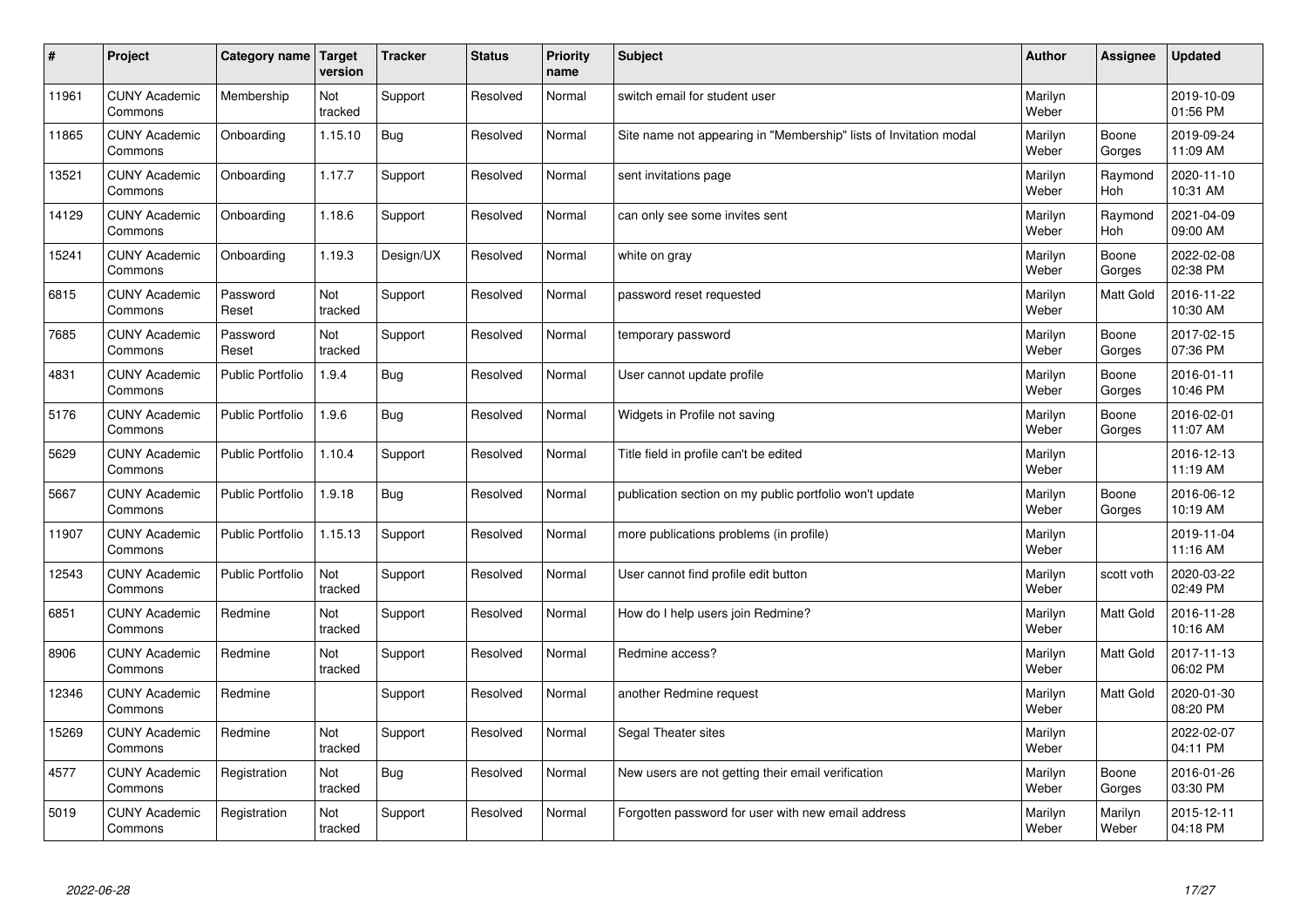| $\pmb{\#}$ | Project                         | Category name            | Target<br>version | <b>Tracker</b> | <b>Status</b> | <b>Priority</b><br>name | <b>Subject</b>                                             | <b>Author</b>    | Assignee         | <b>Updated</b>         |
|------------|---------------------------------|--------------------------|-------------------|----------------|---------------|-------------------------|------------------------------------------------------------|------------------|------------------|------------------------|
| 5037       | <b>CUNY Academic</b><br>Commons | Registration             | Not<br>tracked    | Support        | Resolved      | Normal                  | Another Forgotten password for user with new email address | Marilyn<br>Weber | Boone<br>Gorges  | 2015-12-22<br>05:24 PM |
| 5969       | <b>CUNY Academic</b><br>Commons | Registration             | 1.9.27            | Bug            | Resolved      | Normal                  | Queens students unable to join                             | Marilyn<br>Weber | Boone<br>Gorges  | 2016-09-04<br>09:41 PM |
| 7608       | <b>CUNY Academic</b><br>Commons | Registration             | Not<br>tracked    | Feature        | Resolved      | Normal                  | create an account                                          | Marilyn<br>Weber |                  | 2017-02-15<br>10:45 PM |
| 7613       | <b>CUNY Academic</b><br>Commons | Registration             | Not<br>tracked    | Support        | Resolved      | Normal                  | non-matriculated students                                  | Marilyn<br>Weber | Boone<br>Gorges  | 2017-11-15<br>11:03 AM |
| 9162       | <b>CUNY Academic</b><br>Commons | Registration             | Not<br>tracked    | Support        | Resolved      | Normal                  | email change due to user error                             | Marilyn<br>Weber | <b>Matt Gold</b> | 2018-02-13<br>11:11 AM |
| 9767       | <b>CUNY Academic</b><br>Commons | Registration             | Not<br>tracked    | Support        | Resolved      | Normal                  | user deleted account but now needs one                     | Marilyn<br>Weber |                  | 2018-05-11<br>02:39 PM |
| 9787       | <b>CUNY Academic</b><br>Commons | Registration             |                   | Support        | Resolved      | Normal                  | email change request                                       | Marilyn<br>Weber | Matt Gold        | 2018-05-16<br>09:55 PM |
| 6025       | <b>CUNY Academic</b><br>Commons | Search                   | Not<br>tracked    | <b>Bug</b>     | Resolved      | Normal                  | Search function not working                                | Marilyn<br>Weber | Boone<br>Gorges  | 2016-10-12<br>09:41 AM |
| 6106       | <b>CUNY Academic</b><br>Commons | Server                   | Not<br>tracked    | Bug            | Resolved      | Normal                  | 504 error                                                  | Marilyn<br>Weber |                  | 2017-11-15<br>01:55 PM |
| 13016      | <b>CUNY Academic</b><br>Commons | Shortcodes and<br>embeds | 1.16.15           | Support        | Resolved      | Normal                  | possible to run code examples, like in Jupyter Notebooks?  | Marilyn<br>Weber |                  | 2020-07-16<br>11:52 AM |
| 13134      | <b>CUNY Academic</b><br>Commons | Site cloning             | 1.17.1            | Support        | Resolved      | Normal                  | New site (a clone) point to old dashboard                  | Marilyn<br>Weber |                  | 2020-08-12<br>03:22 PM |
| 7836       | <b>CUNY Academic</b><br>Commons | Social Paper             | Not<br>tracked    | Support        | Resolved      | Normal                  | missing Social Paper                                       | Marilyn<br>Weber |                  | 2017-11-15<br>01:31 PM |
| 8893       | <b>CUNY Academic</b><br>Commons | Social Paper             | 1.12.1            | Support        | Resolved      | Normal                  | Social paper won't connect to group?                       | Marilyn<br>Weber |                  | 2017-12-11<br>01:16 PM |
| 11908      | <b>CUNY Academic</b><br>Commons | Spam/Spam<br>Prevention  | 1.17.7            | Support        | Resolved      | Normal                  | overeager spam filter                                      | Marilyn<br>Weber | Raymond<br>Hoh   | 2020-11-05<br>04:36 PM |
| 12395      | <b>CUNY Academic</b><br>Commons | Spam/Spam<br>Prevention  | Not<br>tracked    | Support        | Resolved      | Normal                  | comments again being blocked                               | Marilyn<br>Weber | Raymond<br>Hoh   | 2020-03-10<br>11:13 AM |
| 5985       | <b>CUNY Academic</b><br>Commons | Support                  | Not<br>tracked    | Support        | Resolved      | Normal                  | change user's email address (she cannot access old)        | Marilyn<br>Weber | Boone<br>Gorges  | 2016-09-07<br>01:43 PM |
| 6656       | <b>CUNY Academic</b><br>Commons | Support                  | Not<br>tracked    | Support        | Resolved      | Normal                  | Remove user profile                                        | Marilyn<br>Weber | <b>Matt Gold</b> | 2016-11-10<br>02:18 PM |
| 5177       | <b>CUNY Academic</b><br>Commons | Toolbar                  | 1.9.6             | <b>Bug</b>     | Resolved      | Normal                  | No "My Papers" tab                                         | Marilyn<br>Weber | Raymond<br>Hoh   | 2016-01-29<br>08:37 AM |
| 5346       | <b>CUNY Academic</b><br>Commons | Toolbar                  | 1.9.11            | <b>Bug</b>     | Resolved      | Normal                  | possible dynamic HTML code bug?                            | Marilyn<br>Weber | Boone<br>Gorges  | 2016-03-22<br>10:53 AM |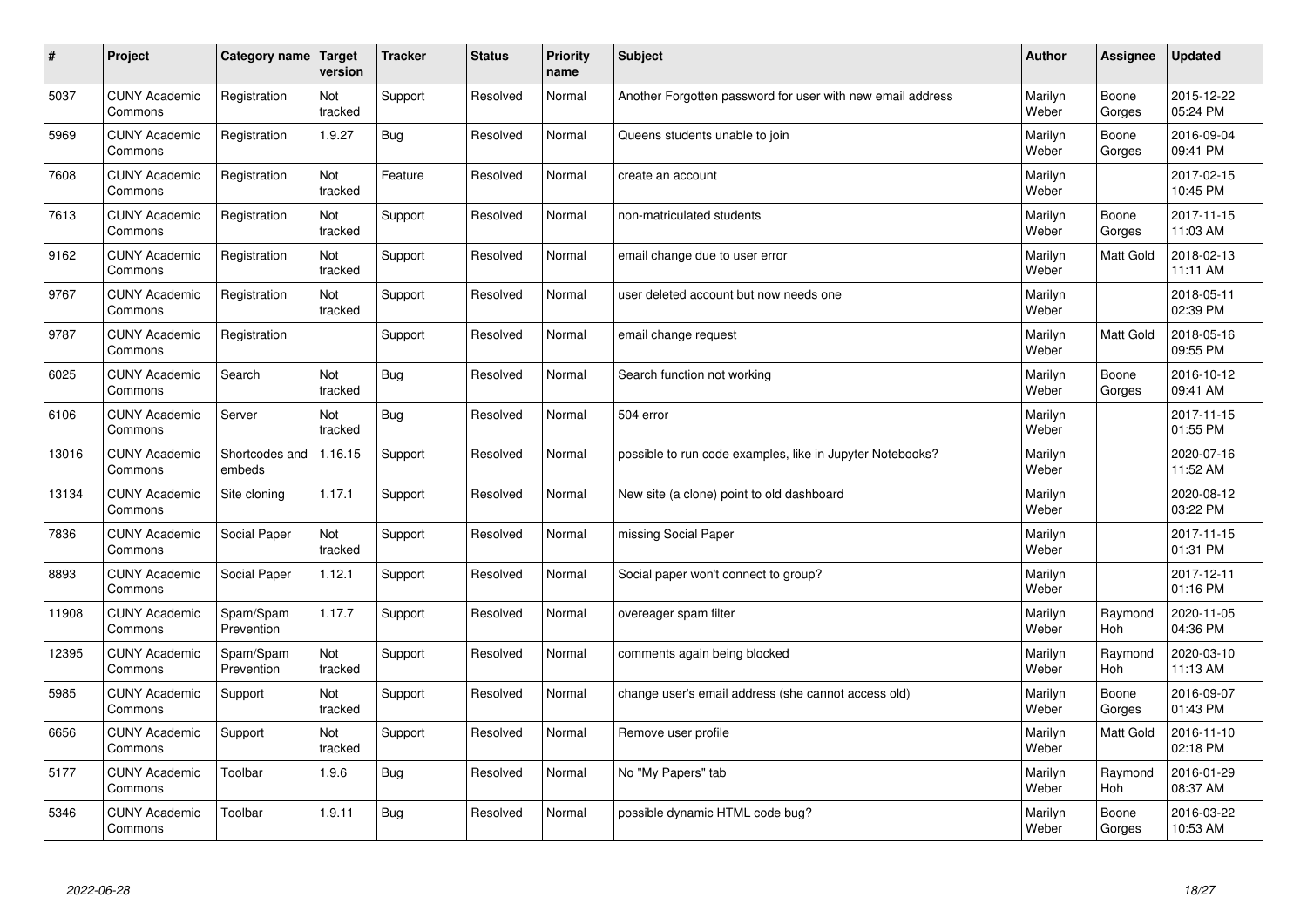| $\vert$ # | Project                         | Category name   Target      | version        | <b>Tracker</b> | <b>Status</b> | <b>Priority</b><br>name | <b>Subject</b>                                                              | <b>Author</b>    | <b>Assignee</b>       | <b>Updated</b>         |
|-----------|---------------------------------|-----------------------------|----------------|----------------|---------------|-------------------------|-----------------------------------------------------------------------------|------------------|-----------------------|------------------------|
| 4102      | <b>CUNY Academic</b><br>Commons | User<br>Experience          | 1.8.1          | Design/UX      | Resolved      | Normal                  | Username rules                                                              | Marilyn<br>Weber | Samantha<br>Raddatz   | 2015-06-01<br>01:23 PM |
| 6860      | <b>CUNY Academic</b><br>Commons | User<br>Onboarding          | 1.12           | Bug            | Resolved      | Normal                  | Invitation to join a group is appearing as an invitiation to join the site! | Marilyn<br>Weber | Boone<br>Gorges       | 2017-10-30<br>10:03 AM |
| 4340      | <b>CUNY Academic</b><br>Commons | WordPress -<br>Media        | 1.8.14         | Feature        | Resolved      | Normal                  | embedding a video                                                           | Marilyn<br>Weber | Daniel<br>Jones       | 2015-10-20<br>12:01 AM |
| 13238     | <b>CUNY Academic</b><br>Commons | WordPress -<br>Media        | 1.17.3         | Support        | Resolved      | Normal                  | allow ppsx file?                                                            | Marilyn<br>Weber | Raymond<br><b>Hoh</b> | 2020-09-10<br>11:46 AM |
| 14369     | <b>CUNY Academic</b><br>Commons | WordPress -<br>Media        | Not<br>tracked | Support        | Resolved      | Normal                  | renewed problem with ppsx files                                             | Marilyn<br>Weber |                       | 2021-04-27<br>12:44 PM |
| 2777      | <b>CUNY Academic</b><br>Commons | WordPress<br>(misc)         | Not<br>tracked | <b>Bug</b>     | Resolved      | Normal                  | Hero slide access                                                           | Marilyn<br>Weber | Boone<br>Gorges       | 2013-09-07<br>12:26 PM |
| 3001      | <b>CUNY Academic</b><br>Commons | WordPress<br>(misc)         | Not<br>tracked | Support        | Resolved      | Normal                  | shortlink requested                                                         | Marilyn<br>Weber | Boone<br>Gorges       | 2014-01-30<br>01:26 PM |
| 5753      | <b>CUNY Academic</b><br>Commons | WordPress<br>(misc)         | Not<br>tracked | Support        | Resolved      | Normal                  | merging blogs and groups                                                    | Marilyn<br>Weber | Boone<br>Gorges       | 2016-08-29<br>03:09 PM |
| 7607      | <b>CUNY Academic</b><br>Commons | WordPress<br>(misc)         | Not<br>tracked | Feature        | Resolved      | Normal                  | mp4 files                                                                   | Marilyn<br>Weber |                       | 2017-02-15<br>07:37 PM |
| 9499      | <b>CUNY Academic</b><br>Commons | WordPress<br>(misc)         | Not<br>tracked | Support        | Resolved      | Normal                  | tiny question - preventing dates on posts?                                  | Marilyn<br>Weber | Raymond<br>Hoh        | 2018-04-04<br>03:55 PM |
| 9541      | <b>CUNY Academic</b><br>Commons | WordPress<br>(misc)         | Not<br>tracked | Support        | Resolved      | Normal                  | repeating header banner                                                     | Marilyn<br>Weber | Raymond<br>Hoh        | 2018-04-06<br>12:33 PM |
| 10133     | <b>CUNY Academic</b><br>Commons | WordPress<br>(misc)         | Not<br>tracked | Support        | Resolved      | Normal                  | two Commons sites to be migrated elsewhere                                  | Marilyn<br>Weber |                       | 2018-12-10<br>03:54 PM |
| 10810     | <b>CUNY Academic</b><br>Commons | WordPress<br>(misc)         | 1.14.2         | Bug            | Resolved      | Normal                  | Sites set as public are becoming private                                    | Marilyn<br>Weber |                       | 2018-12-11<br>10:15 AM |
| 11453     | <b>CUNY Academic</b><br>Commons | WordPress<br>(misc)         | 1.15.2         | Bug            | Resolved      | Normal                  | 403 error on Firefox                                                        | Marilyn<br>Weber | Raymond<br><b>Hoh</b> | 2019-05-28<br>11:46 AM |
| 16172     | <b>CUNY Academic</b><br>Commons | <b>WordPress</b><br>(misc)  | 2.0.2          | Bug            | Resolved      | Normal                  | 'Lost your password" link not in error messge                               | Marilyn<br>Weber | Raymond<br>Hoh        | 2022-06-14<br>09:21 PM |
| 3116      | <b>CUNY Academic</b><br>Commons | WordPress<br>(Permissions)  |                | Bug            | Resolved      | Normal                  | Updating the FAQ page                                                       | Marilyn<br>Weber | Boone<br>Gorges       | 2014-04-01<br>10:12 PM |
| 3592      | <b>CUNY Academic</b><br>Commons | WordPress<br>(Permissions)  | Not<br>tracked | Publicity      | Resolved      | Normal                  | Oops - Announcing 1.6!                                                      | Marilyn<br>Weber | Boone<br>Gorges       | 2014-10-22<br>03:03 PM |
| 4542      | <b>CUNY Academic</b><br>Commons | WordPress<br>Plugins        | 1.8.10         | Bug            | Resolved      | Normal                  | Emailing group users problem                                                | Marilyn<br>Weber | Boone<br>Gorges       | 2015-09-11<br>11:16 AM |
| 4997      | <b>CUNY Academic</b><br>Commons | <b>WordPress</b><br>Plugins | 1.9.4          | Feature        | Resolved      | Normal                  | ability to embed maps from StoryMapJS?                                      | Marilyn<br>Weber | Boone<br>Gorges       | 2016-01-07<br>12:34 PM |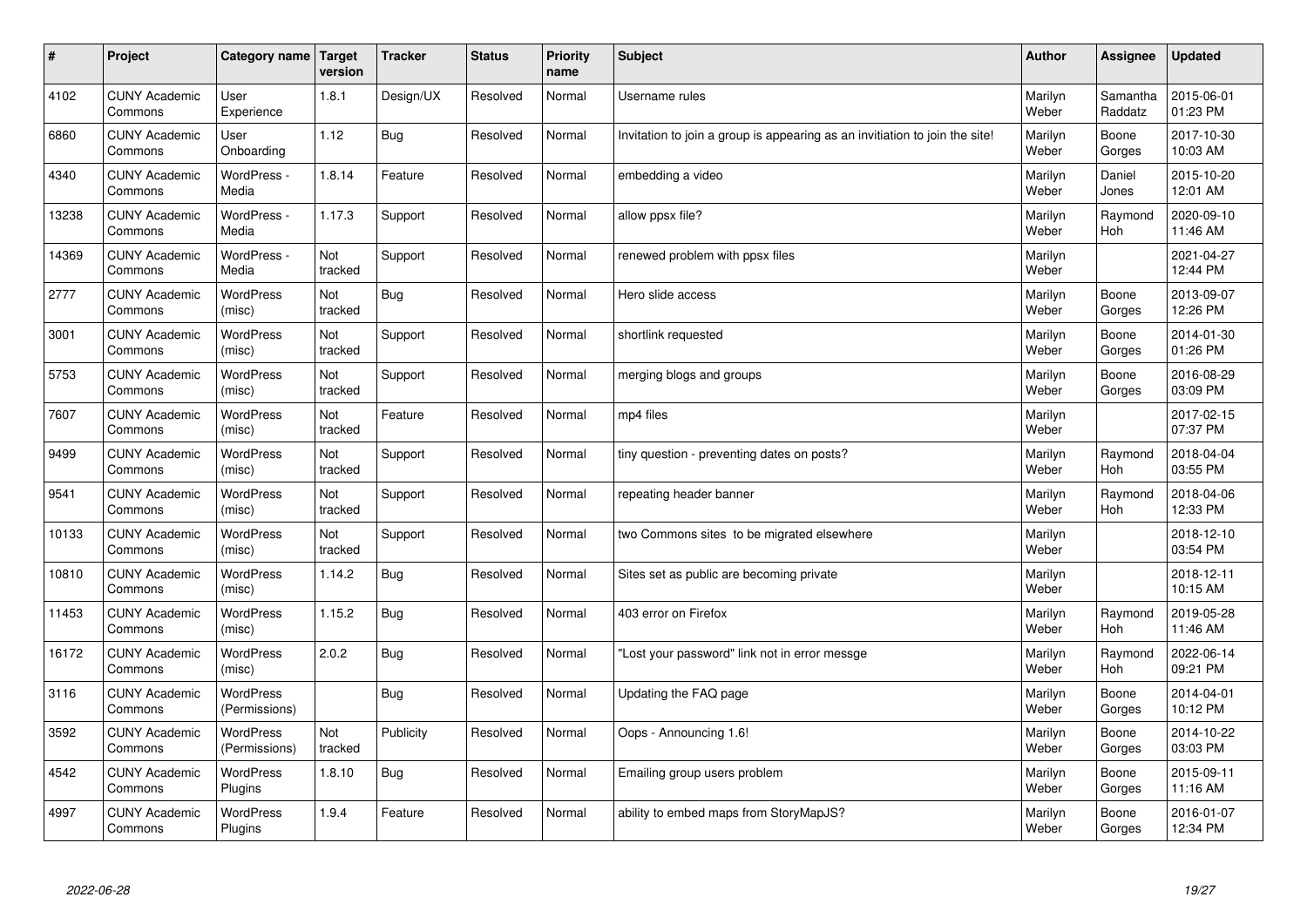| $\vert$ # | Project                         | Category name               | Target<br>version | <b>Tracker</b> | <b>Status</b> | <b>Priority</b><br>name | <b>Subject</b>                                           | <b>Author</b>    | <b>Assignee</b>  | <b>Updated</b>         |
|-----------|---------------------------------|-----------------------------|-------------------|----------------|---------------|-------------------------|----------------------------------------------------------|------------------|------------------|------------------------|
| 5036      | <b>CUNY Academic</b><br>Commons | <b>WordPress</b><br>Plugins | 1.9.1.1           | Feature        | Resolved      | Normal                  | Embeds request                                           | Marilyn<br>Weber | Boone<br>Gorges  | 2015-12-18<br>10:12 PM |
| 5302      | <b>CUNY Academic</b><br>Commons | <b>WordPress</b><br>Plugins | 1.9.10            | Feature        | Resolved      | Normal                  | request for WP Gallery Custom Links plug-in              | Marilyn<br>Weber | Boone<br>Gorges  | 2016-03-11<br>09:20 PM |
| 5522      | <b>CUNY Academic</b><br>Commons | WordPress<br>Plugins        | 1.9.15            | Feature        | Resolved      | Normal                  | plugin request                                           | Marilyn<br>Weber | Boone<br>Gorges  | 2016-05-09<br>10:36 AM |
| 5621      | <b>CUNY Academic</b><br>Commons | <b>WordPress</b><br>Plugins | 1.9.17            | Feature        | Resolved      | Normal                  | Taxonomy plugin request                                  | Marilyn<br>Weber | Boone<br>Gorges  | 2016-06-01<br>11:28 PM |
| 5657      | <b>CUNY Academic</b><br>Commons | <b>WordPress</b><br>Plugins | 1.9.18            | Feature        | Resolved      | Normal                  | Plugin Reguest - Instagram Feed WD                       | Marilyn<br>Weber | Boone<br>Gorges  | 2016-06-08<br>12:36 PM |
| 5875      | <b>CUNY Academic</b><br>Commons | WordPress<br>Plugins        | Not<br>tracked    | Bug            | Resolved      | Normal                  | Events Calendar garbled in IE                            | Marilyn<br>Weber | Marilyn<br>Weber | 2017-11-15<br>05:45 PM |
| 7328      | <b>CUNY Academic</b><br>Commons | WordPress<br>Plugins        | Not<br>tracked    | <b>Bug</b>     | Resolved      | Normal                  | technical issue with the Events Manager plugin           | Marilyn<br>Weber | Raymond<br>Hoh   | 2017-11-15<br>06:19 PM |
| 7745      | <b>CUNY Academic</b><br>Commons | WordPress<br>Plugins        | 1.10.13           | Support        | Resolved      | Normal                  | Featured Video Plus plugin requested                     | Marilyn<br>Weber |                  | 2017-03-03<br>01:51 PM |
| 8131      | <b>CUNY Academic</b><br>Commons | WordPress<br>Plugins        | 1.11              | Bug            | Resolved      | Normal                  | Newsletters plug-in                                      | Marilyn<br>Weber | Boone<br>Gorges  | 2017-05-11<br>09:42 PM |
| 8308      | <b>CUNY Academic</b><br>Commons | WordPress<br>Plugins        | Not<br>tracked    | Support        | Resolved      | Normal                  | WP Migration plugin                                      | Marilyn<br>Weber |                  | 2017-11-15<br>01:27 PM |
| 8446      | <b>CUNY Academic</b><br>Commons | WordPress<br>Plugins        | 1.11.14           | Support        | Resolved      | Normal                  | request for multiple accordion menu plugins              | Marilyn<br>Weber |                  | 2018-05-07<br>09:57 PM |
| 8552      | <b>CUNY Academic</b><br>Commons | WordPress<br>Plugins        | 1.11.10           | <b>Bug</b>     | Resolved      | Normal                  | Events Calendar problem                                  | Marilyn<br>Weber |                  | 2017-08-18<br>04:36 PM |
| 8576      | <b>CUNY Academic</b><br>Commons | WordPress<br>Plugins        | 1.11.11           | Support        | Resolved      | Normal                  | Digital Measures plugin request                          | Marilyn<br>Weber |                  | 2017-09-01<br>03:44 PM |
| 8693      | <b>CUNY Academic</b><br>Commons | WordPress<br>Plugins        |                   | Support        | Resolved      | Normal                  | Existing blog wants to replace Mailpoet with Newsletters | Marilyn<br>Weber |                  | 2017-09-12<br>02:24 PM |
| 8721      | <b>CUNY Academic</b><br>Commons | <b>WordPress</b><br>Plugins | 1.11.13           | Bug            | Resolved      | Normal                  | more problems with Events calendar                       | Marilyn<br>Weber |                  | 2017-09-21<br>10:35 AM |
| 8908      | <b>CUNY Academic</b><br>Commons | WordPress<br>Plugins        | 1.12.2            | Support        | Resolved      | Normal                  | Plugin request from Steve Brier                          | Marilyn<br>Weber |                  | 2017-11-27<br>11:39 AM |
| 8924      | <b>CUNY Academic</b><br>Commons | WordPress<br>Plugins        | 1.12.4            | Bug            | Resolved      | Normal                  | auto-remove feature on http://pcp.gc.cuny.edu            | Marilyn<br>Weber | Matt Gold        | 2017-12-04<br>10:18 AM |
| 9026      | <b>CUNY Academic</b><br>Commons | WordPress<br>Plugins        | 1.12.6            | Support        | Resolved      | Normal                  | plugin request from Carlos Guevara                       | Marilyn<br>Weber |                  | 2018-01-03<br>09:33 AM |
| 9078      | <b>CUNY Academic</b><br>Commons | <b>WordPress</b><br>Plugins | 1.12.7            | Support        | Resolved      | Normal                  | arcgis web maps?                                         | Marilyn<br>Weber | Raymond<br>Hoh   | 2018-01-23<br>11:11 AM |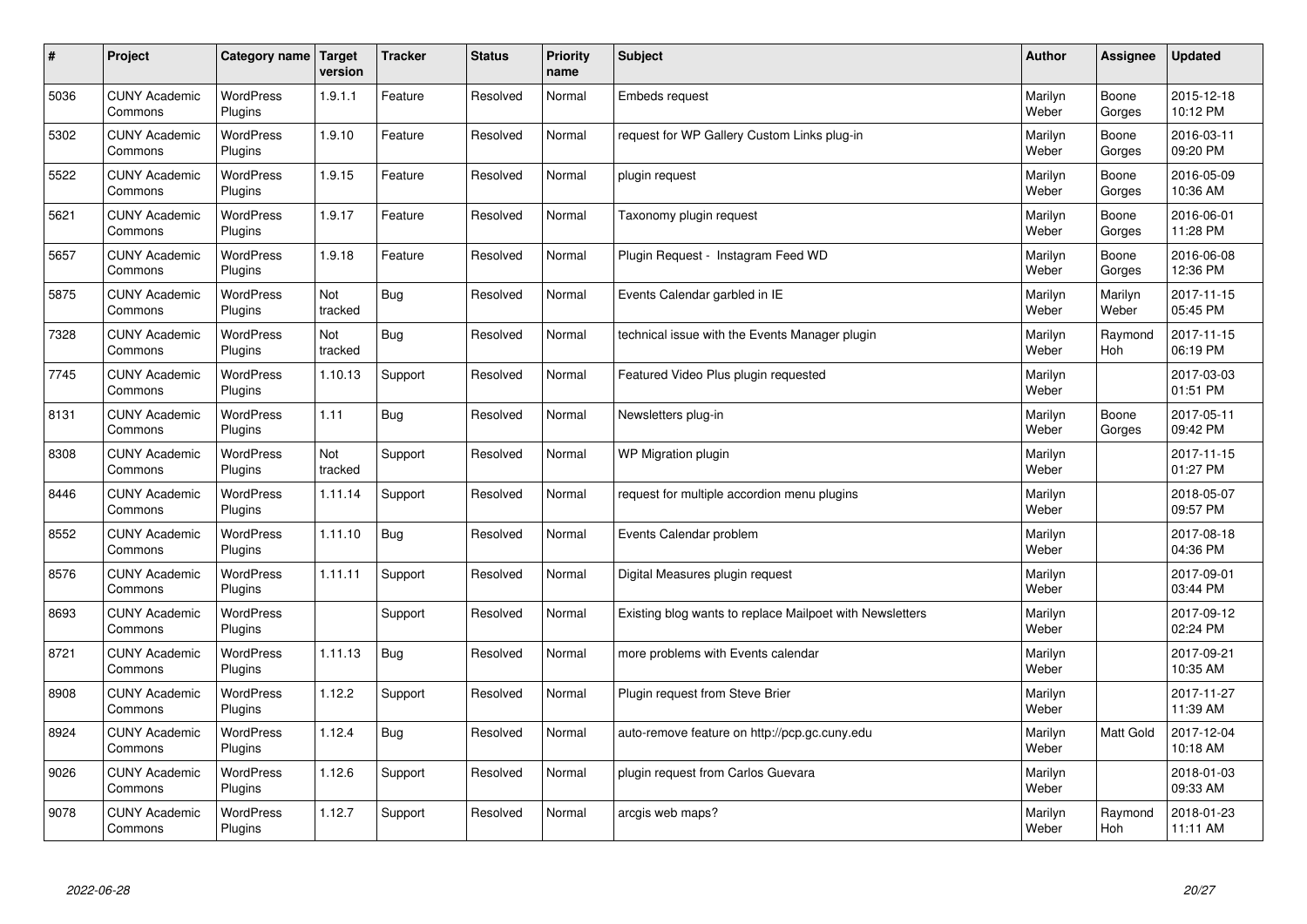| #     | Project                         | Category name               | Target<br>version | <b>Tracker</b> | <b>Status</b> | <b>Priority</b><br>name | <b>Subject</b>                                      | <b>Author</b>    | Assignee              | <b>Updated</b>         |
|-------|---------------------------------|-----------------------------|-------------------|----------------|---------------|-------------------------|-----------------------------------------------------|------------------|-----------------------|------------------------|
| 9087  | <b>CUNY Academic</b><br>Commons | <b>WordPress</b><br>Plugins | 1.12.7            | Support        | Resolved      | Normal                  | request for WP Social Sharing                       | Marilyn<br>Weber |                       | 2018-01-23<br>11:17 AM |
| 9192  | <b>CUNY Academic</b><br>Commons | <b>WordPress</b><br>Plugins | 1.12.8            | Bug            | Resolved      | Normal                  | problems with the Leaflet plug -in                  | Marilyn<br>Weber | Boone<br>Gorges       | 2018-02-13<br>11:07 AM |
| 9330  | <b>CUNY Academic</b><br>Commons | <b>WordPress</b><br>Plugins | 1.12.10           | Bug            | Resolved      | Normal                  | part 2 of problems with the Leaflet plug -in        | Marilyn<br>Weber |                       | 2018-03-04<br>05:58 PM |
| 9340  | <b>CUNY Academic</b><br>Commons | <b>WordPress</b><br>Plugins | 1.12.10           | Bug            | Resolved      | Normal                  | change the web preview?                             | Marilyn<br>Weber | Raymond<br>Hoh        | 2018-03-13<br>11:50 AM |
| 9500  | <b>CUNY Academic</b><br>Commons | <b>WordPress</b><br>Plugins | 1.12.12           | Support        | Resolved      | Normal                  | PowerPoint in the media library?                    | Marilyn<br>Weber | Raymond<br>Hoh        | 2018-04-12<br>02:28 PM |
| 9888  | <b>CUNY Academic</b><br>Commons | WordPress<br>Plugins        | 1.13.3            | Support        | Resolved      | Normal                  | Business directory Plug-in request                  | Marilyn<br>Weber |                       | 2018-06-12<br>11:52 AM |
| 9965  | <b>CUNY Academic</b><br>Commons | <b>WordPress</b><br>Plugins | 1.13.4            | Support        | Resolved      | Normal                  | plug-in request for OneTone Companion               | Marilyn<br>Weber | Raymond<br>Hoh        | 2018-06-26<br>12:00 PM |
| 10240 | <b>CUNY Academic</b><br>Commons | <b>WordPress</b><br>Plugins | 1.13.8            | Support        | Resolved      | Normal                  | require-featured-image plug-in request              | Marilyn<br>Weber |                       | 2018-08-29<br>05:15 PM |
| 11205 | <b>CUNY Academic</b><br>Commons | <b>WordPress</b><br>Plugins | Not<br>tracked    | Support        | Resolved      | Normal                  | problems with Google calendar                       | Marilyn<br>Weber | Raymond<br><b>Hoh</b> | 2019-03-11<br>02:17 PM |
| 11813 | <b>CUNY Academic</b><br>Commons | WordPress<br>Plugins        | 1.15.9            | Support        | Resolved      | Normal                  | 'Change Password Protected Message" plugin requests | Marilyn<br>Weber |                       | 2019-09-10<br>05:57 PM |
| 11832 | <b>CUNY Academic</b><br>Commons | WordPress<br>Plugins        | 1.15.11           | Support        | Resolved      | Normal                  | Yoast SEO premium for sexgenlab.org                 | Marilyn<br>Weber |                       | 2019-10-08<br>11:22 AM |
| 12676 | <b>CUNY Academic</b><br>Commons | WordPress<br>Plugins        | 1.16.10           | Support        | Resolved      | Normal                  | request for Require Post Category plug-in           | Marilyn<br>Weber |                       | 2020-04-28<br>11:03 AM |
| 13184 | <b>CUNY Academic</b><br>Commons | <b>WordPress</b><br>Plugins | 1.17.2            | Support        | Resolved      | Normal                  | google translate plugin                             | Marilyn<br>Weber |                       | 2020-08-25<br>11:36 AM |
| 13741 | <b>CUNY Academic</b><br>Commons | <b>WordPress</b><br>Plugins | 1.18.3            | Support        | Resolved      | Normal                  | Ensemble Video Plugin                               | Marilyn<br>Weber |                       | 2021-01-26<br>04:43 PM |
| 13841 | <b>CUNY Academic</b><br>Commons | <b>WordPress</b><br>Plugins | 1.18.3            | Support        | Resolved      | Normal                  | Folders plugin request                              | Marilyn<br>Weber | Boone<br>Gorges       | 2021-01-26<br>04:43 PM |
| 13846 | <b>CUNY Academic</b><br>Commons | <b>WordPress</b><br>Plugins | 1.18.3            | Support        | Resolved      | Normal                  | Yoast SEO plugin problem                            | Marilyn<br>Weber |                       | 2021-01-19<br>05:34 PM |
| 13944 | <b>CUNY Academic</b><br>Commons | WordPress<br>Plugins        | 1.18.4            | Support        | Resolved      | Normal                  | 3D FlipBook request                                 | Marilyn<br>Weber |                       | 2021-02-09<br>11:05 AM |
| 13947 | <b>CUNY Academic</b><br>Commons | <b>WordPress</b><br>Plugins | 1.18.4            | Bug            | Resolved      | Normal                  | Elementor plugin problem                            | Marilyn<br>Weber | Raymond<br>Hoh        | 2021-02-08<br>09:34 PM |
| 14012 | <b>CUNY Academic</b><br>Commons | WordPress<br>Plugins        | 1.18.5            | Support        | Resolved      | Normal                  | Open External Links in a New Window plugin?         | Marilyn<br>Weber | Boone<br>Gorges       | 2021-03-02<br>02:07 PM |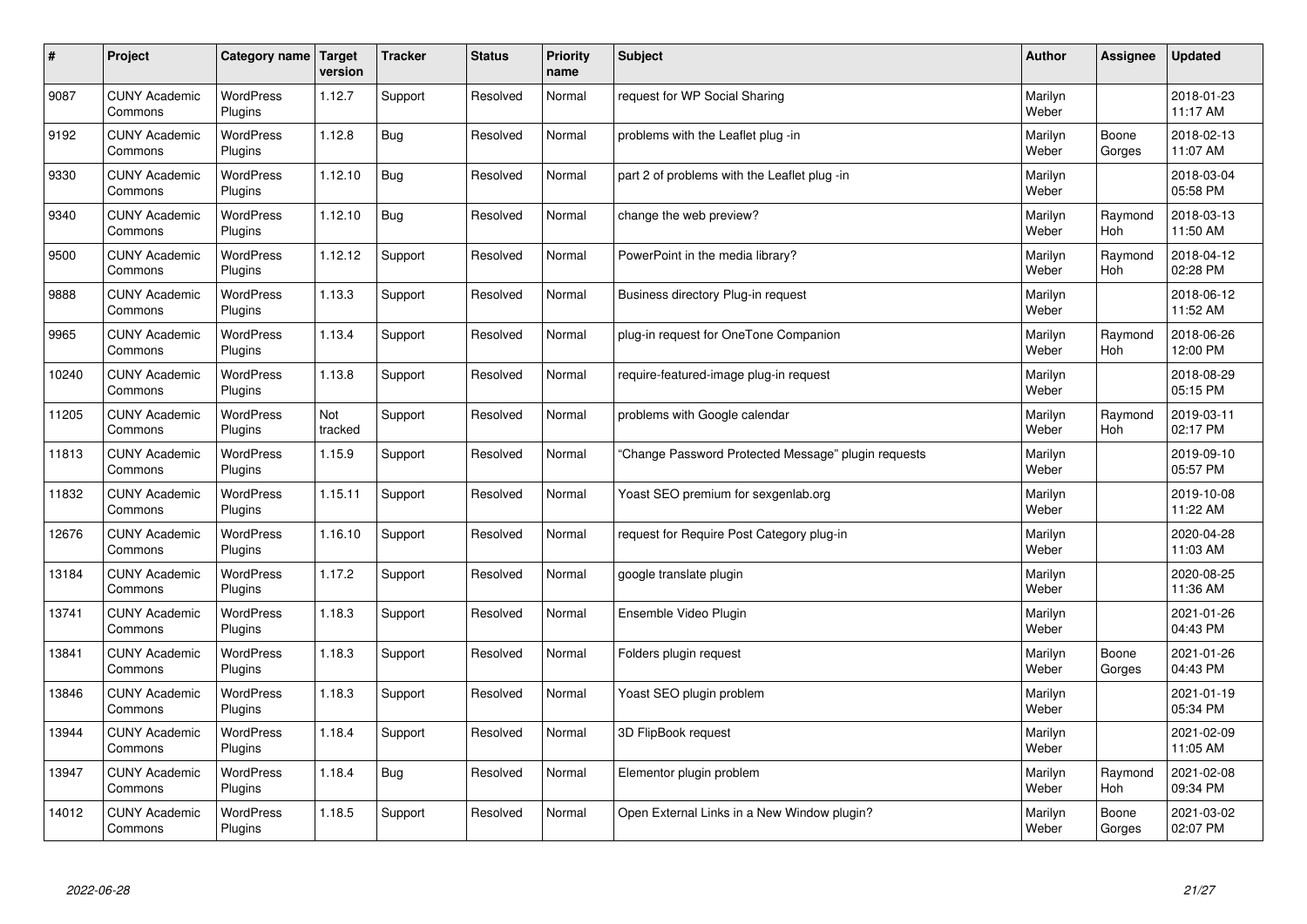| $\sharp$ | Project                         | Category name                     | Target<br>version | <b>Tracker</b> | <b>Status</b> | <b>Priority</b><br>name | <b>Subject</b>                                                | <b>Author</b>    | Assignee        | <b>Updated</b>         |
|----------|---------------------------------|-----------------------------------|-------------------|----------------|---------------|-------------------------|---------------------------------------------------------------|------------------|-----------------|------------------------|
| 14019    | <b>CUNY Academic</b><br>Commons | <b>WordPress</b><br>Plugins       | 1.18.5            | Bug            | Resolved      | Normal                  | smorales.commons.gc.cuny.edu                                  | Marilyn<br>Weber | Boone<br>Gorges | 2021-02-23<br>11:06 AM |
| 14075    | <b>CUNY Academic</b><br>Commons | <b>WordPress</b><br>Plugins       | Not<br>tracked    | Bug            | Resolved      | Normal                  | sludigitalportfolios.commons.gc.cuny.edu                      | Marilyn<br>Weber | Boone<br>Gorges | 2021-03-01<br>10:46 AM |
| 14077    | <b>CUNY Academic</b><br>Commons | <b>WordPress</b><br>Plugins       | 1.18.7            | Support        | Resolved      | Normal                  | Elementor Pro plugin for the slider                           | Marilyn<br>Weber | Raymond<br>Hoh  | 2021-03-23<br>11:43 AM |
| 14265    | <b>CUNY Academic</b><br>Commons | <b>WordPress</b><br>Plugins       | 1.18.10           | Support        | Resolved      | Normal                  | separate the tag cloud in the blog sidebar                    | Marilyn<br>Weber | Boone<br>Gorges | 2021-05-12<br>05:19 PM |
| 14509    | <b>CUNY Academic</b><br>Commons | <b>WordPress</b><br>Plugins       | 1.18.12           | Bug            | Resolved      | Normal                  | Elementor Editor problem                                      | Marilyn<br>Weber |                 | 2021-06-08<br>09:55 AM |
| 14534    | <b>CUNY Academic</b><br>Commons | WordPress<br>Plugins              | 1.18.12           | Support        | Resolved      | Normal                  | Share This Image plugin?                                      | Marilyn<br>Weber |                 | 2021-06-08<br>11:50 AM |
| 14885    | <b>CUNY Academic</b><br>Commons | <b>WordPress</b><br>Plugins       | 1.18.22           | Bug            | Resolved      | Normal                  | Long Loading Times -- Wordpress Admin Site                    | Marilyn<br>Weber | Raymond<br>Hoh  | 2021-10-26<br>12:28 PM |
| 15545    | <b>CUNY Academic</b><br>Commons | WordPress<br>Plugins              | 1.19.5            | Feature        | Resolved      | Normal                  | 'ZI Hide Featured Image" plugin request                       | Marilyn<br>Weber | Boone<br>Gorges | 2022-03-09<br>10:09 AM |
| 15654    | <b>CUNY Academic</b><br>Commons | <b>WordPress</b><br>Plugins       | 1.19.6            | Support        | Resolved      | Normal                  | Numerous Copies of Events showing up                          | Marilyn<br>Weber | Boone<br>Gorges | 2022-03-22<br>11:30 AM |
| 3071     | <b>CUNY Academic</b><br>Commons | <b>WordPress</b><br><b>Themes</b> | 1.5.22            | <b>Bug</b>     | Resolved      | Normal                  | Twenty Fourteen theme differences                             | Marilyn<br>Weber | Boone<br>Gorges | 2014-04-01<br>08:18 PM |
| 4965     | <b>CUNY Academic</b><br>Commons | <b>WordPress</b><br><b>Themes</b> | Not<br>tracked    | Feature        | Resolved      | Normal                  | Theme requested                                               | Marilyn<br>Weber | Boone<br>Gorges | 2016-02-24<br>09:46 PM |
| 5630     | <b>CUNY Academic</b><br>Commons | <b>WordPress</b><br><b>Themes</b> | 1.9.17            | Feature        | Resolved      | Normal                  | Bavota magazine Pro theme                                     | Marilyn<br>Weber | Boone<br>Gorges | 2016-06-02<br>12:09 AM |
| 7460     | <b>CUNY Academic</b><br>Commons | WordPress<br><b>Themes</b>        | 1.10.8            | Support        | Resolved      | Normal                  | install Independent Publisher theme?                          | Marilyn<br>Weber | Boone<br>Gorges | 2017-01-21<br>09:34 PM |
| 8941     | <b>CUNY Academic</b><br>Commons | WordPress<br><b>Themes</b>        | 1.13.1            | Support        | Resolved      | Normal                  | Theme request: ColorNews                                      | Marilyn<br>Weber |                 | 2018-05-08<br>10:42 AM |
| 9335     | <b>CUNY Academic</b><br>Commons | WordPress<br><b>Themes</b>        | 1.12.10           | Bug            | Resolved      | Normal                  | clone http://digitalscholarship.ccny.cuny.edu site?           | Marilyn<br>Weber | Boone<br>Gorges | 2018-03-14<br>12:43 PM |
| 10059    | <b>CUNY Academic</b><br>Commons | WordPress<br><b>Themes</b>        | Not<br>tracked    | Support        | Resolved      | Normal                  | Magazine Premium theme for new site                           | Marilyn<br>Weber |                 | 2020-02-17<br>03:39 PM |
| 11211    | <b>CUNY Academic</b><br>Commons | <b>WordPress</b><br><b>Themes</b> | 1.14.8            | Support        | Resolved      | Normal                  | user needs to edit the HTML coding                            | Marilyn<br>Weber |                 | 2019-03-12<br>11:20 AM |
| 11866    | <b>CUNY Academic</b><br>Commons | WordPress<br><b>Themes</b>        | 1.15.10           | Support        | Resolved      | Normal                  | problem with project widget and the 'skills' to generate tags | Marilyn<br>Weber | Raymond<br>Hoh  | 2019-09-19<br>03:20 PM |
| 11976    | <b>CUNY Academic</b><br>Commons | WordPress<br><b>Themes</b>        | Not<br>tracked    | Support        | Resolved      | Normal                  | ColorMag request                                              | Marilyn<br>Weber |                 | 2021-02-01<br>10:25 AM |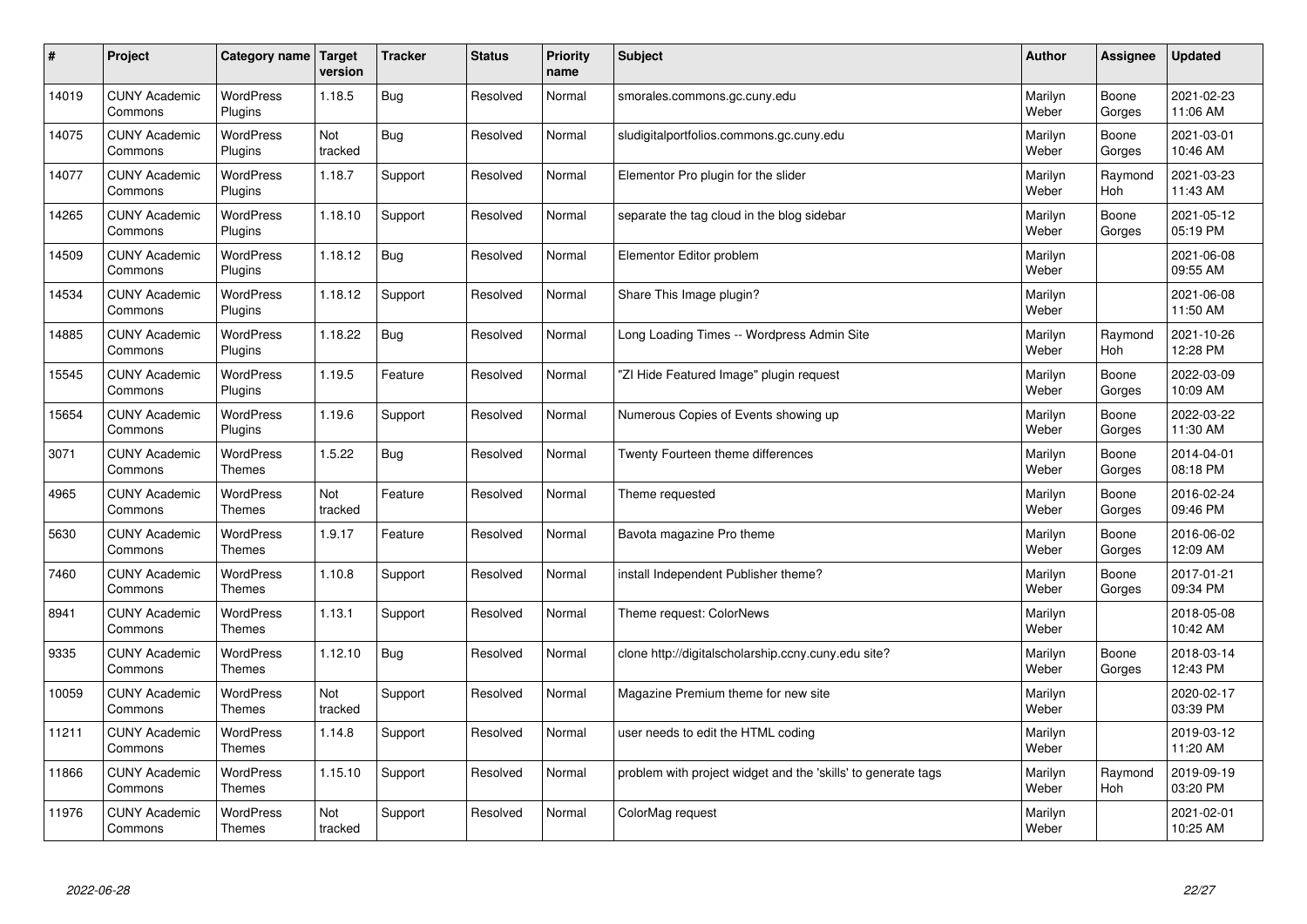| $\sharp$ | Project                         | Category name   Target            | version        | <b>Tracker</b> | <b>Status</b> | <b>Priority</b><br>name | <b>Subject</b>                                  | <b>Author</b>    | <b>Assignee</b> | <b>Updated</b>         |
|----------|---------------------------------|-----------------------------------|----------------|----------------|---------------|-------------------------|-------------------------------------------------|------------------|-----------------|------------------------|
| 12137    | <b>CUNY Academic</b><br>Commons | <b>WordPress</b><br>Themes        | Not<br>tracked | Support        | Resolved      | Normal                  | media player problem                            | Marilyn<br>Weber |                 | 2019-12-12<br>08:52 PM |
| 12302    | <b>CUNY Academic</b><br>Commons | WordPress<br><b>Themes</b>        | 1.16.4         | Support        | Resolved      | Normal                  | Pictorio theme request                          | Marilyn<br>Weber | Raymond<br>Hoh  | 2020-01-28<br>11:44 AM |
| 13185    | <b>CUNY Academic</b><br>Commons | <b>WordPress</b><br><b>Themes</b> | 1.17.2         | Support        | Resolved      | Normal                  | Less theme?                                     | Marilyn<br>Weber |                 | 2020-08-25<br>11:26 AM |
| 13512    | <b>CUNY Academic</b><br>Commons | <b>WordPress</b><br><b>Themes</b> | 1.17.7         | Support        | Resolved      | Normal                  | theme update                                    | Marilyn<br>Weber |                 | 2020-11-16<br>04:46 PM |
| 14270    | <b>CUNY Academic</b><br>Commons | <b>WordPress</b><br><b>Themes</b> | 1.18.8         | Support        | Resolved      | Normal                  | grid theme?                                     | Marilyn<br>Weber |                 | 2021-04-13<br>11:20 AM |
| 14411    | <b>CUNY Academic</b><br>Commons | WordPress<br><b>Themes</b>        | 1.18.10        | Bug            | Resolved      | Normal                  | logo problems                                   | Marilyn<br>Weber |                 | 2021-05-03<br>04:37 PM |
| 14734    | <b>CUNY Academic</b><br>Commons | <b>WordPress</b><br><b>Themes</b> | 1.18.18        | Support        | Resolved      | Normal                  | missing section of Sujatha Fernandes' site      | Marilyn<br>Weber | Raymond<br>Hoh  | 2021-09-06<br>04:15 PM |
| 4881     | <b>CUNY Academic</b><br>Commons | ZenDesk                           | Not<br>tracked | Bug            | Resolved      | Normal                  | ZenDesk emails not being sent                   | Marilyn<br>Weber |                 | 2015-12-07<br>01:34 AM |
| 13116    | <b>CUNY Academic</b><br>Commons | ZenDesk                           | 1.17.1         | Support        | Resolved      | Normal                  | support/send us a message link obscured         | Marilyn<br>Weber | Raymond<br>Hoh  | 2020-07-29<br>09:33 PM |
| 3673     | <b>CUNY Academic</b><br>Commons |                                   |                | Bug            | Rejected      | Normal                  | CBox pagination issue with the Wiki             | Marilyn<br>Weber |                 | 2014-11-20<br>04:08 PM |
| 3674     | <b>CUNY Academic</b><br>Commons |                                   |                | Bug            | Rejected      | Normal                  | CBox pagination issue with the Wiki             | Marilyn<br>Weber |                 | 2014-11-20<br>05:03 PM |
| 6338     | <b>CUNY Academic</b><br>Commons |                                   |                | <b>Bug</b>     | Rejected      | Normal                  | Multiple email notifications for each blog post | Marilyn<br>Weber | Boone<br>Gorges | 2016-10-18<br>08:45 PM |
| 8195     | <b>CUNY Academic</b><br>Commons |                                   |                | Support        | Rejected      | Normal                  | possible to make the Profile pic semi-hidden?   | Marilyn<br>Weber |                 | 2017-05-24<br>11:00 PM |
| 9033     | <b>CUNY Academic</b><br>Commons |                                   |                | Support        | Rejected      | Normal                  | Site search terms                               | Marilyn<br>Weber |                 | 2017-12-22<br>01:10 PM |
| 9275     | <b>CUNY Academic</b><br>Commons |                                   |                | Support        | Rejected      | Normal                  | soft chalk page?                                | Marilyn<br>Weber | Boone<br>Gorges | 2018-04-09<br>10:37 AM |
| 9518     | <b>CUNY Academic</b><br>Commons |                                   | Not<br>tracked | Support        | Rejected      | Normal                  | problems with site on Internet Explorer         | Marilyn<br>Weber | Raymond<br>Hoh  | 2019-03-11<br>11:18 PM |
| 9587     | <b>CUNY Academic</b><br>Commons |                                   |                | Support        | Rejected      | Normal                  | possible request for the "PDF Poster" plugin    | Marilyn<br>Weber |                 | 2018-04-24<br>10:52 AM |
| 9684     | <b>CUNY Academic</b><br>Commons |                                   |                | Support        | Rejected      | Normal                  | SEO cleanup for newlaborforum.cuny.edu          | Marilyn<br>Weber |                 | 2018-04-30<br>10:29 AM |
| 9885     | <b>CUNY Academic</b><br>Commons |                                   |                | Support        | Rejected      | Normal                  | Publications field problem                      | Marilyn<br>Weber |                 | 2018-06-06<br>01:18 PM |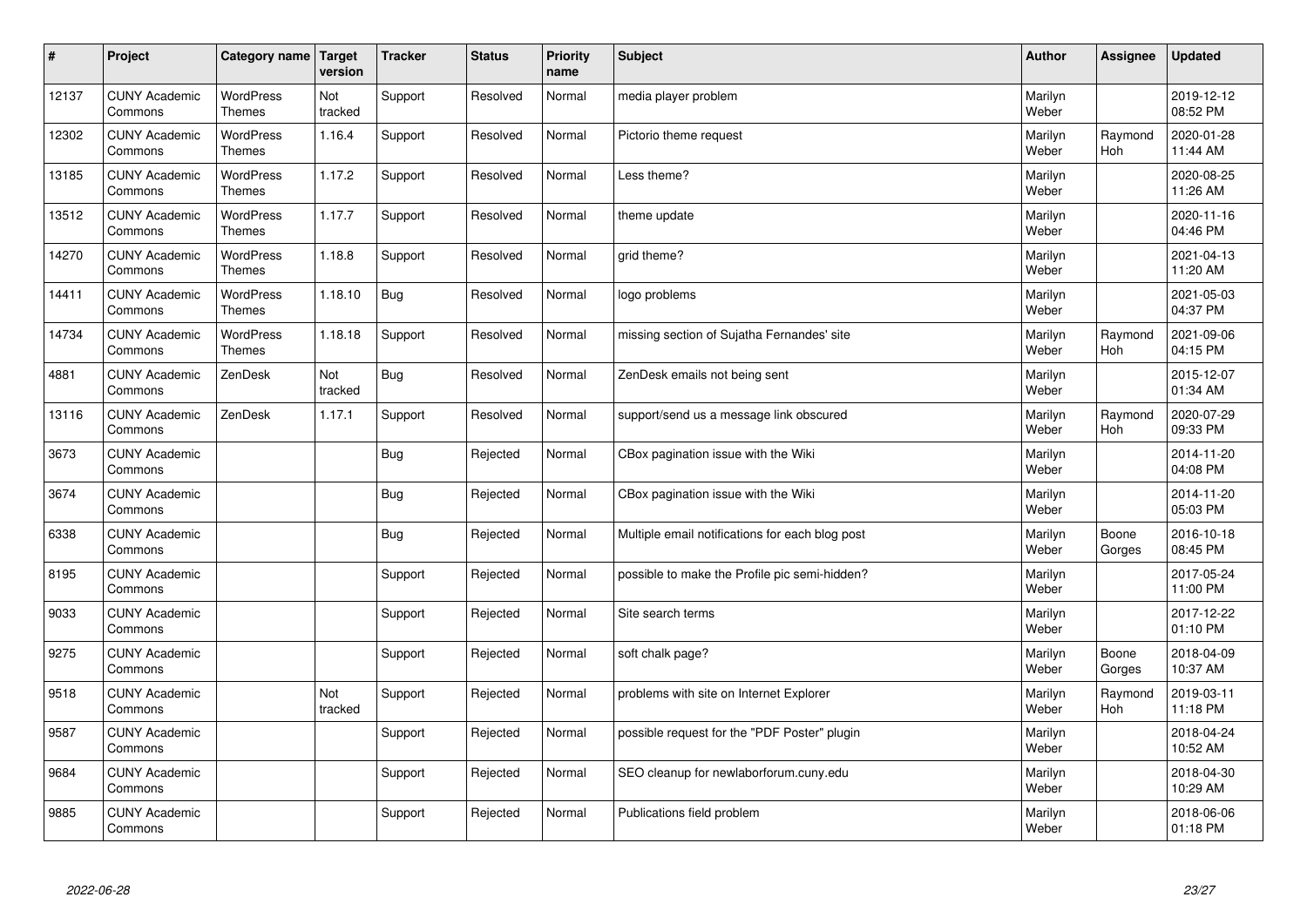| #     | Project                         | Category name   Target | version        | <b>Tracker</b> | <b>Status</b> | <b>Priority</b><br>name | <b>Subject</b>                                                       | <b>Author</b>    | <b>Assignee</b> | <b>Updated</b>         |
|-------|---------------------------------|------------------------|----------------|----------------|---------------|-------------------------|----------------------------------------------------------------------|------------------|-----------------|------------------------|
| 10260 | <b>CUNY Academic</b><br>Commons |                        |                | Bug            | Rejected      | Normal                  | bad activation email                                                 | Marilyn<br>Weber |                 | 2018-08-30<br>01:25 PM |
| 10562 | <b>CUNY Academic</b><br>Commons |                        |                | Bug            | Rejected      | Normal                  | Commons is down                                                      | Marilyn<br>Weber |                 | 2018-10-23<br>10:49 AM |
| 10838 | <b>CUNY Academic</b><br>Commons |                        | 1.15.3         | Support        | Rejected      | Normal                  | two plugin/theme requests from a digital fellow                      | Marilyn<br>Weber |                 | 2019-06-11<br>10:31 AM |
| 10850 | <b>CUNY Academic</b><br>Commons |                        |                | Support        | Rejected      | Normal                  | Gravity form being resent                                            | Marilyn<br>Weber |                 | 2018-12-20<br>10:18 PM |
| 11267 | <b>CUNY Academic</b><br>Commons |                        |                | Support        | Rejected      | Normal                  | signing up with a nonCUNY signup code from the Register page         | Marilyn<br>Weber |                 | 2019-03-26<br>03:00 PM |
| 12205 | <b>CUNY Academic</b><br>Commons |                        |                | Support        | Rejected      | Normal                  | possible update to the 2019 theme?                                   | Marilyn<br>Weber |                 | 2020-01-14<br>12:08 PM |
| 12986 | <b>CUNY Academic</b><br>Commons |                        |                | Support        | Rejected      | Normal                  | Someone is trying to create accounts using random CUNY entity emails | Marilyn<br>Weber |                 | 2020-07-02<br>09:47 PM |
| 13121 | <b>CUNY Academic</b><br>Commons |                        |                | Support        | Rejected      | Normal                  | embed a DropBox Paper file                                           | Marilyn<br>Weber |                 | 2020-08-25<br>10:56 AM |
| 13160 | <b>CUNY Academic</b><br>Commons |                        |                | Support        | Rejected      | Normal                  | site not working on iphone                                           | Marilyn<br>Weber |                 | 2020-08-25<br>10:58 AM |
| 13169 | <b>CUNY Academic</b><br>Commons |                        | 1.17.4         | Support        | Rejected      | Normal                  | footer logo image has no alt-text                                    | Marilyn<br>Weber |                 | 2020-09-22<br>10:18 AM |
| 13217 | <b>CUNY Academic</b><br>Commons |                        |                | Support        | Rejected      | Normal                  | upload recordings of our past webinars?                              | Marilyn<br>Weber |                 | 2020-08-25<br>07:56 AM |
| 13916 | <b>CUNY Academic</b><br>Commons |                        |                | Support        | Rejected      | Normal                  | <b>Custom Sidebars</b>                                               | Marilyn<br>Weber |                 | 2021-02-23<br>10:45 AM |
| 13918 | <b>CUNY Academic</b><br>Commons |                        | Not<br>tracked | Support        | Rejected      | Normal                  | MailPoet Newsletters Premium plugin                                  | Marilyn<br>Weber |                 | 2021-02-09<br>11:01 AM |
| 14016 | <b>CUNY Academic</b><br>Commons |                        |                | Support        | Rejected      | Normal                  | PDFs not downloading                                                 | Marilyn<br>Weber |                 | 2021-02-22<br>11:00 AM |
| 14360 | <b>CUNY Academic</b><br>Commons |                        |                | Support        | Rejected      | Normal                  | danielgerouldarchives.org?                                           | Marilyn<br>Weber |                 | 2021-04-27<br>10:42 AM |
| 14625 | <b>CUNY Academic</b><br>Commons |                        | Not<br>tracked | Support        | Rejected      | Normal                  | image won't appear in slideshow.                                     | Marilyn<br>Weber |                 | 2021-07-27<br>10:33 AM |
| 14711 | <b>CUNY Academic</b><br>Commons |                        |                | Support        | Rejected      | Normal                  | Custom Facebook Feed plugin problem                                  | Marilyn<br>Weber |                 | 2022-04-27<br>04:29 PM |
| 14972 | <b>CUNY Academic</b><br>Commons |                        |                | Support        | Rejected      | Normal                  | Mailchimp plugin                                                     | Marilyn<br>Weber |                 | 2021-11-17<br>02:13 PM |
| 15279 | <b>CUNY Academic</b><br>Commons |                        |                | <b>Bug</b>     | Rejected      | Normal                  | big delay - cloning the history site                                 | Marilyn<br>Weber |                 | 2022-02-09<br>01:49 PM |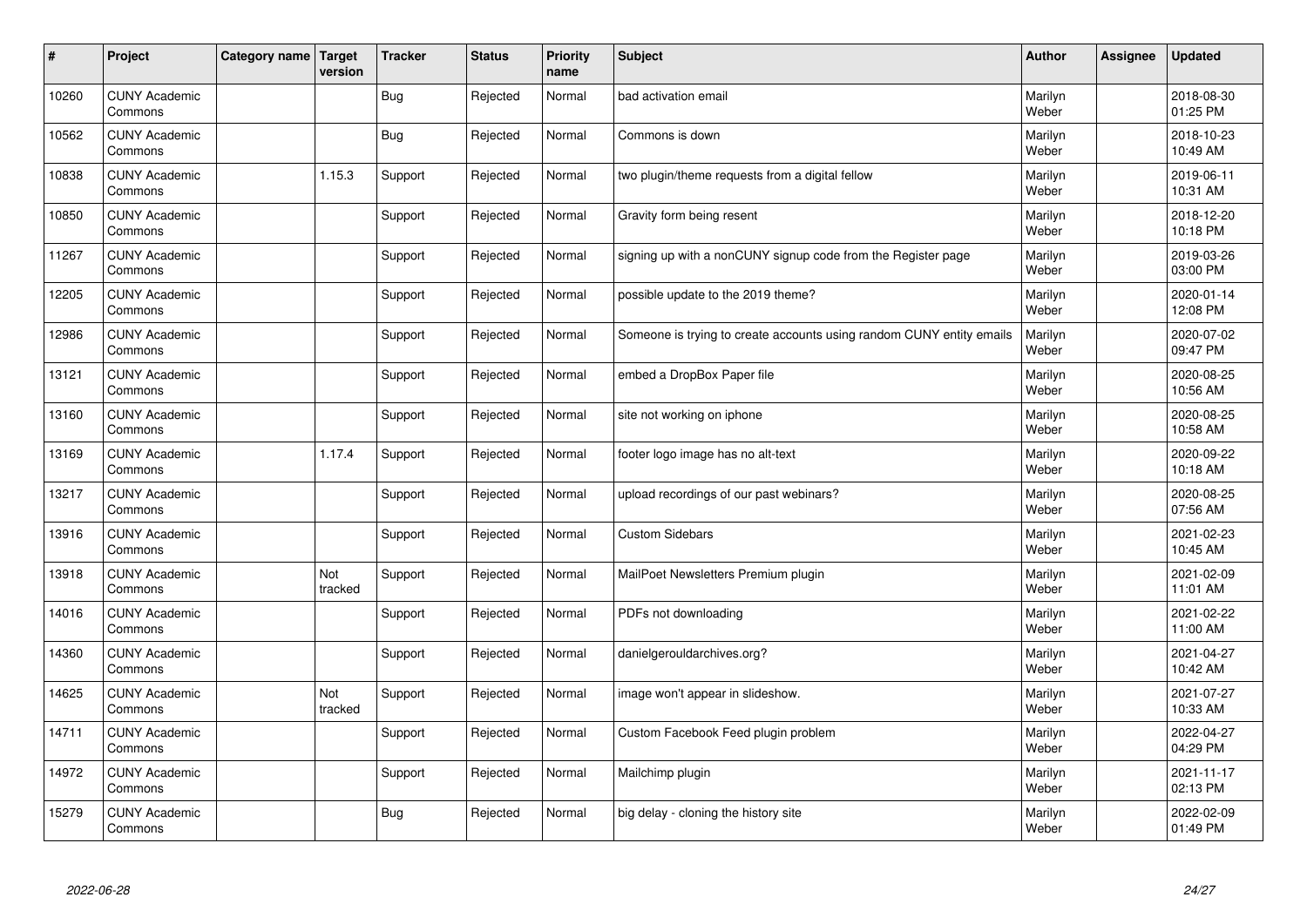| $\sharp$ | Project                         | Category name   Target        | version        | <b>Tracker</b> | <b>Status</b> | <b>Priority</b><br>name | <b>Subject</b>                                                                 | <b>Author</b>    | Assignee          | <b>Updated</b>         |
|----------|---------------------------------|-------------------------------|----------------|----------------|---------------|-------------------------|--------------------------------------------------------------------------------|------------------|-------------------|------------------------|
| 5448     | <b>CUNY Academic</b><br>Commons | Email<br><b>Notifications</b> | 1.10.2         | Bug            | Rejected      | Normal                  | garbled CAC activity digests                                                   | Marilyn<br>Weber | Raymond<br>Hoh    | 2016-11-20<br>02:38 AM |
| 7376     | <b>CUNY Academic</b><br>Commons | Email<br><b>Notifications</b> |                | Bug            | Rejected      | Normal                  | automatic forwarding of blog posts not working                                 | Marilyn<br>Weber | Boone<br>Gorges   | 2017-05-01<br>10:36 PM |
| 6575     | <b>CUNY Academic</b><br>Commons | Groups (misc)                 |                | Bug            | Rejected      | Normal                  | No papers link for the group "social paper"                                    | Marilyn<br>Weber |                   | 2016-11-02<br>10:39 PM |
| 9996     | <b>CUNY Academic</b><br>Commons | Membership                    | Not<br>tracked | Support        | Rejected      | Normal                  | user email change request                                                      | Marilyn<br>Weber |                   | 2018-07-16<br>10:49 AM |
| 14448    | <b>CUNY Academic</b><br>Commons | Password<br>Reset             | Not<br>tracked | Bug            | Rejected      | Normal                  | password reset weirdness                                                       | Marilyn<br>Weber | Raymond<br>Hoh    | 2021-05-12<br>01:34 PM |
| 5184     | <b>CUNY Academic</b><br>Commons | Social Paper                  |                | Bug            | Rejected      | Normal                  | Problem linking SP to a group                                                  | Marilyn<br>Weber | Boone<br>Gorges   | 2016-02-21<br>12:27 PM |
| 5345     | <b>CUNY Academic</b><br>Commons | Social Paper                  | 1.9.17         | Feature        | Rejected      | Normal                  | Plus symbol problem in SP                                                      | Marilyn<br>Weber | Christian<br>Wach | 2016-05-27<br>04:26 AM |
| 5988     | <b>CUNY Academic</b><br>Commons | Support                       |                | Support        | Rejected      | Normal                  | Forbidden error when trying to join                                            | Marilyn<br>Weber | Boone<br>Gorges   | 2016-09-08<br>01:42 PM |
| 11634    | <b>CUNY Academic</b><br>Commons | WordPress<br>(misc)           | Not<br>tracked | Bug            | Rejected      | Normal                  | "Insert Read More Tag" working oddly                                           | Marilyn<br>Weber | Raymond<br>Hoh    | 2019-07-15<br>11:48 PM |
| 13012    | <b>CUNY Academic</b><br>Commons | <b>WordPress</b><br>(misc)    |                | Support        | Rejected      | Normal                  | icon image associated with the teaching template's Creative Commons<br>License | Marilyn<br>Weber | Raymond<br>Hoh    | 2020-08-25<br>10:56 AM |
| 14606    | <b>CUNY Academic</b><br>Commons | <b>WordPress</b><br>(misc)    | Not<br>tracked | Support        | Rejected      | Normal                  | calendar wrong month                                                           | Marilyn<br>Weber |                   | 2021-07-23<br>12:11 PM |
| 3093     | <b>CUNY Academic</b><br>Commons | <b>WordPress</b><br>Plugins   |                | <b>Bug</b>     | Rejected      | Normal                  | <b>Custom Google Maps</b>                                                      | Marilyn<br>Weber | Boone<br>Gorges   | 2014-05-02<br>10:52 AM |
| 3136     | <b>CUNY Academic</b><br>Commons | WordPress<br>Plugins          |                | Bug            | Rejected      | Normal                  | The Easy Rotator                                                               | Marilyn<br>Weber | Boone<br>Gorges   | 2014-04-01<br>10:26 PM |
| 5083     | <b>CUNY Academic</b><br>Commons | <b>WordPress</b><br>Plugins   | 1.9.5          | Support        | Rejected      | Normal                  | creating a shortcode for the iframe code of the google form                    | Marilyn<br>Weber | Marilyn<br>Weber  | 2016-01-12<br>04:25 PM |
| 7668     | <b>CUNY Academic</b><br>Commons | WordPress<br>Plugins          |                | Support        | Rejected      | Normal                  | Iframes question                                                               | Marilyn<br>Weber |                   | 2017-04-11<br>09:29 PM |
| 8071     | <b>CUNY Academic</b><br>Commons | WordPress<br>Plugins          | Not<br>tracked | Support        | Rejected      | Normal                  | Anthologize                                                                    | Marilyn<br>Weber |                   | 2017-05-10<br>10:15 AM |
| 9955     | <b>CUNY Academic</b><br>Commons | <b>WordPress</b><br>Plugins   | 1.13.4         | Support        | Rejected      | Normal                  | docx converter plugin?                                                         | Marilyn<br>Weber |                   | 2018-06-26<br>11:39 AM |
| 15610    | <b>CUNY Academic</b><br>Commons | <b>WordPress</b><br>Plugins   | Not<br>tracked | Support        | Rejected      | Normal                  | Loops & Logic plugin                                                           | Marilyn<br>Weber | Raymond<br>Hoh    | 2022-03-19<br>11:16 AM |
| 7700     | <b>CUNY Academic</b><br>Commons |                               | Not<br>tracked | Support        | Abandoned     | Normal                  | slow loading Page on site                                                      | Marilyn<br>Weber | Boone<br>Gorges   | 2017-11-15<br>11:02 AM |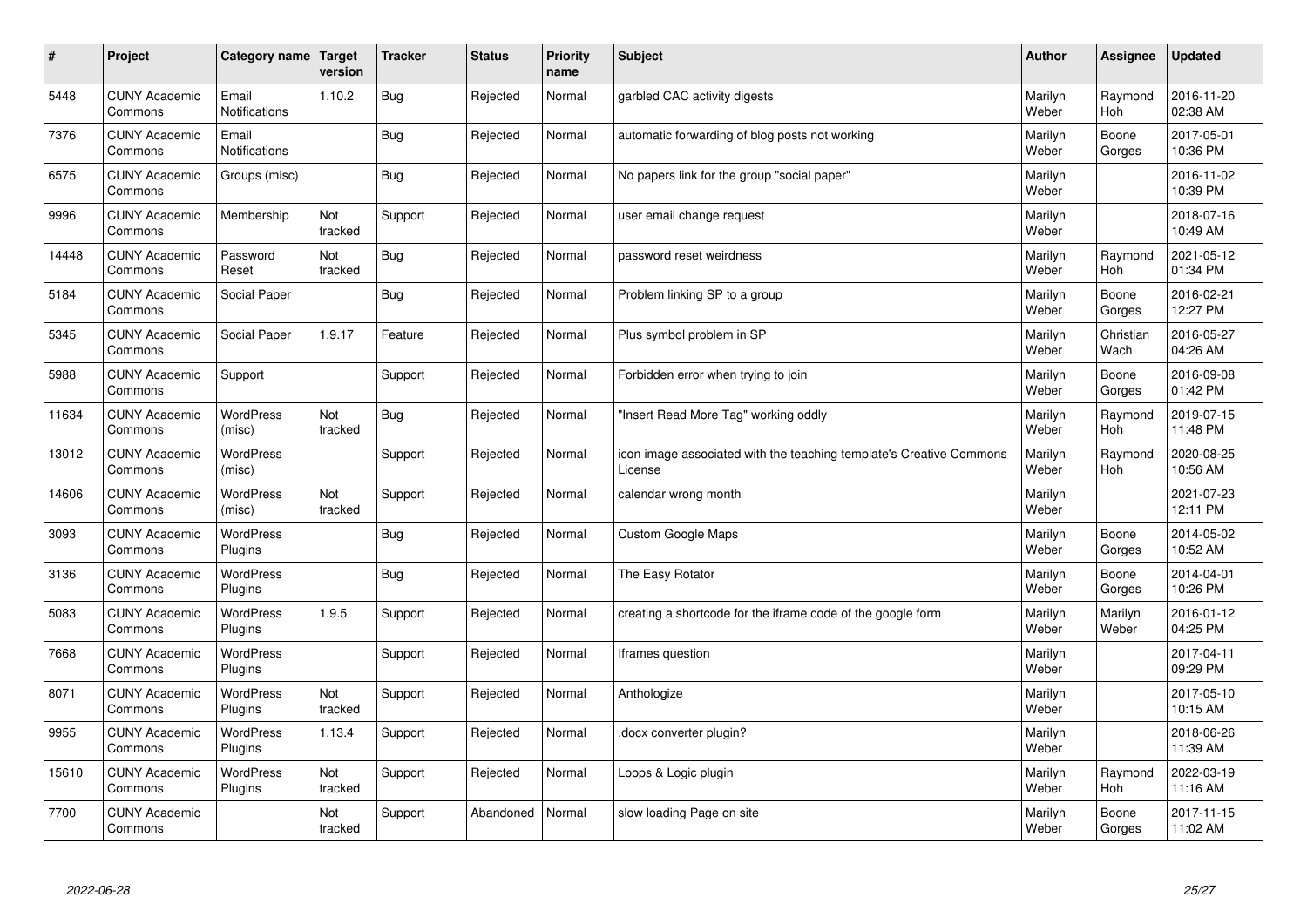| $\vert$ # | Project                         | Category name   Target      | version        | <b>Tracker</b> | <b>Status</b> | <b>Priority</b><br>name | <b>Subject</b>                                                      | <b>Author</b>    | Assignee        | <b>Updated</b>         |
|-----------|---------------------------------|-----------------------------|----------------|----------------|---------------|-------------------------|---------------------------------------------------------------------|------------------|-----------------|------------------------|
| 7724      | <b>CUNY Academic</b><br>Commons |                             | Not<br>tracked | Support        | Abandoned     | Normal                  | User name confusion                                                 | Marilyn<br>Weber | Boone<br>Gorges | 2017-11-15<br>11:12 AM |
| 10571     | <b>CUNY Academic</b><br>Commons |                             | Not<br>tracked | Support        | Abandoned     | Normal                  | newsletter queue problem                                            | Marilyn<br>Weber |                 | 2018-12-10<br>03:58 PM |
| 13288     | <b>CUNY Academic</b><br>Commons |                             |                | Support        | Abandoned     | Normal                  | log in problems on iPhone 6                                         | Marilyn<br>Weber |                 | 2020-10-27<br>10:26 AM |
| 13584     | <b>CUNY Academic</b><br>Commons |                             |                | Support        | Abandoned     | Normal                  | Graphy theme question                                               | Marilyn<br>Weber |                 | 2021-09-14<br>10:41 AM |
| 13596     | <b>CUNY Academic</b><br>Commons |                             |                | Support        | Abandoned     | Normal                  | invited as Author but show as Contributor                           | Marilyn<br>Weber |                 | 2021-09-14<br>10:41 AM |
| 13637     | <b>CUNY Academic</b><br>Commons |                             |                | Support        | Abandoned     | Normal                  | All-in-One Migration plugin request                                 | Marilyn<br>Weber |                 | 2020-12-08<br>10:46 AM |
| 14148     | <b>CUNY Academic</b><br>Commons |                             |                | Support        | Abandoned     | Normal                  | post notification problem                                           | Marilyn<br>Weber |                 | 2021-09-14<br>10:43 AM |
| 14389     | <b>CUNY Academic</b><br>Commons |                             |                | Support        | Abandoned     | Normal                  | WebflowIO?                                                          | Marilyn<br>Weber |                 | 2021-09-14<br>10:45 AM |
| 14850     | <b>CUNY Academic</b><br>Commons |                             |                | Support        | Abandoned     | Normal                  | brooklyn waterfront site "connection not secure"                    | Marilyn<br>Weber |                 | 2022-04-27<br>04:56 PM |
| 9134      | <b>CUNY Academic</b><br>Commons | Membership                  | Not<br>tracked | Support        | Abandoned     | Normal                  | former user                                                         | Marilyn<br>Weber | Matt Gold       | 2019-09-18<br>10:26 AM |
| 8098      | <b>CUNY Academic</b><br>Commons | Public Portfolio            | Not<br>tracked | <b>Bug</b>     | Abandoned     | Normal                  | Widget in profile not working                                       | Marilyn<br>Weber |                 | 2017-11-15<br>01:28 PM |
| 7226      | <b>CUNY Academic</b><br>Commons | Registration                | Not<br>tracked | <b>Bug</b>     | Abandoned     | Normal                  | Community college student cannot register?                          | Marilyn<br>Weber |                 | 2017-11-15<br>01:55 PM |
| 7770      | <b>CUNY Academic</b><br>Commons | WordPress<br>Plugins        | Not<br>tracked | <b>Bug</b>     | Abandoned     | Normal                  | Timeline.js problem                                                 | Marilyn<br>Weber |                 | 2017-11-15<br>01:43 PM |
| 9726      | <b>CUNY Academic</b><br>Commons | <b>WordPress</b><br>Plugins | Not<br>tracked | Support        | Abandoned     | Normal                  | technical error on Contact page                                     | Marilyn<br>Weber |                 | 2018-12-10<br>03:53 PM |
| 4013      | <b>CUNY Academic</b><br>Commons |                             |                | <b>Bug</b>     | Duplicate     | Normal                  | Math question?                                                      | Marilyn<br>Weber |                 | 2015-04-22<br>04:05 PM |
| 5072      | <b>CUNY Academic</b><br>Commons |                             |                | Feature        | Duplicate     | Normal                  | redirect shortcode handler                                          | Marilyn<br>Weber | Boone<br>Gorges | 2016-01-07<br>12:34 PM |
| 9133      | <b>CUNY Academic</b><br>Commons |                             |                | Support        | Duplicate     | Normal                  | webrecorder.io                                                      | Marilyn<br>Weber |                 | 2018-01-29<br>10:34 AM |
| 9834      | <b>CUNY Academic</b><br>Commons |                             |                | Support        | Duplicate     | Normal                  | add a "like" function                                               | Marilyn<br>Weber |                 | 2018-05-25<br>10:38 AM |
| 11811     | <b>CUNY Academic</b><br>Commons |                             | Not<br>tracked | Support        | Duplicate     | Normal                  | Content of Publications widget on profile page being erased on save | Marilyn<br>Weber |                 | 2019-10-08<br>11:16 AM |